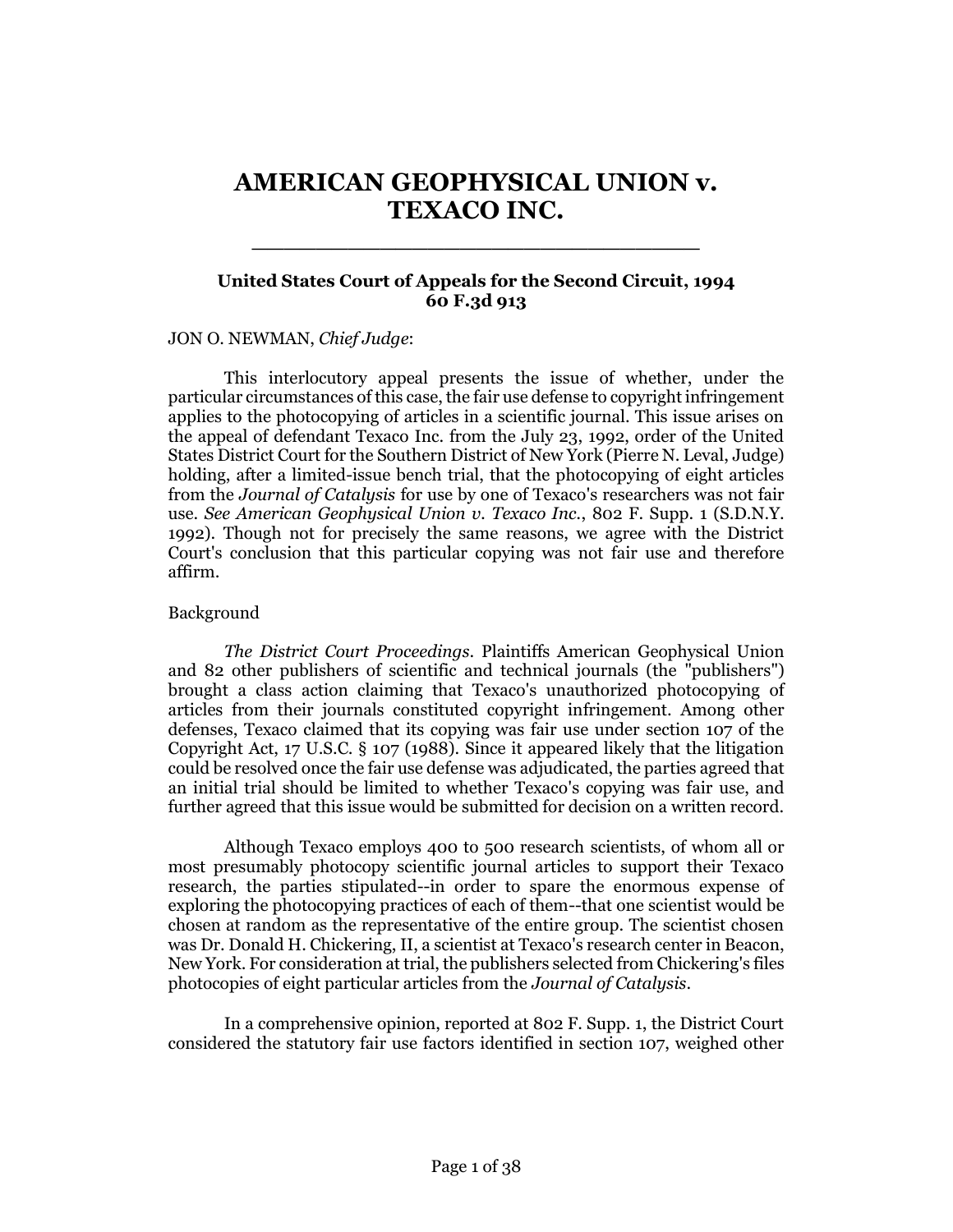equitable considerations, and held that Texaco's photocopying, as represented by Chickering's copying of these eight articles did not constitute fair use. The District Court certified its ruling for interlocutory appeal under 28 U.S.C. § 1292(b) (1988).

*Essential Facts*. Employing between 400 and 500 researchers nationwide, Texaco conducts considerable scientific research seeking to develop new products and technology primarily to improve its commercial performance in the petroleum industry. As part of its substantial expenditures in support of research activities at its Beacon facility, Texaco subscribes to many scientific and technical journals and maintains a sizable library with these materials. Among the periodicals that Texaco receives at its Beacon research facility is the *Journal of Catalysis* ("*Catalysis*"), a monthly publication produced by Academic Press, Inc., a major publisher of scholarly journals and one of the plaintiffs in this litigation. Texaco had initially purchased one subscription to *Catalysis* for its Beacon facility, and increased its total subscriptions to two in 1983. Since 1988, Texaco has maintained three subscriptions to *Catalysis*.

Each issue of *Catalysis* contains articles, notes, and letters (collectively "articles"), ranging in length from two to twenty pages. All of the articles are received by the journal's editors through unsolicited submission by various authors. Authors are informed that they must transfer the copyright in their writings to Academic Press if one of their articles is accepted for publication, and no form of money payment is ever provided to authors whose works are published. Academic Press typically owns the copyright for each individual article published in *Catalysis*, and every issue of the journal includes a general statement that no part of the publication is to be reproduced without permission from the copyright owner. The average monthly issue of *Catalysis* runs approximately 200 pages and comprises 20 to 25 articles.

Chickering, a chemical engineer at the Beacon research facility, has worked for Texaco since 1981 conducting research in the field of catalysis, which concerns changes in the rates of chemical reactions. To keep abreast of developments in his field, Chickering must review works published in various scientific and technical journals related to his area of research. Texaco assists in this endeavor by having its library circulate current issues of relevant journals to Chickering when he places his name on the appropriate routing list.

The copies of the eight articles from *Catalysis* found in Chickering's files that the parties have made the exclusive focus of the fair use trial were photocopied in their entirety by Chickering or by other Texaco employees at Chickering's request. Chickering apparently believed that the material and data found within these articles would facilitate his current or future professional research. The evidence developed at trial indicated that Chickering did not generally use the *Catalysis* articles in his research immediately upon copying, but placed the photocopied articles in his files to have them available for later reference as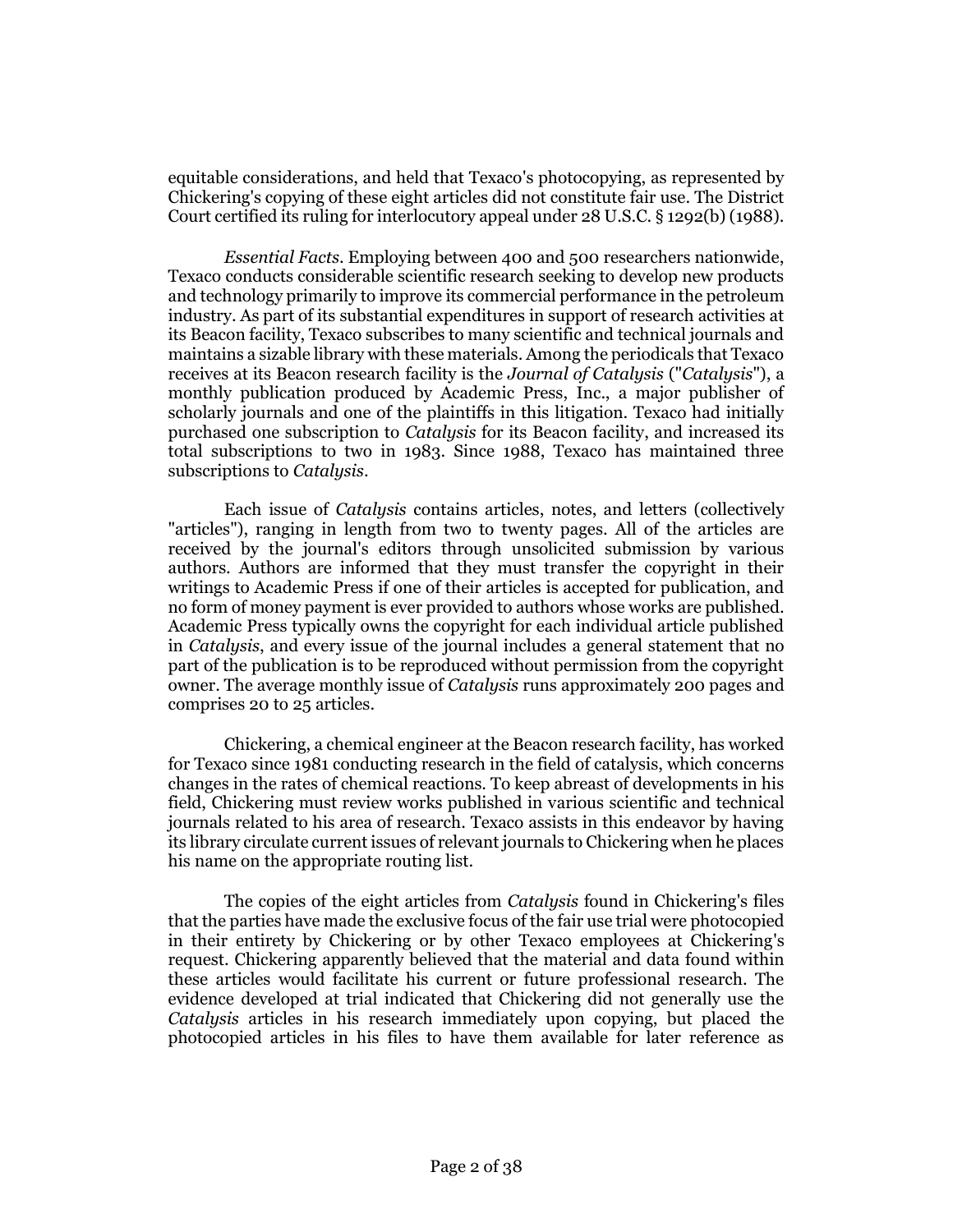needed. Chickering became aware of six of the photocopied articles when the original issues of *Catalysis* containing the articles were circulated to him. He learned of the other two articles upon seeing a reference to them in another published article. As it turned out, Chickering did not have occasion to make use of five of the articles that were copied.

#### Discussion

 $\overline{a}$ 

#### I. The Nature of the Dispute

The parties and many of the *amici curiae* have approached this case as if it concerns the broad issue of whether photocopying of scientific articles is fair use, or at least the only slightly more limited issue of whether photocopying of such articles is fair use when undertaken by a research scientist engaged in his own research. Such broad issues are not before us. Rather, we consider whether Texaco's photocopying by 400 or 500 scientists, as represented by Chickering's example, is a fair use. This includes the question whether such institutional, systematic copying increases the number of copies available to scientists while avoiding the necessity of paying for license fees or for additional subscriptions. We do not deal with the question of copying by an individual, for personal use in research or otherwise (not for resale), recognizing that under the fair use doctrine or the *de minimis* doctrine, such a practice by an individual might well not constitute an infringement. In other words, our opinion does not decide the case that would arise if Chickering were a professor or an independent scientist engaged in copying and creating files for independent research, as opposed to being employed by an institution in the pursuit of his research on the institution's behalf.

Fair use is a doctrine the application of which always depends on consideration of the precise facts at hand, *see Campbell v. Acuff-Rose Music, Inc.*, 127 L. Ed. 2d 500, 114 S. Ct. 1164, 1170 (1994); *Harper & Row, Publishers, Inc. v. Nation Enterprises*, 471 U.S. 539, 549, 85 L. Ed. 2d 588, 105 S. Ct. 2218 (1985); *Wright v. Warner Books, Inc.*, 953 F.2d 731, 740 (2d Cir. 1991); H.R. Rep. No. 1476, 94th Cong., 2d Sess. 65-66 (1976) ("no generally applicable definition [of fair use] is possible, and each case raising the question must be decided on its own facts"), and in this case the parties have helpfully circumscribed the scope of the issue to be decided by tendering for the District Court's decision the facts concerning the copying of eight particular articles. Our concern is whether the copying of these eight articles, as representative of the systematic copying that Texaco encouraged, was properly determined not to be fair use. Thus, the many background details stressed this specific case.<sup>1</sup>

<sup>&</sup>lt;sup>1</sup> Texaco, for example, uses a significant portion of its initial brief to expound on photocopying activities in various industries. Similarly, a large part of the publishers' statement of facts is devoted to a broad discussion of Texaco's photocopying practices, the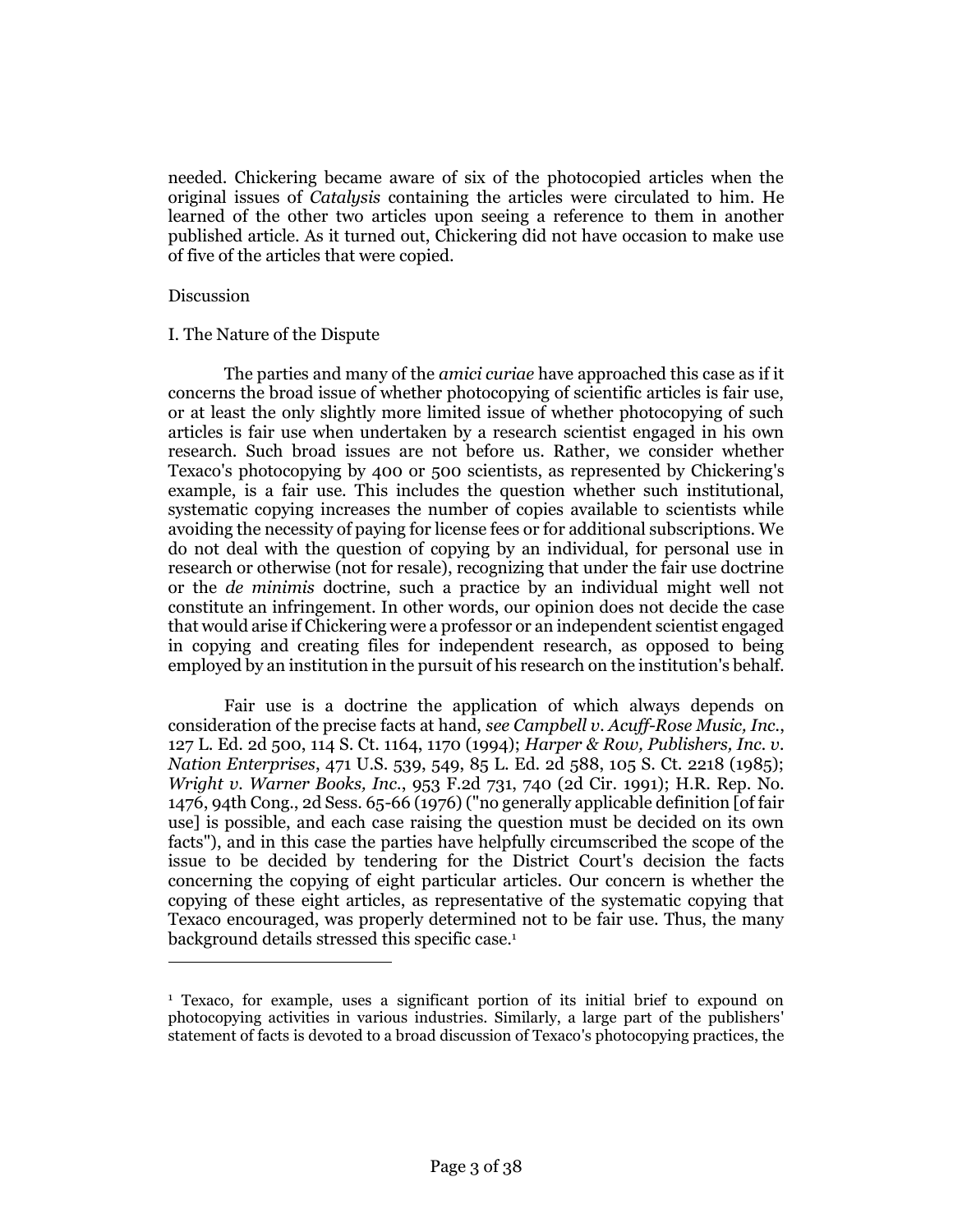#### A. Fair Use and Photocopying

We consider initially the doctrine of fair use and its application to photocopying of documents. Seeking "to motivate the creative activity of authors . . . by the provision of a special reward," *Sony Corporation of America v. Universal City Studios, Inc.*, 464 U.S. 417, 429, 78 L. Ed. 2d 574, 104 S. Ct. 774 (1984), copyright law grants certain exclusive rights in original works to authors, *see* 17 U.S.C. §§ 102(a), 106, 201(a). However, the fair use doctrine "tempers the protection of copyright by allowing . . . [the] use [of] a limited amount of copyrighted material under some circumstances." *Twin Peaks Productions, Inc. v. Publications International, Ltd.*, 996 F.2d 1366, 1373 (2d Cir. 1993). Traditionally conceived as based on authors' implied consent to reasonable uses of their works, *see Harper & Row*, 471 U.S. at 549-50, or on an exception to authors' monopoly privileges needed in order to fulfill copyright's purpose to promote the arts and sciences, *see Campbell*, 114 S. Ct. at 1169, the fair use doctrine has a lengthy and rich common-law history, *see* William F. Patry, *The Fair Use Privilege in Copyright Law* 1-63 (1985) [hereinafter Patry, *The Fair Use Privilege*], and is now codified in section 107 of the Copyright Act, 17 U.S.C. § 107.<sup>2</sup>

As with the development of other easy and accessible means of mechanical reproduction of documents, the invention and widespread availability of photocopying technology threatens to disrupt the delicate balances established by

2 In full, 17 U.S.C. § 107 reads:

social importance of academic and scientific journals, and the economics of journal publication and photocopying. These and other details presented by the parties are discussed in the District Court's opinion, 802 F. Supp. at 4-9.

<sup>§ 107.</sup> Limitation on exclusive rights: Fair Use

Notwithstanding the provisions of sections 106 and 106A, the fair use of a copyrighted work, including such use by reproduction in copies or phonorecords or by any other means specified by that section, for purposes such as criticism, comment, news reporting, teaching (including multiple copies for classroom use), scholarship, or research, is not an infringement of copyright. In determining whether the use made of a work in any particular case is a fair use the factors to be considered shall include--

<sup>(1)</sup> the purpose and character of the use, including whether such use is of a commercial nature or is for nonprofit educational purposes;

<sup>(2)</sup> the nature of copyrighted work;

<sup>(3)</sup> the amount and substantiality of the portion used in relation to the copyrighted work as a whole; and

<sup>(4)</sup> the effect of the use upon the potential market for or value of the copyrighted work. The fact that a work is unpublished shall not itself bar a finding of fair use if such finding is made upon consideration of all the above factors.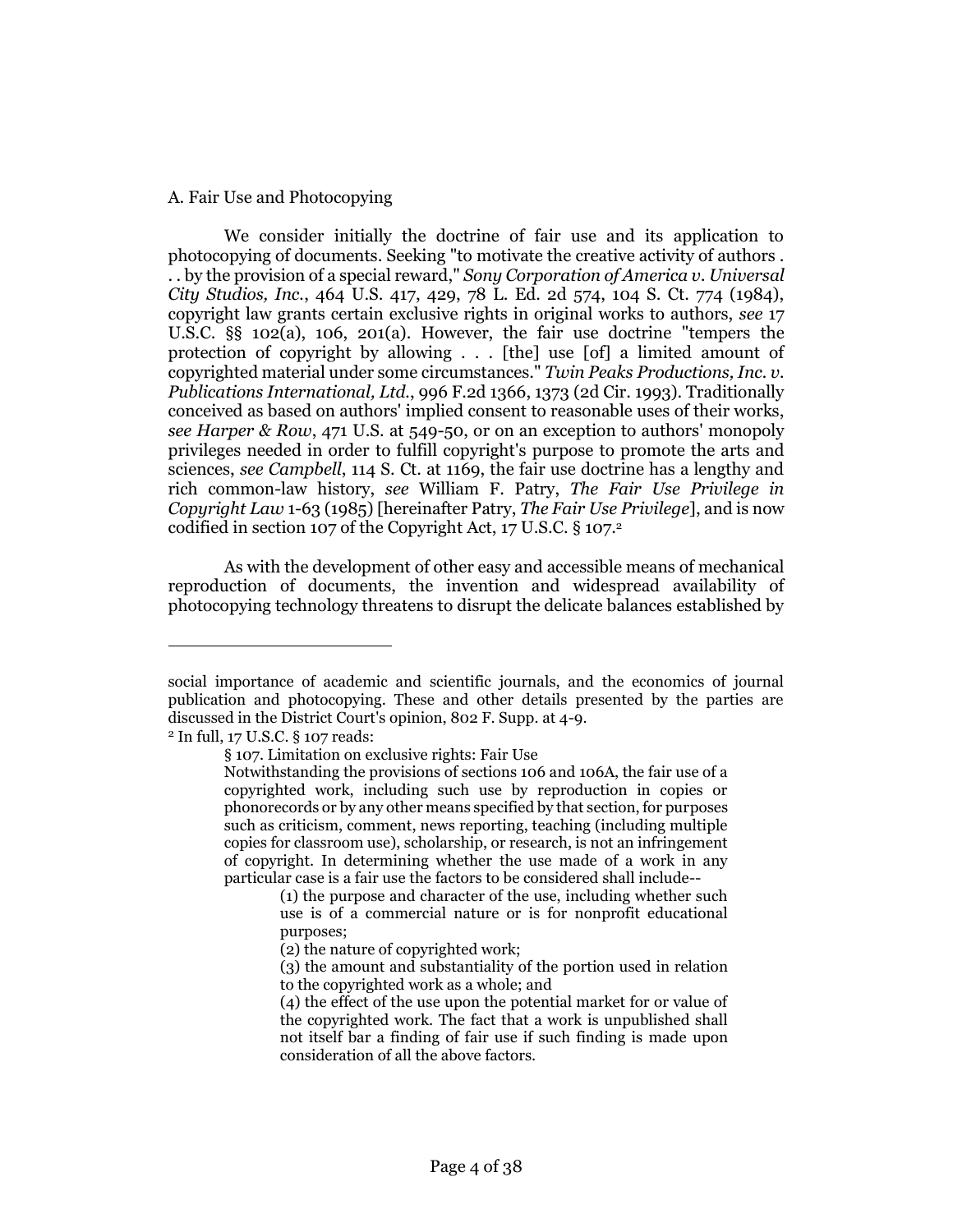the Copyright Act. *See* 3 Melville B. Nimmer & David Nimmer, *Nimmer on Copyright* § 13.05[E][1], at 13-225 to 13-226 (1994) [hereinafter *Nimmer on Copyright*] (noting that "unrestricted photocopying practices could largely undercut the entire law of copyright"); *see also Sony*, 464 U.S. at 467-68 n.16 (Blackmun, J., dissenting) (recognizing that the "advent of inexpensive and readily available copying machines . . . has changed the dimensions" of the legal issues concerning the practice of making personal copies of copyrighted materials). As a leading commentator astutely notes, the advent of modern photocopying technology creates a pressing need for the law "to strike an appropriate balance between the authors' interest in preserving the integrity of copyright, and the public's right to enjoy the benefits that photocopying technology offers." 3 *Nimmer on Copyright* § 13.05[E][1], at 13-226.

Indeed, if the issue were open, we would seriously question whether the fair use analysis that has developed with respect to works of authorship alleged to use portions of copyrighted material is precisely applicable to copies produced by mechanical means. The traditional fair use analysis, now codified in section 107, developed in an effort to adjust the competing interests of authors--the author of the original copyrighted work and the author of the secondary work that "copies" a portion of the original work in the course of producing what is claimed to be a new work. Mechanical "copying" of an entire document, made readily feasible and economical by the advent of xerography, *see SCM Corp. v. Xerox Corp.*, 463 F. Supp. 983, 991-94 (D. Conn. 1978), *aff'd*, 645 F.2d 1195 (2d Cir. 1981), *cert. denied*, 455 U.S. 1016, 72 L. Ed. 2d 132, 102 S. Ct. 1708 (1982), is obviously an activity entirely different from creating a work of authorship. Whatever social utility copying of this sort achieves, it is not concerned with creative authorship.

Though we have been instructed to defer to Congress "when major technological innovations alter the market for copyrighted materials," *Sony*, 464 U.S. at 431, Congress has thus far provided scant guidance for resolving fair use issues involving photocopying, legislating specifically only as to library copying, *see* 17 U.S.C. § 108, and providing indirect advice concerning classroom copying.<sup>3</sup> *See generally* 3 *Nimmer on Copyright* § 13.05[E]. However, we learn from the Supreme Court's consideration of copying achieved by use of a videotape recorder that mechanical copying is to be assessed for fair use purposes under the traditional mode of analysis, including the four statutory factors of section 107. *See Sony*, 464 U.S. at 447-56. We therefore are obliged to apply that analysis to the photocopying that occurred in this case.

B. The Precise Copyrights at Issue

<sup>3</sup> *See Agreement on Guidelines for Classroom Copying in Not-For-Profit Educational Institutions*, *quoted in* Patry, *The Fair Use Privilege*, at 308, discussed *infra*, note 5.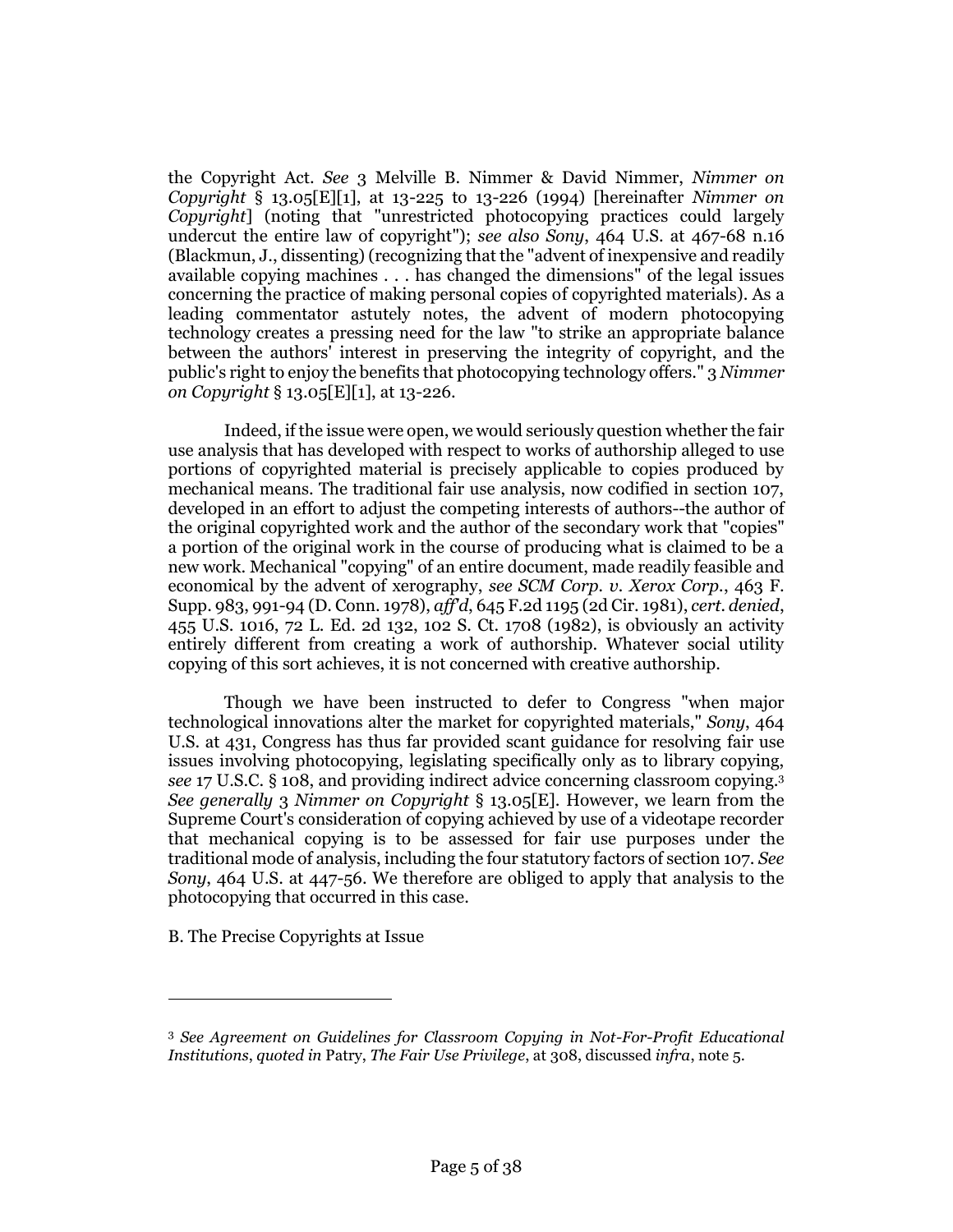We must first identify precisely the copyrighted works alleged to be infringed, since certain arguments made on appeal seem to focus on different works. The publishers typically hold two separate sets of copyrights in their journal publications. As a consequence of the publishers' requirement that authors transfer their copyrights when their articles are accepted for publication, the publishers usually possess the copyrights that subsist in each individual article appearing within their journals.<sup>4</sup> Moreover, to the extent that the compilation of a journal issue involves an original work of authorship, the publishers possess a distinct copyright in each journal issue as a collective work, *see* 17 U.S.C. § 103; *see also* 17 U.S.C. § 101 (defining "compilation" and "collective work"). *See generally Feist Publications, Inc. v. Rural Telephone Service Co.*, 499 U.S. 340, 356-61, 113 L. Ed. 2d 358, 111 S. Ct. 1282 (1991) (discussing extent of copyright protection in compilations and collective works).

From the outset, this lawsuit concerned alleged infringement of the copyrights in individual journal articles, copyrights assigned by the authors to the publishers. More specifically, by virtue of the parties' stipulation, this case now concerns the copyrights in the eight articles from *Catalysis* found in Chickering's files, copyrights now owned by Academic Press. There are no allegations that raise questions concerning Academic Press's potential copyrights in whole issues or annual volumes of *Catalysis* as collective works.

#### C. Burdens of Proof and Standard of Review

Fair use serves as an affirmative defense to a claim of copyright infringement, and thus the party claiming that its secondary use of the original copyrighted work constitutes a fair use typically carries the burden of proof as to all issues in the dispute. *See Campbell*, 114 S. Ct. at 1177. Moreover, since fair use is a "mixed question of law and fact," *Harper & Row*, 471 U.S. at 560, we review the District Court's conclusions on this issue *de novo*, though we accept its subsidiary findings of fact unless clearly erroneous, *see Twin Peaks*, 996 F.2d at 1374.

# II. The Enumerated Fair Use Factors of Section 107

 $\overline{a}$ 

Section 107 of the Copyright Act identifies four non-exclusive factors that a court is to consider when making its fair use assessment, *see* 17 U.S.C. § 107(1)-(4). The District Court concluded that three of the four statutory factors favor the publishers. As detailed below, our analysis of certain statutory factors differs somewhat from that of the District Court, though we are in agreement on the ultimate determination. Our differences stem primarily from the fact that, unlike

<sup>4</sup> For various reasons, for example, because certain articles are the work of the United States Government (which makes copyright protection unavailable, *see* 17 U.S.C. § 105), the publishers do not always possess the copyrights for all articles within each journal.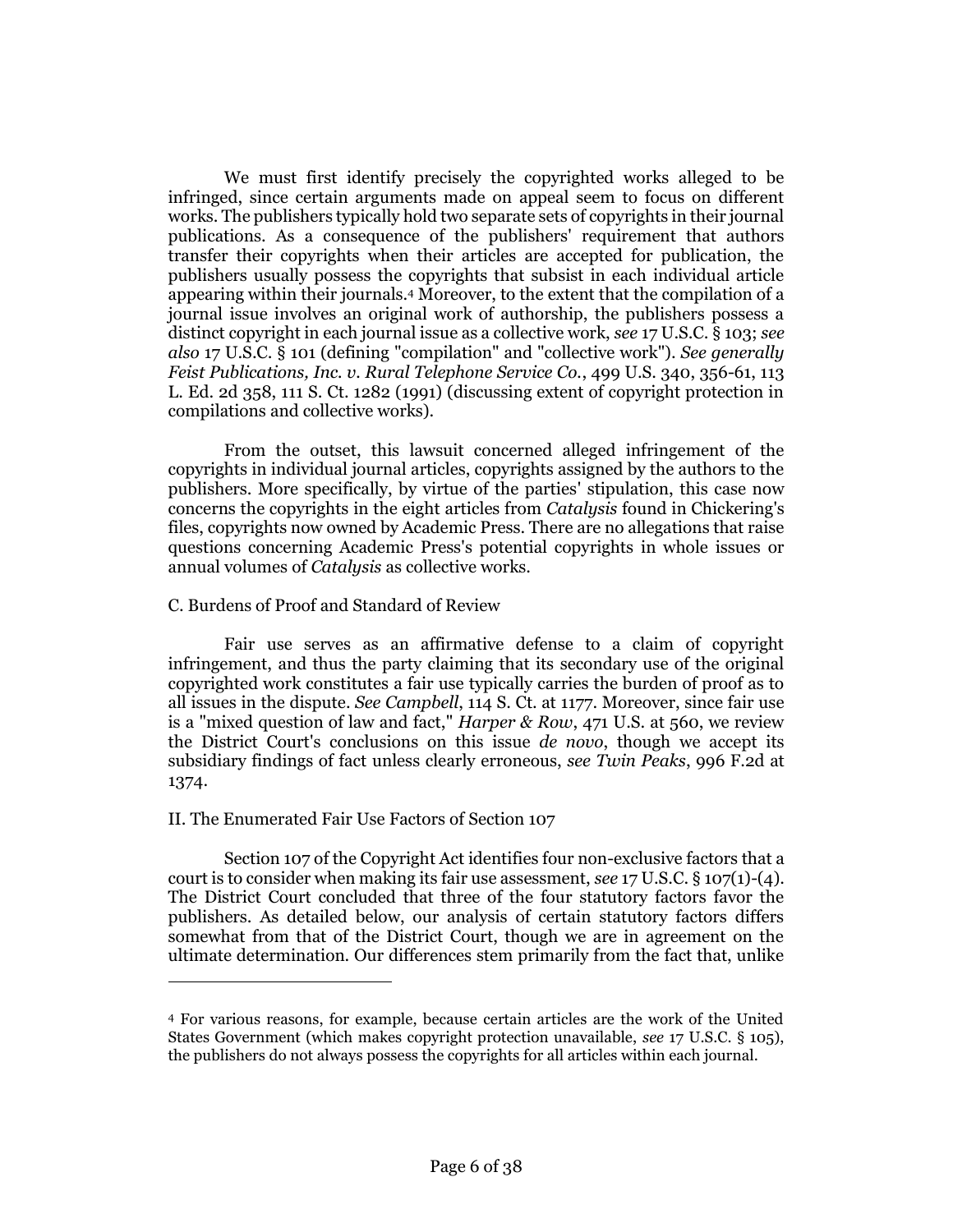the District Court, we have had the benefit of the Supreme Court's important decision in *Campbell*, decided after Judge Leval issued his opinion.

#### A. First Factor: Purpose and Character of Use

The first factor listed in section 107 is "the purpose and character of the use, including whether such use is of a commercial nature or is for nonprofit educational purposes." 17 U.S.C. § 107(1). Especially pertinent to an assessment of the first fair use factor are the precise circumstances under which copies of the eight *Catalysis* articles were made. After noticing six of these articles when the original copy of the journal issue containing each of them was circulated to him, Chickering had them photocopied, at least initially, for the same basic purpose that one would normally seek to obtain the original--to have it available on his shelf for ready reference if and when he needed to look at it. The library circulated one copy and invited all the researchers to make their own photocopies. It is a reasonable inference that the library staff wanted each journal issue moved around the building quickly and returned to the library so that it would be available for others to look at. Making copies enabled all researchers who might one day be interested in examining the contents of an article in the issue to have the article readily available in their own offices. In Chickering's own words, the copies of the articles were made for "my personal convenience," since it is "far more convenient to have access in my office to a photocopy of an article than to have to go to the library each time I wanted to refer to it." Affidavit of Donald Chickering at 11 (submitted as direct trial testimony) [hereinafter *Chickering testimony*]. Significantly, Chickering did not even have occasion to use five of the photocopied articles at all, further revealing that the photocopies of the eight *Catalysis* articles were primarily made just for "future retrieval and reference." *Id.*

It is true that photocopying these articles also served other purposes. The most favorable for Texaco is the purpose of enabling Chickering, if the need should arise, to go into the lab with pieces of paper that (a) were not as bulky as the entire issue or a bound volume of a year's issues, and (b) presented no risk of damaging the original by exposure to chemicals. And these purposes might suffice to tilt the first fair use factor in favor of Texaco if these purposes were dominant. For example, if Chickering had asked the library to buy him a copy of the pertinent issue of Catalysis and had placed it on his shelf, and one day while reading it had noticed a chart, formula, or other material that he wanted to take right into the lab, it might be a fair use for him to make a photocopy, and use that copy in the lab (especially if he did not retain it and build up a mini-library of photocopied articles). This is the sort of "spontaneous" copying that is part of the test for permissible nonprofit classroom copying. *See Agreement on Guidelines for Classroom Copying in Not-For-Profit Educational Institutions*, *quoted in* Patry,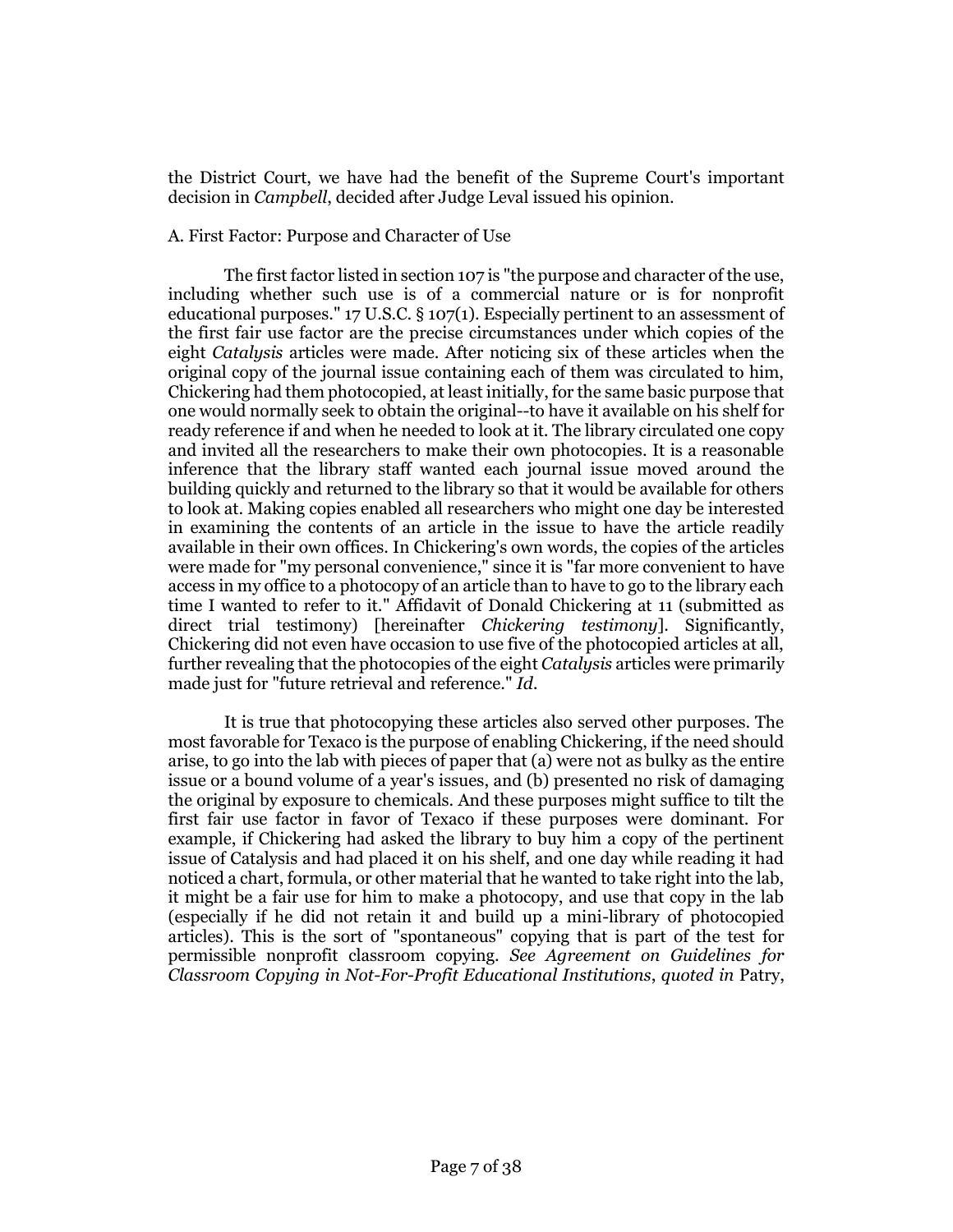*The Fair Use Privilege*, at 308.<sup>5</sup> But that is not what happened here as to the six items copied from the circulated issues.

As to the other two articles, the circumstances are not quite as clear, but they too appear more to serve the purpose of being additions to Chickering's office "library" than to be spontaneous copying of a critical page that he was reading on his way to the lab. One was copied apparently when he saw a reference to it in another article, which was in an issue circulated to him. The most likely inference is that he decided that he ought to have copies of both items--again for placement on his shelf for later use if the need arose. The last article was copied, according to his affidavit, when he saw a reference to it "elsewhere." *Chickering testimony* at 22. What is clear is that this item too was simply placed "on the shelf." As he testified, "I kept a copy to refer to in case I became more involved in support effects research." *Id.*

The photocopying of these eight *Catalysis* articles may be characterized as "archival"--*i.e.*, done for the primary purpose of providing numerous Texaco scientists (for whom Chickering served as an example) each with his or her own personal copy of each article without Texaco's having to purchase another original journal.<sup>6</sup> The photocopying "merely 'supersedes the objects' of the original creation," *Campbell*, 114 S. Ct. at 1171 (quoting *Folsom v. Marsh*, 9 F. Cas. 342, 348 (C.C.D. Mass. 1841) (No. 4,901)), and tilts the first fair use factor against Texaco. We do not mean to suggest that no instance of archival copying would be fair use, but the first factor tilts against Texaco in this case because the making of copies to

<sup>5</sup> These guidelines were included in the legislative history of the 1976 revision of the Copyright Act, see H.R. Rep. No. 1476, 94th Cong., 2d Sess. 68-71 (1976), and were endorsed by the House Judiciary Committee as "a reasonable interpretation of the minimum standards of fair use." *Id.* at 72. Though these guidelines are not considered necessarily binding on courts, *see Marcus v. Rowley*, 695 F.2d 1171, 1178 (2d Cir. 1983), they exist as a persuasive authority marking out certain minimum standards for educational fair uses, *see Basic Books, Inc. v. Kinko's Graphics Corp.*, 758 F. Supp. 1522 at 1522-36 (S.D.N.Y. 1991). *See generally* 3 *Nimmer on Copyright* § 13.05[E][3][a], at 13- 226.1 to 13-226.2 (discussing nature and impact of guidelines); Patry, *The Fair Use Privilege*, at 307-09, 404-07 (same).

<sup>6</sup> In this regard, the District Court's conclusion that the "primary aspect" of Texaco's copying was to multiply copies is accurate, *see* 802 F. Supp. at 14-15, irrespective of the evidence (or lack of evidence) concerning the nature and scope of Texaco's photocopying activity for its entire population of scientists. Even if the photocopies of the *Catalysis* articles in Chickering's files were the only copies ever made by Texaco--which, as Texaco stresses, is all that the evidence developed below conclusively showed--the primary objective in making these single copies was to provide Chickering with his own, *additional*, readily accessible copy of the original article. As the District Court noted, "If Chickering were the subscriber and sole user of the subscription to Catalysis, and he made an extra copy of an article for use in the lab or for marking with scratch notes, the argument [for a transformative" fair use] might have considerable force." 802 F. Supp. at 14.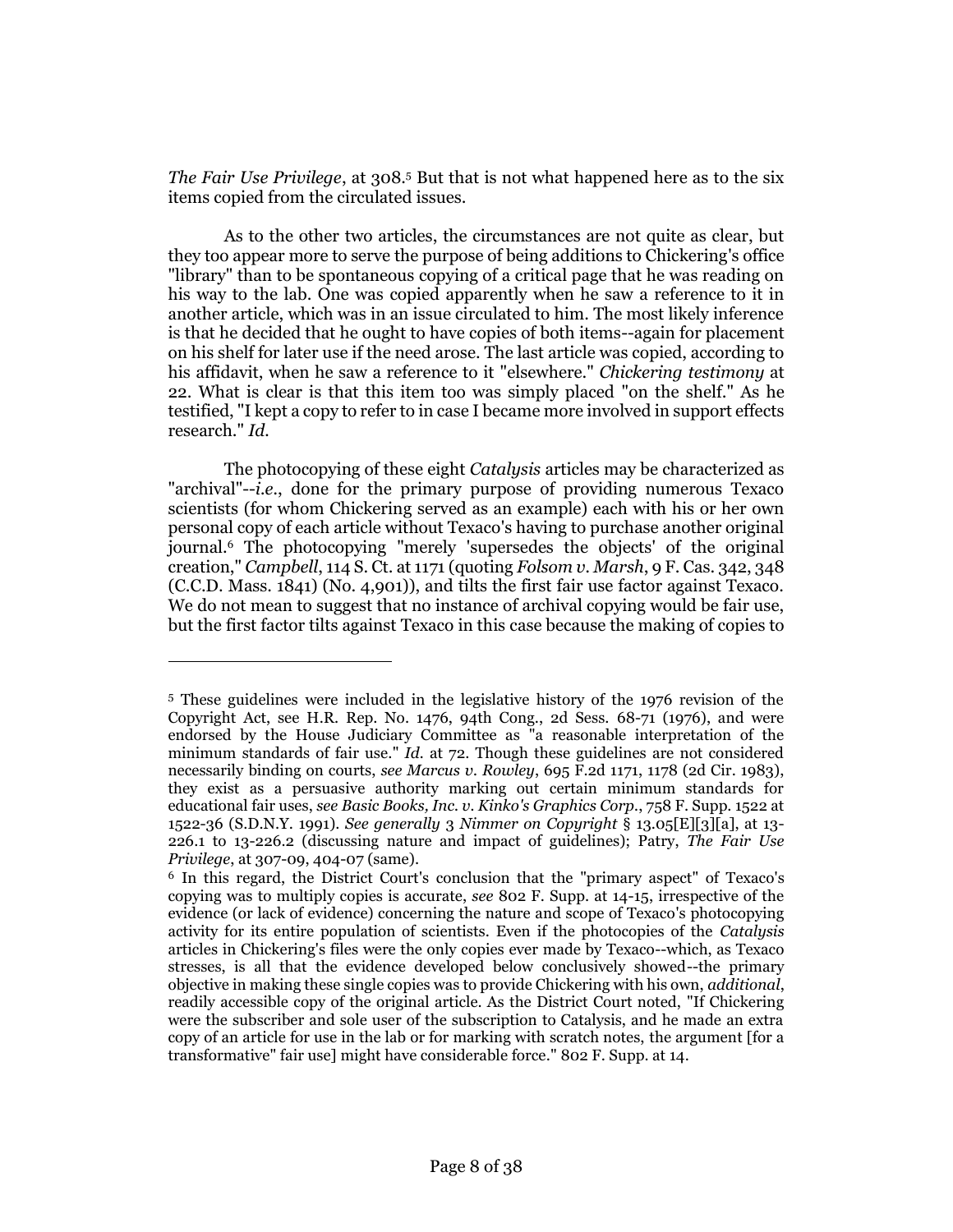be placed on the shelf in Chickering's office is part of a systematic process of encouraging employee researchers to copy articles so as to multiply available copies while avoiding payment.

Texaco criticizes three aspects of the District Court's analysis of the first factor. Relying largely on the Supreme Court's discussion of fair use in *Sony*, the District Court suggested that a secondary user will "win" this first factor by showing a "transformative (or productive) nonsuperseding use of the original, or [a] noncommercial use, generally for a socially beneficial or widely accepted purpose." 802 F. Supp. at 12. The District Court then concluded that Texaco's copying is "neither transformative nor noncommercial," *id.* at 13: not transformative because Texaco "simply makes mechanical photocopies of the entirety of relevant articles" and the "primary aspect" of Texaco's photocopying is to multiply copies, *see id.* at 13-15; and not noncommercial because, though it facilitates research, this research is conducted solely for commercial gain, *see id.* at 15-16.

Texaco asserts that the District Court mischaracterized the inquiry under the first factor and overlooked several relevant considerations. First, Texaco contends that the District Court inappropriately focussed on the character of the *user* rather than the nature of the *use* in labeling Texaco's copying as commercial. Texaco claims that its status as a for-profit corporation has no bearing on the fair use analysis, and that its use should be considered noncommercial since it photocopied articles in order to aid Chickering's research. Texaco emphasizes that "research" is explicitly listed in the preamble of section 107, a circumstance that Texaco contends should make its copying favored under the first factor and throughout the entire fair use analysis.<sup>7</sup>

Second, Texaco contends that the District Court put undue emphasis on whether its use was "transformative," especially since the Supreme Court appears to have rejected the view that a use must be transformative or productive to be a fair use. *See Sony*, 464 U.S. at 455 n.40 ("The distinction between 'productive' and 'unproductive' uses may be helpful in calibrating the balance [of interests], but it cannot be wholly determinative."). Texaco asserts that the "transformative use" concept is valuable only to the extent that it focusses attention upon whether a second work unfairly competes with the original. Texaco states that in this case, where the photocopies it made were not sold or distributed in competition with the original, the nontransformative nature of its copying should not prevent a finding

<sup>7</sup> Though Texaco claims that its copying is for "research" as that term is used in the preamble of section 107, this characterization might somewhat overstate the matter. Chickering has not used portions of articles from *Catalysis* in his own published piece of research, nor has he had to duplicate some portion of copyrighted material directly in the course of conducting an experiment or investigation. Rather, entire articles were copied as an intermediate step that might abet Chickering's research.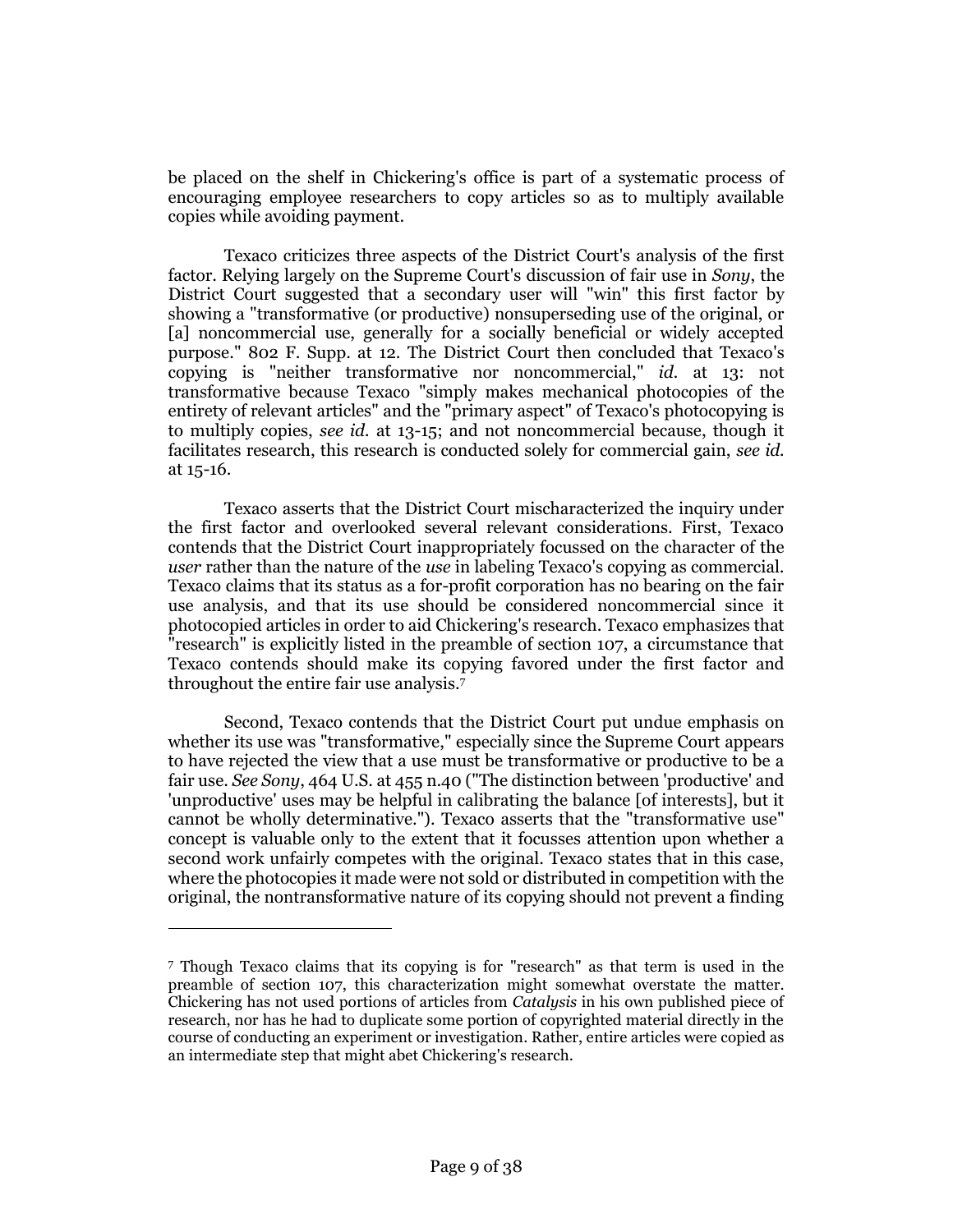of fair use. Texaco also suggests that its use should be considered transformative: photocopying the article separated it from a bulky journal, made it more amenable to markings, and provided a document that could be readily replaced if damaged in a laboratory, all of which "transformed" the original article into a form that better served Chickering's research needs.

Finally, Texaco claims that it should prevail on the first factor because, as the District Court acknowledged, the type of photocopying it conducted is widespread and has long been considered reasonable and customary. Texaco stresses that some courts and commentators regard custom and common usage as integral to the fair use analysis. *See*, *e.g.*, *Williams & Wilkins Co. v. United States*, 487 F.2d 1345, 1353-56, 203 Ct. Cl. 74 (Ct. Cl. 1973), *aff'd by equally divided Court*, 420 U.S. 376, 43 L. Ed. 2d 264, 95 S. Ct. 1344 (1975); Lloyd L. Weinreb, *Fair's Fair: A Comment on the Fair Use Doctrine*, 103 Harv. L. Rev. 1137, 1140 (1990) [hereinafter Weinreb, *Fair's Fair*]. We consider these three lines of attack separately.

1. *Commercial use*. We generally agree with Texaco's contention that the District Court placed undue emphasis on the fact that Texaco is a for-profit corporation conducting research primarily for commercial gain. Since many, if not most, secondary users seek at least some measure of commercial gain from their use, unduly emphasizing the commercial motivation of a copier will lead to an overly restrictive view of fair use. *See Campbell*, 114 S. Ct. at 1174; *see also Maxtone-Graham v. Burtchaell*, 803 F.2d 1253, 1262 (2d Cir. 1986) (noting that if "commercial" nature of a secondary use is over-emphasized in the analysis, "fair use would be virtually obliterated"), *cert. denied*, 481 U.S. 1059, 95 L. Ed. 2d 856, 107 S. Ct. 2201 (1987). *See generally* 3 *Nimmer on Copyright* § 13.05[A][1][c], at 13-162 to 13-163 (categorical rule against commercial uses unwarranted since this "would cause the fair use analysis to collapse in all but the exceptional case of nonprofit exploitation"). Though the Supreme Court had stated in *Sony* that every commercial use was "presumptively" unfair, *see* 464 U.S. at 451, that Court and lower courts have come to explain that the commercial nature of a secondary use simply "'tends to weigh against a finding of fair use.'" *Campbell*, 114 S. Ct. at 1174 (quoting *Harper & Row*, 471 U.S. at 562); *accord Rogers v. Koons*, 960 F.2d 301, 309 (2d Cir.), *cert. denied*, 121 L. Ed. 2d 278, 113 S. Ct. 365 (1992); *Sega Enterprises Limited v. Accolade, Inc.*, 977 F.2d 1510, 1522 (9th Cir. 1992); *Maxtone-Graham*, 803 F.2d at 1262.

Indeed, *Campbell* warns against 'elevating . . . to a *per se* rule' *Sony*'s language about a presumption against fair use arising from commercial use. 114 S. Ct. at 1174. *Campbell* discards that language in favor of a more subtle, sophisticated approach, which recognizes that 'the more transformative the new work, the less will be the significance of other factors, like commercialism, that may weigh against a finding of fair use.' *Id.* at 1171. The Court states that 'the commercial or nonprofit educational purpose of a work is only one element of the first factor enquiry' *id.* at 1174, and points out that 'if, indeed, commerciality carried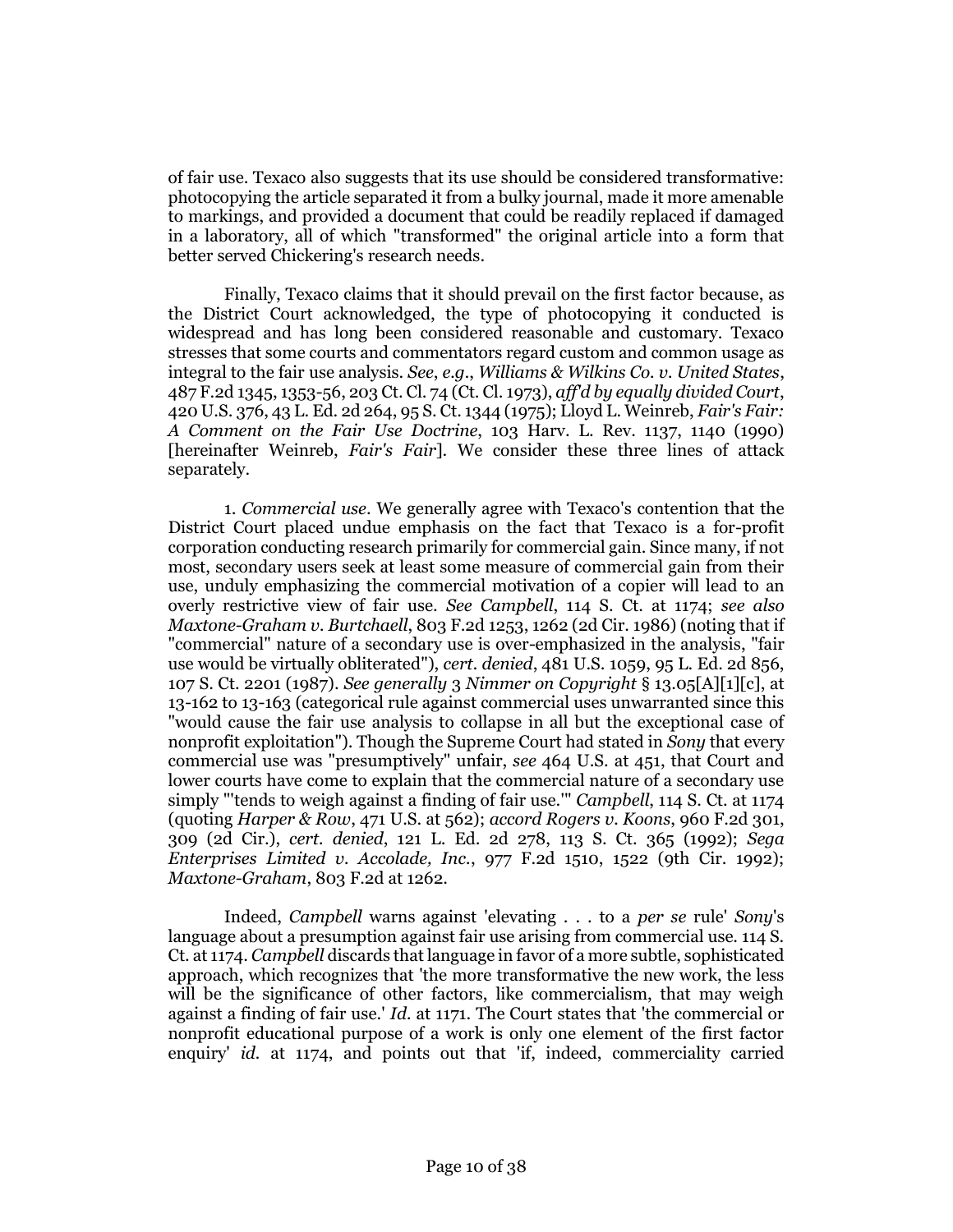presumptive force against a finding of fairness, the presumption would swallow nearly all of the illustrative uses listed in the preamble paragraph of § 107 . . . .' *Id.*

We do not mean to suggest that the District Court overlooked these principles; in fact, the Court discussed them insightfully, see 802 F. Supp. at 12-13. Rather, our concern here is that the Court let the for-profit nature of Texaco's activity weigh against Texaco without differentiating between a direct commercial use and the more indirect relation to commercial activity that occurred here. Texaco was not gaining direct or immediate commercial advantage from the photocopying at issue in this case--*i.e.*, Texaco's profits, revenues, and overall commercial performance were not tied to its making copies of eight *Catalysis* articles for Chickering. *Cf. Basic Books, Inc. v. Kinko's Graphics Corp.*, 758 F. Supp. 1522 (S.D.N.Y. 1991) (revenues of reprographic business stemmed directly from selling unauthorized photocopies of copyrighted books). Rather, Texaco's photocopying served, at most, to facilitate Chickering's research, which in turn might have led to the development of new products and technology that could have improved Texaco's commercial performance. Texaco's photocopying is more appropriately labeled an "intermediate use." *See Sega Enterprises*, 977 F.2d at 1522-23 (labeling secondary use "intermediate" and finding first factor in favor of for-profit company, even though ultimate purpose of copying was to develop competing commercial product, because immediate purpose of copying computer code was to study idea contained within computer program).

We do not consider Texaco's status as a for-profit company irrelevant to the fair use analysis. Though Texaco properly contends that a court's focus should be on the *use* of the copyrighted material and not simply on the *user*, it is overly simplistic to suggest that the "purpose and character of the use" can be fully discerned without considering the nature and objectives of the user.<sup>8</sup>

Ultimately, the somewhat cryptic suggestion in section  $107(1)$  to consider whether the secondary use "is of a commercial nature or is for nonprofit educational purposes" connotes that a court should examine, among other factors, the value obtained by the secondary user from the use of the copyrighted material. *See Rogers*, 960 F.2d at 309 ("The first factor . . . asks whether the original was copied in good faith to benefit the public or primarily for the commercial interests of the infringer."); *MCA, Inc. v. Wilson*, 677 F.2d 180, 182 (2d Cir. 1981) (court is to consider "whether the alleged infringing use was primarily for public benefit or

<sup>8</sup> *See* Patry, *The Fair Use Privilege*, at 416-17 (noting that the nature of person or entity engaging in use affects the character of the use); *Report of the Register of Copyrights-- Library Reproduction of Copyrighted Works (17 U.S.C. 108)* 85 (1983) (explaining that though a scientist in a for-profit firm and a university student may engage in the same photocopying of scholarly articles to facilitate their research, "the copyright consequences are different: [the scientist's] copying is of a clearly commercial nature, and less likely to be fair use") *quoted in* Patry, *The Fair Use Privilege*, at 417 n.307.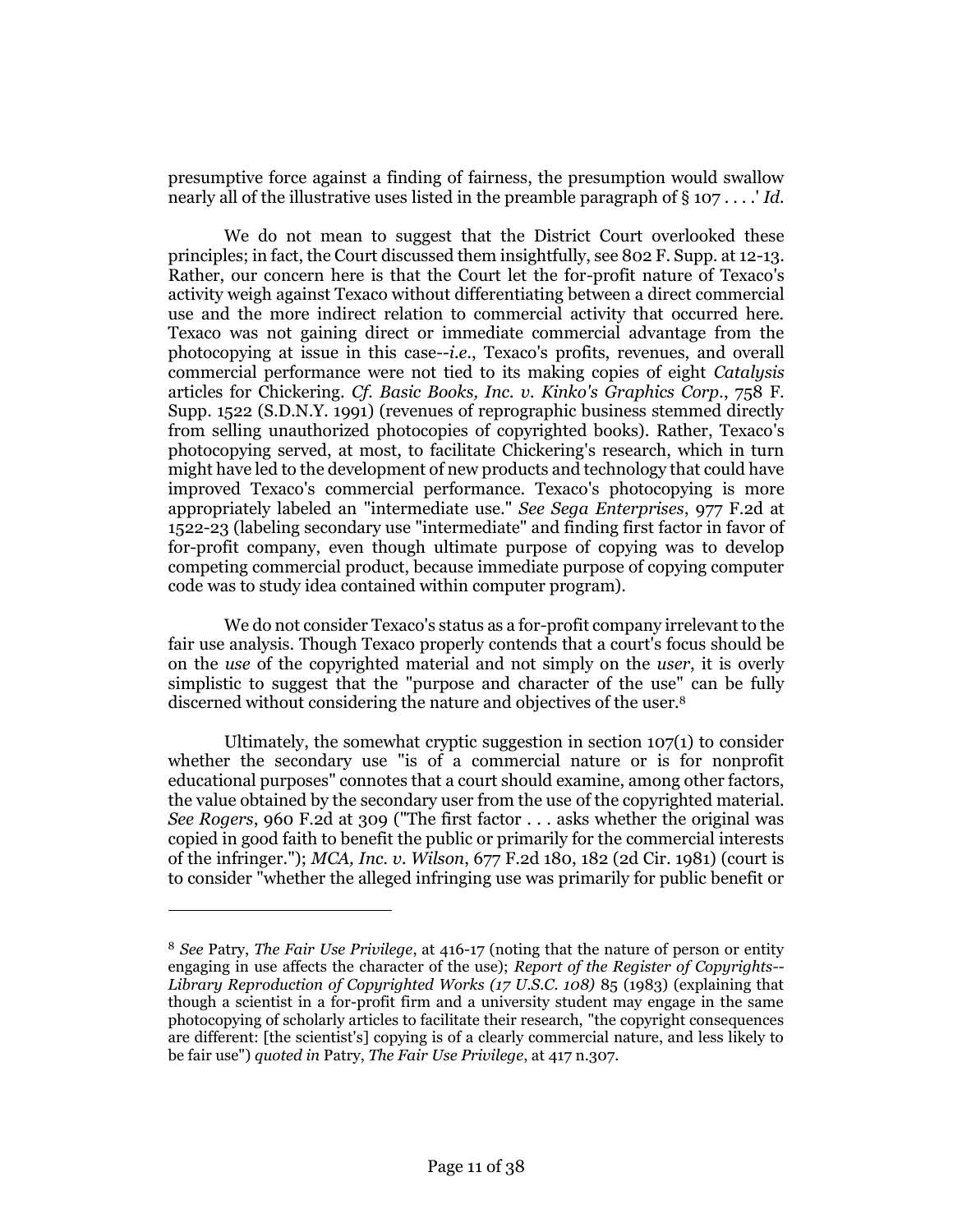for private commercial gain"). The commercial/nonprofit dichotomy concerns the unfairness that arises when a secondary user makes unauthorized use of copyrighted material to capture significant revenues as a direct consequence of copying the original work. *See Harper & Row*, 471 U.S. at 562 ("The crux of the profit/nonprofit distinction is . . . whether the user stands to profit from exploitation of the copyrighted material without paying the customary price.").

Consistent with these principles, courts will not sustain a claimed defense of fair use when the secondary use can fairly be characterized as a form of "commercial exploitation," *i.e.*, when the copier directly and exclusively acquires conspicuous financial rewards from its use of the copyrighted material. *See Harper & Row*, 471 U.S. at 562-63; *Twin Peaks*, 996 F.2d at 1375; *Rogers*, 960 F.2d at 309; *Iowa State University Research Foundation, Inc. v. American Broadcasting Companies, Inc.*, 621 F.2d 57, 61 (2d Cir. 1980); *Meeropol v. Nizer*, 560 F.2d 1061, 1069 (2d Cir. 1977) (examining whether use was "predominantly for commercial exploitation"), *cert. denied*, 434 U.S. 1013, 54 L. Ed. 2d 756, 98 S. Ct. 727 (1978). Conversely, courts are more willing to find a secondary use fair when it produces a value that benefits the broader public interest. *See Twin Peaks*, 996 F.2d at 1375; *Sega Enterprises*, 977 F.2d at 1523; *Rosemont Enterprises, Inc. v. Random House, Inc.*, 366 F.2d 303, 307-09 (2d Cir. 1966), *cert. denied*, 385 U.S. 1009, 17 L. Ed. 2d 546, 87 S. Ct. 714 (1967). The greater the private economic rewards reaped by the secondary user (to the exclusion of broader public benefits), the more likely the first factor will favor the copyright holder and the less likely the use will be considered fair.

As noted before, in this particular case the link between Texaco's commercial gain and its copying is somewhat attenuated: the copying, at most, merely facilitated Chickering's research that might have led to the production of commercially valuable products. Thus, it would not be accurate to conclude that Texaco's copying of eight particular *Catalysis* articles amounted to "commercial exploitation," especially since the immediate goal of Texaco's copying was to facilitate Chickering's research in the sciences, an objective that might well serve a broader public purpose. *See Twin Peaks*, 996 F.2d at 1375; *Sega Enterprises*, 977 F.2d at 1522. Still, we need not ignore the for-profit nature of Texaco's enterprise, especially since we can confidently conclude that Texaco reaps at least some indirect economic advantage from its photocopying. As the publishers emphasize, Texaco's photocopying for Chickering could be regarded simply as another "factor of production" utilized in Texaco's efforts to develop profitable products. Conceptualized in this way, it is not obvious why it is fair for Texaco to avoid having to pay at least some price to copyright holders for the right to photocopy the original articles.

2. *Transformative Use*. The District Court properly emphasized that Texaco's photocopying was not "transformative." After the District Court issued its opinion, the Supreme Court explicitly ruled that the concept of a "transformative use" is central to a proper analysis under the first factor, *see Campbell*, 114 S. Ct.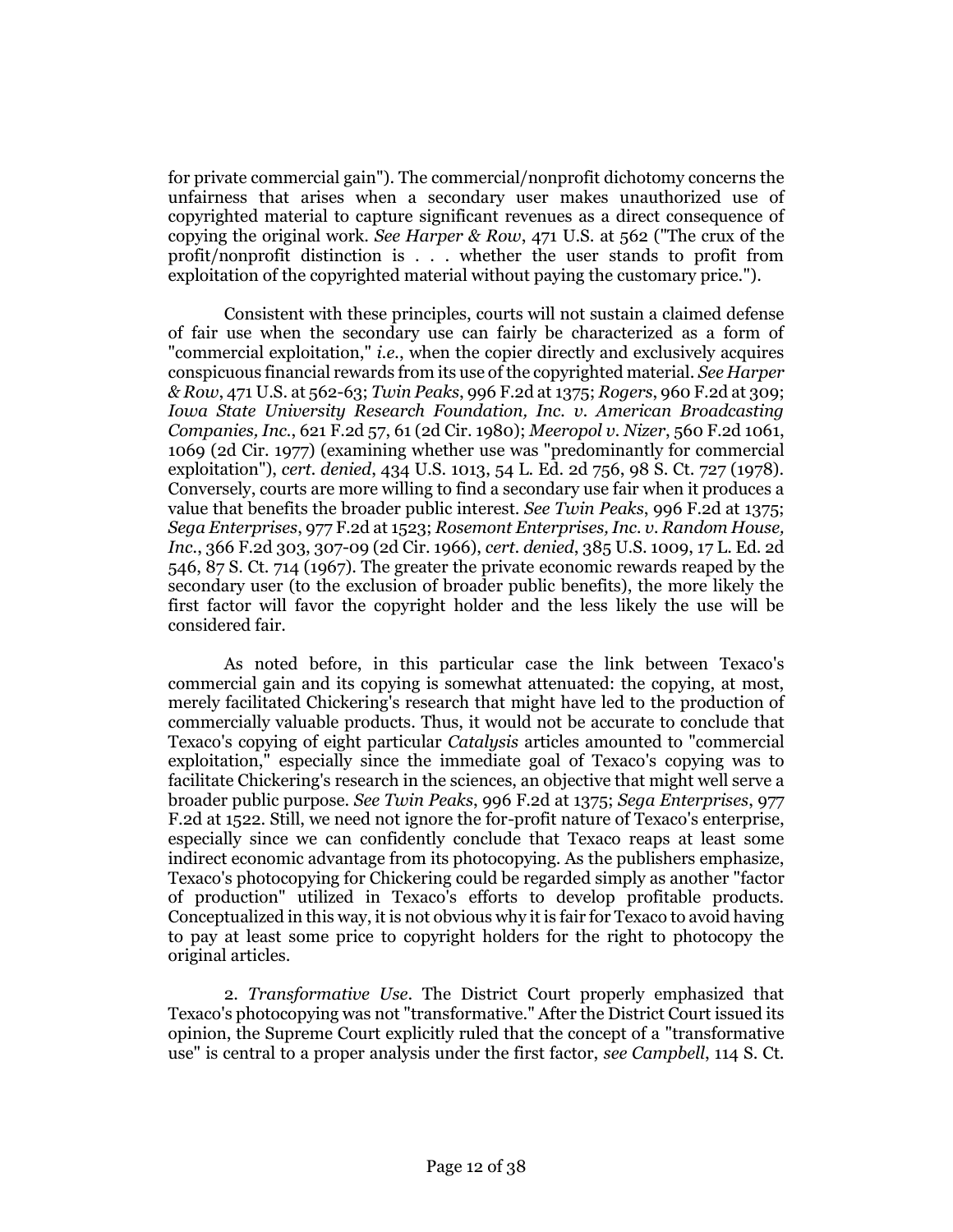at 1171-73. The Court explained that though a "transformative use is not absolutely necessary for a finding of fair use, . . . the more transformative the new work, the less will be the significance of other factors, like commercialism, that may weigh against a finding of fair use." *Id.* at 1171.

The "transformative use" concept is pertinent to a court's investigation under the first factor because it assesses the value generated by the secondary use and the means by which such value is generated. To the extent that the secondary use involves merely an untransformed duplication, the value generated by the secondary use is little or nothing more than the value that inheres in the original. Rather than making some contribution of new intellectual value and thereby fostering the advancement of the arts and sciences, an untransformed copy is likely to be used simply for the same intrinsic purpose as the original, thereby providing limited justification for a finding of fair use. *See Weissmann v. Freeman*, 868 F.2d 1313, 1324 (2d Cir.) (explaining that a use merely for the same "intrinsic purpose" as original "moves the balance of the calibration on the first factor against" secondary user and "seriously weakens a claimed fair use"), *cert. denied*, 493 U.S. 883, 107 L. Ed. 2d 172, 110 S. Ct. 219 (1989).<sup>9</sup>

In contrast, to the extent that the secondary use "adds something new, with a further purpose or different character," the value generated goes beyond the value that inheres in the original and "the goal of copyright, to promote science and the arts, is generally furthered." *Campbell*, 114 S. Ct. at 1171; *see also* Pierre N. Leval, *Toward a Fair Use Standard*, 103 Harv. L. Rev. 1105, 1111 (1990) [hereinafter Leval, *Toward a Fair Use Standard*]. It is therefore not surprising that the "preferred" uses illustrated in the preamble to section 107, such as criticism and comment, generally involve some transformative use of the original work. *See* 3 *Nimmer on Copyright* § 13.05[A][1][b], at 13-160.

Texaco suggests that its conversion of the individual *Catalysis* articles through photocopying into a form more easily used in a laboratory might constitute a transformative use. However, Texaco's photocopying merely transforms *the material object* embodying the intangible article that is the copyrighted original work. *See* 17 U.S.C. §§ 101, 102 (explaining that copyright protection in literary works subsists in the original work of authorship "regardless of the nature of the material objects . . . in which they are embodied"). Texaco's making of copies cannot properly be regarded as a transformative use of the copyrighted material. *See* Steven D. Smit, *"Make a Copy for the File . . .":* 

<sup>9</sup> *See also Marcus v. Rowley*, 695 F.2d at 1175 (emphasizing that "a finding that the alleged infringers copied the material to use it for the same intrinsic purpose for which the copyright owner intended it to be used is strong indicia of no fair use."). *See generally* Leon E. Seltzer, *Exemptions and Fair Use in Copyright* 24 (1978) (noting traditional limit on applicability of fair use doctrine when reproduction of original work is done "in order to use it for its intrinsic purpose--to make what might be called the 'ordinary' use of it").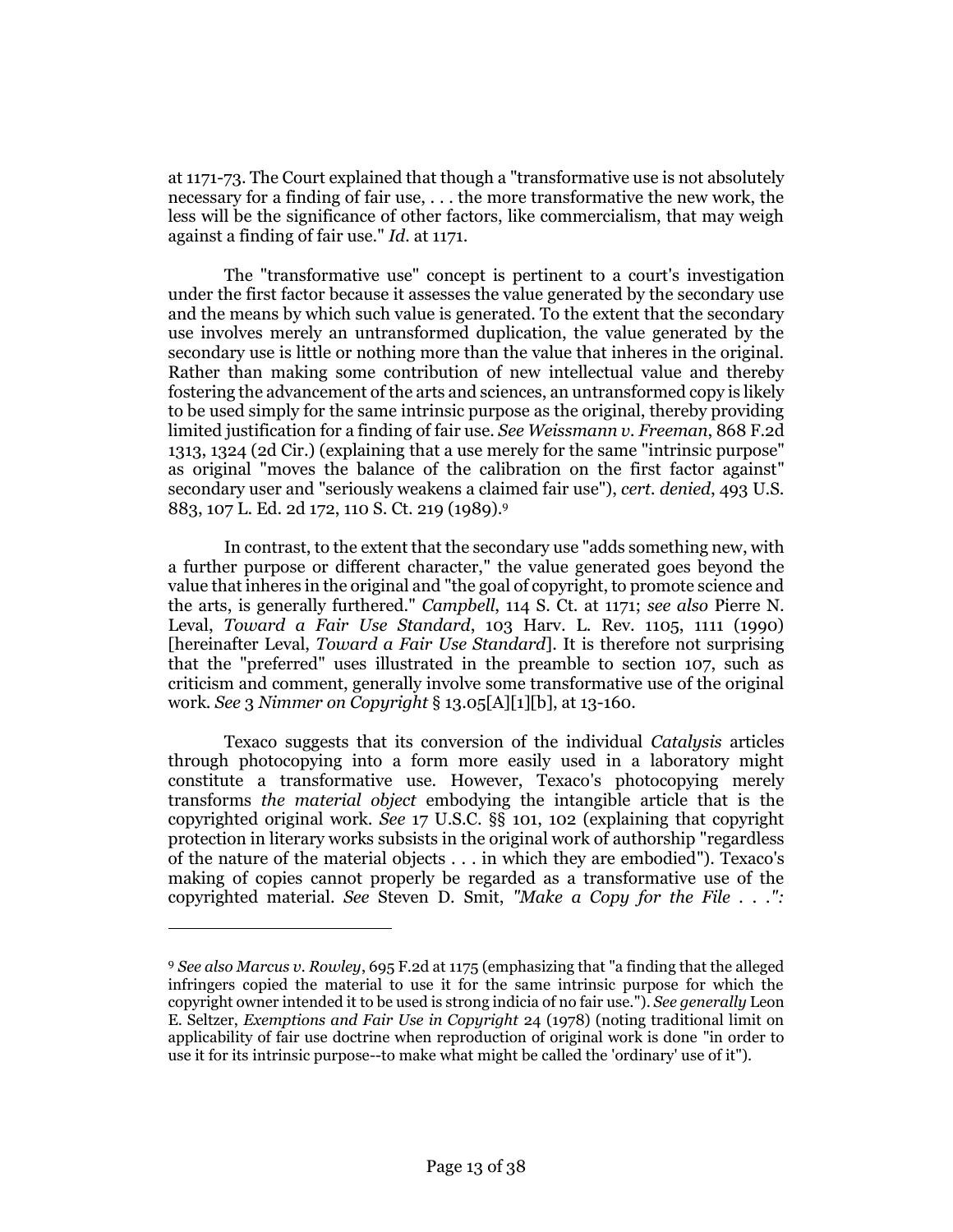*Copyright Infringement by Attorneys*, 46 Baylor L. Rev. 1, 15 & n.58 (1994); *see also Basic Books*, 758 F. Supp. at 1530-31 (repackaging in anthology form of excerpts from copyrighted books not a transformative use).

Even though Texaco's photocopying is not technically a transformative use of the copyrighted material, we should not overlook the significant independent value that can stem from conversion of original journal articles into a format different from their normal appearance. *See generally Sony*, 464 U.S. at 454, 455 n.40 (acknowledging possible benefits from copying that might otherwise seem to serve "no productive purpose"); Weinreb, *Fair's Fair*, at 1143 & n.29 (discussing potential value from nontransformative copying). As previously explained, Texaco's photocopying converts the individual *Catalysis* articles into a useful format. Before modern photocopying, Chickering probably would have converted the original article into a more serviceable form by taking notes, whether cursory or extended;<sup>10</sup> today he can do so with a photocopying machine. Nevertheless, whatever independent value derives from the more usable format of the photocopy does not mean that every instance of photocopying wins on the first factor. In this case, the predominant archival purpose of the copying tips the first factor against the copier, despite the benefit of a more usable format.

3. *Reasonable and Customary Practice*. Texaco contends that Chickering's photocopying constitutes a use that has historically been considered "reasonable and customary." We agree with the District Court that whatever validity this argument might have had before the advent of the photocopying licensing arrangements discussed below in our consideration of the fourth fair use factor, the argument today is insubstantial. As the District Court observed, "To the extent the copying practice was 'reasonable' in 1973 [when *Williams & Wilkins* was decided], it has ceased to be 'reasonable' as the reasons that justified it before [photocopying licensing] have ceased to exist." 802 F. Supp. at 25.

In amplification of Texaco's arguments, our dissenting colleague makes two further points about the first factor analysis that merit a response. First, the dissent disputes our characterization of Chickering's use as "archival" on the ground that such a use would occur in an institutional setting, whereas Chickering copied for his personal use. Second, the dissent contends that Chickering's use is transformative because it is an important step in the process of doing research. We

<sup>&</sup>lt;sup>10</sup> In stating that a handwritten copy would have been made, we do not mean to imply that such copying would necessarily have been a fair use. Despite the 1973 dictum in *Williams & Wilkins* asserting that "it is almost unanimously accepted that a scholar can make a handwritten copy of an entire copyrighted article for his own use  $\dots$ ," 487 F.2d at 1350, the current edition of the Nimmer treatise reports that "there is no reported case on the question of whether a single handwritten copy of all or substantially all of a book or other protected work made for the copier's own private use is an infringement or fair use." 3 *Nimmer on Copyright* § 1305[E][4][a], at 13-229.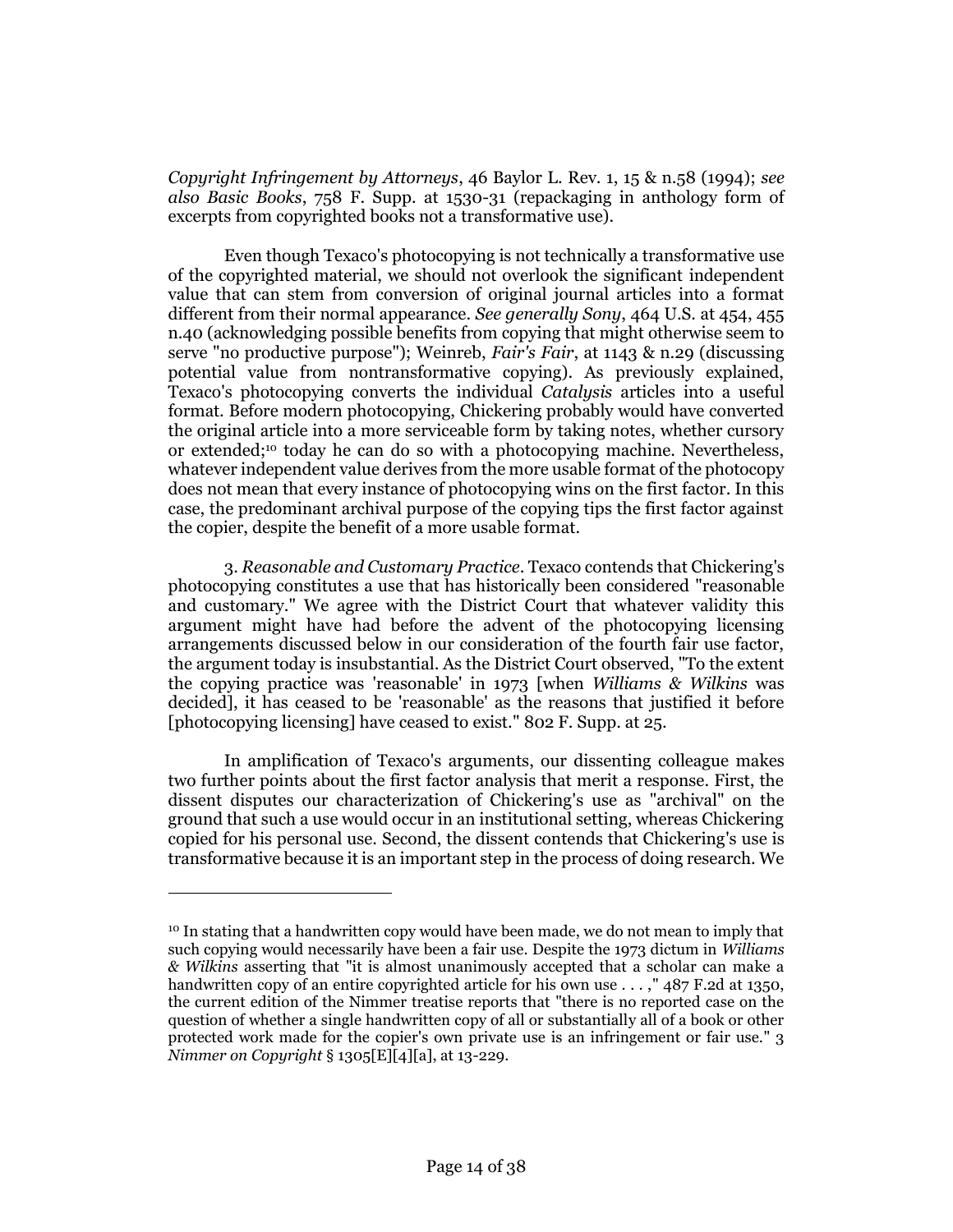think the proper response to these observations emerges from considering how they would fare if the Texaco library had sent around entire books, rather than issues of a journal. Clearly, Chickering (and all the other researchers at the Beacon facility) would be making archival use of the circulating books if they made photocopies of the books for their individual offices and thereby spared Texaco the expense of buying them all individual volumes. An individual copies for archival purposes even if the resulting archive remains in a private office. When a corporation invites such archival copying by circulating items likely to be worth copying (whether articles or entire books), any distinction between individual and institutional archiving loses all significance.

Moreover, the concept of a "transformative" use would be extended beyond recognition if it was applied to Chickering's copying simply because he acted in the course of doing research. The purposes illustrated by the categories listed in section 107 refer primarily to the work of authorship alleged to be a fair use, not to the activity in which the alleged infringer is engaged. Texaco cannot gain fair use insulation for Chickering's archival photocopying of articles (or books) simply because such copying is done by a company doing research. It would be equally extravagant for a newspaper to contend that because its business is "news reporting" it may line the shelves of its reporters with photocopies of books on journalism or that schools engaged in "teaching" may supply its faculty members with personal photocopies of books on educational techniques or substantive fields. Whatever benefit copying and reading such books might contribute to the process of "teaching" would not for that reason satisfy the test of a "teaching" purpose.

On balance, we agree with the District Court that the first factor favors the publishers, primarily because the dominant purpose of the use is a systematic institutional policy of multiplying the available number of copies of pertinent copyrighted articles by circulating the journals among employed scientists for them to make copies, thereby serving the same purpose for which additional subscriptions are normally sold, or, as will be discussed, for which photocopying licenses may be obtained.

## B. Second Factor: Nature of Copyrighted Work

The second statutory fair use factor is "the nature of the copyrighted work." 17 U.S.C. § 107(2). In assessing this factor, the District Court noted that the articles in *Catalysis* "are created for publication with the purpose and intention of benefiting from the protection of the copyright law," and that copyright protection "is vitally necessary to the dissemination of scientific articles of the sort that are at issue." 802 F. Supp. at 16. Nevertheless, the Court ultimately concluded that this factor favored Texaco because the photocopied articles were essentially factual in nature and the "'scope of fair use is greater with respect to factual than nonfactual works.'" *Id.* at 16-17 (quoting *New Era Publications International, ApS v. Carol*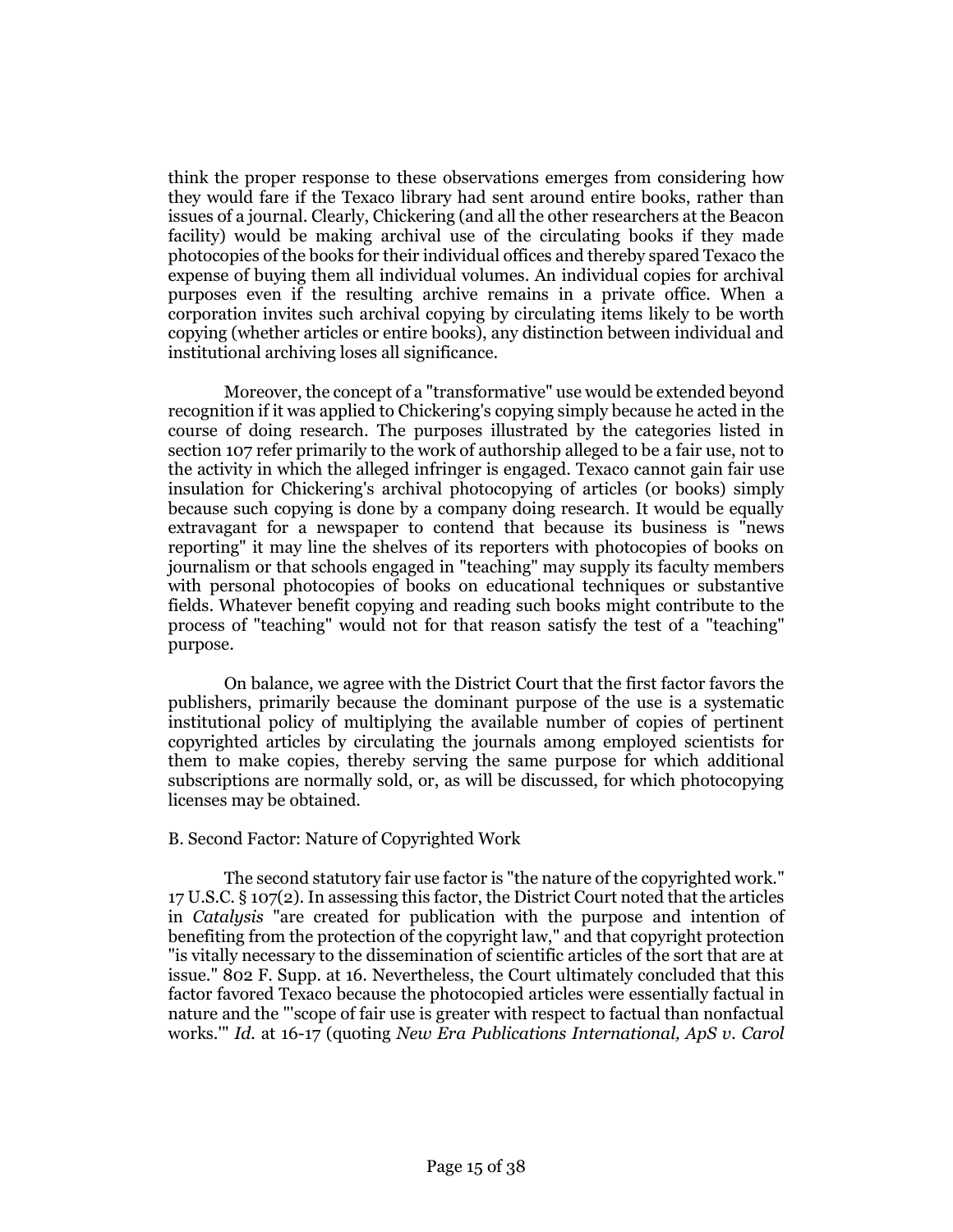*Publishing Group*, 904 F.2d 152, 157 (2d Cir.), *cert. denied*, 498 U.S. 921, 112 L. Ed. 2d 251, 111 S. Ct. 297 (1990)).

On appeal, the publishers stress the District Court's comments concerning the importance of broad copyright protection for journal publications in order to foster journal production. Further, citing *Harper & Row* for the proposition that the creativity of an original work weighs against finding fair use, *see* 471 U.S. at 563, the publishers also point out that "the journal articles are expressions of highly original, creative and imaginative thinking."

Though a significant measure of creativity was undoubtedly used in the creation of the eight articles copied from *Catalysis*, even a glance at their content immediately reveals the predominantly factual nature of these works.<sup>11</sup> Moreover, though we have previously recognized the importance of strong copyright protection to provide sufficient incentives for the creation of scientific works, *see Weissmann*, 868 F.2d at 1325, nearly every category of copyrightable works could plausibly assert that broad copyright protection was essential to the continued vitality of that category of works.

Ultimately, then, the manifestly factual character of the eight articles precludes us from considering the articles as "within the core of the copyright's protective purposes," *Campbell*, 114 S. Ct. at 1175; *see also Harper & Row*, 471 U.S. at 563 ("The law generally recognizes a greater need to disseminate factual works than works of fiction or fantasy."). Thus, in agreement with the District Court, we conclude that the second factor favors Texaco.

## C. Third Factor: Amount and Substantiality of Portion Used

 $\overline{a}$ 

The third statutory fair use factor is "the amount and substantiality of the portion used in relation to the copyrighted work as a whole." 17 U.S.C. § 107(3). The District Court concluded that this factor clearly favors the publishers because Texaco copied the eight articles from *Catalysis* in their entirety.

Texaco makes various responses to the District Court's straightforward conclusion. First, Texaco claims that this factor is significant only as a means to determine whether a copy unfairly supersedes demand for the original and should be considered "largely irrelevant" where, as here, a copy is not sold or distributed. Second, Texaco claims that, rather than focus on Texaco's copying of entire

<sup>11</sup> Not only are the *Catalysis* articles essentially factual in nature, but the evidence suggests that Chickering was interested exclusively in the facts, ideas, concepts, or principles contained within the articles. Though scientists surely employ creativity and originality to develop ideas and obtain facts and thereafter to convey the ideas and facts in scholarly articles, it is primarily the ideas and facts themselves that are of value to other scientists in their research.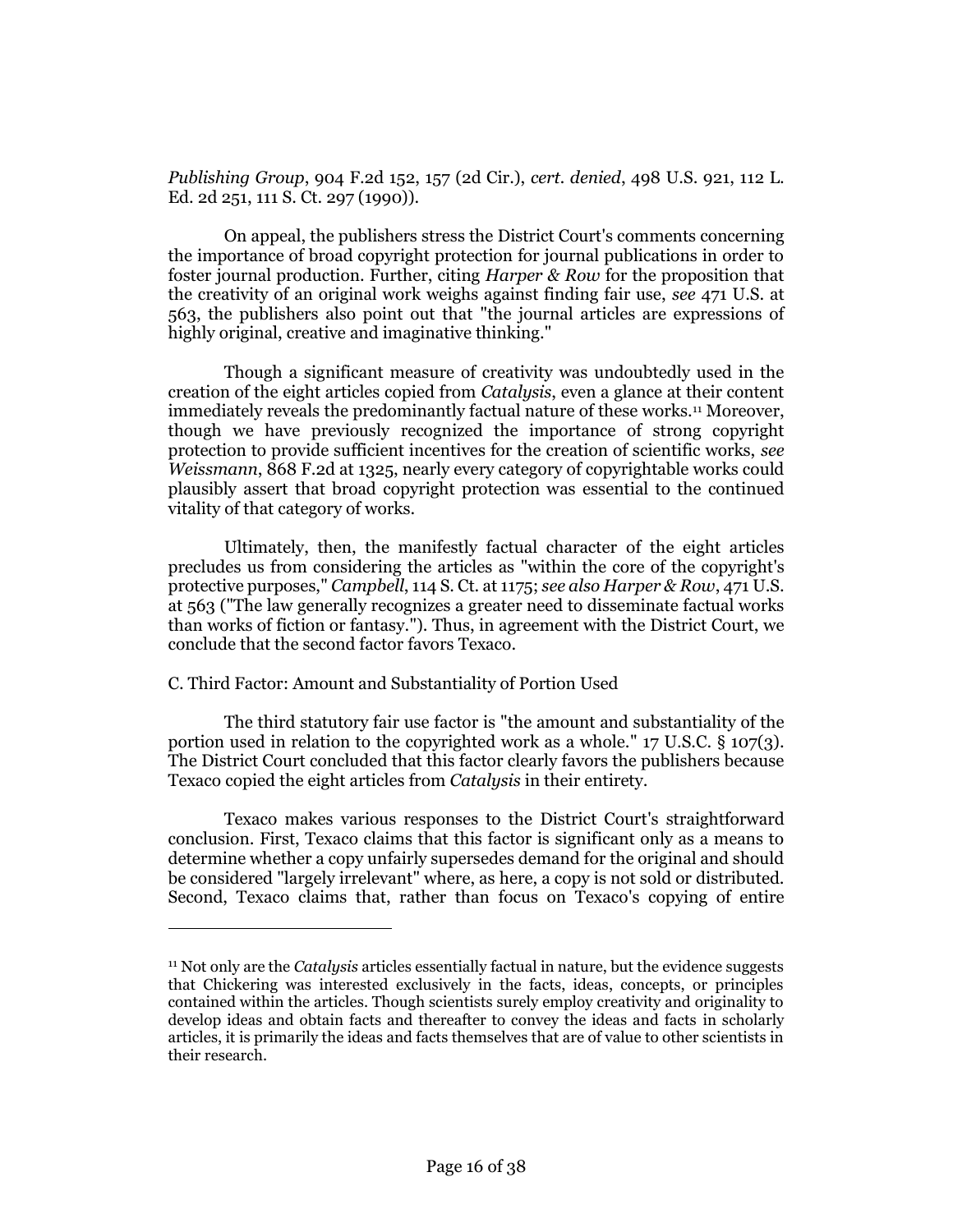*articles*, it is more appropriate to consider that Texaco copied only a very small portion of any particular *issue or volume* of *Catalysis*. Finally, Texaco cites *Sony* and *Williams & Wilkins* for the proposition that the copying of entire copyrighted works can still constitute fair use. *See Sony*, 464 U.S. at 449-50; *Williams & Wilkins*, 487 F.2d at 1353.

Texaco's suggestion that we consider that it copied only a small percentage of the total compendium of works encompassed within *Catalysis* is superficially intriguing, especially since *Catalysis* is traditionally marketed only as a periodical by issue or volume. However, as the District Court recognized, each of the eight articles in *Catalysis* was separately authored and constitutes a discrete "original work[] of authorship," 17 U.S.C. § 102. As we emphasized at the outset, each article enjoys independent copyright protection, which the authors transferred to Academic Press, and what the publishers claim has been infringed is the copyright that subsists in each individual article--not the distinct copyright that may subsist in each journal issue or volume by virtue of the publishers' original compilation of these articles. The only other appellate court to consider the propriety of photocopying articles from journals also recognized that each article constituted an entire work in the fair use analysis. *See Williams & Wilkins*, 487 F.2d at 1353.

Despite Texaco's claims that we consider its amount of copying "minuscule" in relation to the entirety of *Catalysis*, we conclude, as did the District Court, that Texaco has copied entire works. Though this conclusion does not preclude a finding of fair use, it militates against such a finding, *see Sony*, 464 U.S. at 449-50, and weights the third factor in favor of the publishers.

Finally, though we are sensitive to Texaco's claim that the third factor serves merely as a proxy for determining whether a secondary use significantly interferes with demand for the original--a concern echoed by some commentators, *see* William W. Fisher III, *Reconstructing the Fair Use Doctrine*, 101 Harv. L. Rev. 1661, 1678 (1988) [hereinafter Fisher, *Reconstructing Fair Use*]--we think this factor serves a further end that advances the fair use analysis. Specifically, by focussing on the amount and substantiality of the original work used by the secondary user, we gain insight into the purpose and character of the use as we consider whether the quantity of the material used was "reasonable in relation to the purpose of the copying." *See Campbell*, 114 S. Ct. at 1175. In this case, the fact that Texaco photocopied the eight *Catalysis* articles in their entirety weakens its assertion that the overriding purpose and character of its use was to enable the immediate use of the article in the laboratory and strengthens our view that the predominant purpose and character of the use was to establish a personal library of pertinent articles for Chickering. *Cf. id.* at 1176 (intimating that extent of copying can provide insight into primary purpose of copying).

D. Fourth Factor: Effect Upon Potential Market or Value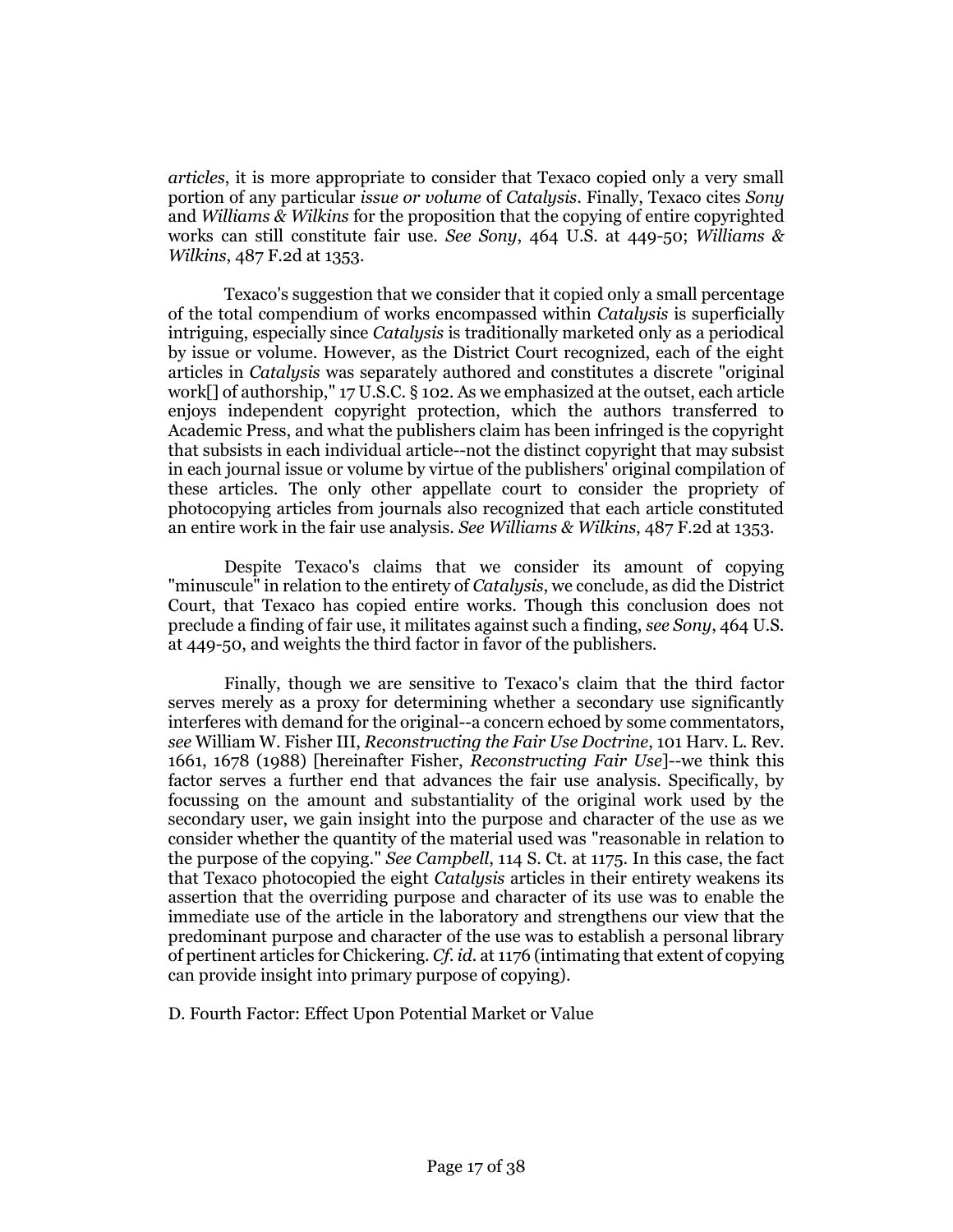The fourth statutory fair use factor is "the effect of the use upon the potential market for or value of the copyrighted work."  $17 \text{ U.S.C.}$  §  $107(4)$ . Assessing this factor, the District Court detailed the range of procedures Texaco could use to obtain authorized copies of the articles that it photocopied and found that "whatever combination of procedures Texaco used, the publishers' revenues would grow significantly." 802 F. Supp. at 19. The Court concluded that the publishers "powerfully demonstrated entitlement to prevail as to the fourth factor," since they had shown "a substantial harm to the value of their copyrights" as the consequence of Texaco's copying. *See id.* at 18-21.

Prior to *Campbell*, the Supreme Court had characterized the fourth factor as "the single most important element of fair use," *Harper & Row*, 471 U.S. at 566; *accord* 3 *Nimmer on Copyright* § 13.05[A][4], at 13-183. However, *Campbell*'s discussion of the fourth factor conspicuously omits this phrasing. Apparently abandoning the idea that any factor enjoys primacy, *Campbell* instructs that 'all [four factors] are to be explored, and the results weighed together, in light of the purposes of copyright.' 114 S. Ct. at 1171.

In analyzing the fourth factor, it is important (1) to bear in mind the precise copyrighted works, namely the eight journal articles, and (2) to recognize the distinctive nature and history of "the potential market for or value of" these particular works.<sup>12</sup> Specifically, though there is a traditional market for, and hence a clearly defined value of, *journal issues and volumes*, in the form of per-issue purchases and journal subscriptions, there is neither a traditional market for, nor a clearly defined value of, *individual journal articles*. As a result, analysis of the fourth factor cannot proceed as simply as would have been the case if Texaco had copied a work that carries a stated or negotiated selling price in the market.

Like most authors, writers of journal articles do not directly seek to capture the potential financial rewards that stem from their copyrights by personally marketing copies of their writings. Rather, like other creators of literary works, the author of a journal article "commonly sells his rights to publishers who offer royalties in exchange for their services in producing and marketing the author's work." *Harper & Row*, 471 U.S. at 547. In the distinctive realm of academic and

<sup>12</sup> We focus on the eight articles to emphasize the special characteristics of articles as distinguished from journal issues or bound volumes. In doing so, we recognize, as did the District Court, *see* 802 F. Supp. at 18 n.15, that the fourth factor is concerned with the category of a defendant's conduct, not merely the specific instances of copying. *See* 3 *Nimmer on Copyright* § 13.05[A][4], at 13-183 to 13-184 ("It is a mistake to view [the fourth] factor . . . as merely raising the question of the extent of damages to plaintiff caused by the particular activities of the defendant. This factor rather poses the issue of whether unrestricted and widespread conduct *of the sort engaged in by the defendant* . . . would result in a substantially adverse impact on the potential market for or value of the plaintiff's present work.") (emphasis added).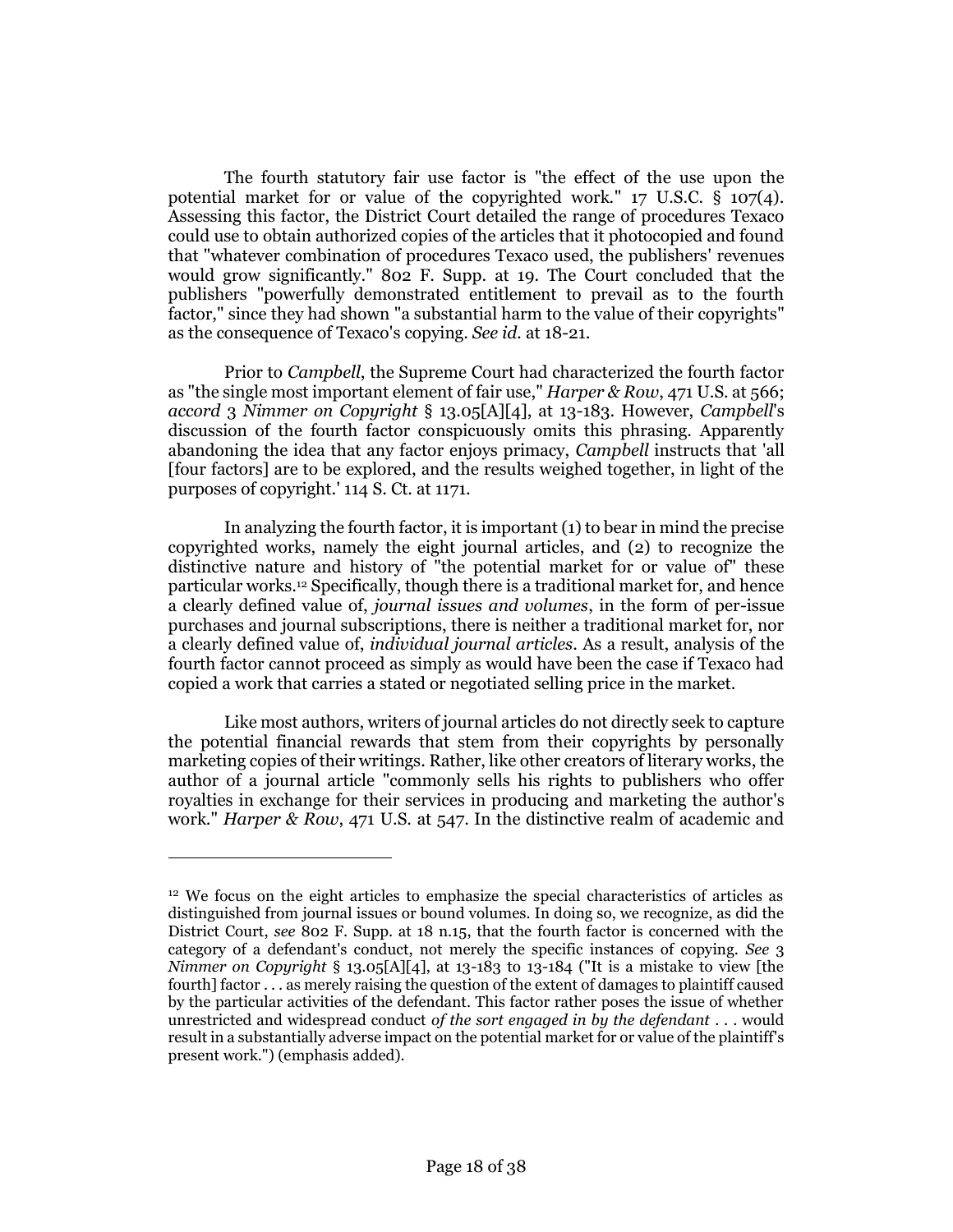scientific articles, however, the only form of royalty paid by a publisher is often just the reward of being published, publication being a key to professional advancement and prestige for the author, *see Weissmann*, 868 F.2d at 1324 (noting that "in an academic setting, profit is ill-measured in dollars. Instead, what is valuable is recognition because it so often influences professional advancement and academic tenure."). The publishers in turn incur the costs and labor of producing and marketing authors' articles, driven by the prospect of capturing the economic value stemming from the copyrights in the original works, which the authors have transferred to them. Ultimately, the monopoly privileges conferred by copyright protection and the potential financial rewards therefrom are not directly serving to motivate authors to write individual articles; rather, they serve to motivate publishers to produce journals, which provide the conventional and often exclusive means for disseminating these individual articles. It is the prospect of such dissemination that contributes to the motivation of these authors.

Significantly, publishers have traditionally produced and marketed authors' individual articles only in a journal format, *i.e.*, in periodical compilations of numerous articles. In other words, publishers have conventionally sought to capture the economic value from the "exclusive rights" to "reproduce" and "distribute copies" of the individual articles, *see* 17 U.S.C. § 106(1) & (3), solely by compiling many such articles together in a periodical journal and then charging a fee to subscribe. Publishers have not traditionally provided a simple or efficient means to obtain single copies of individual articles; reprints are usually available from publishers only in bulk quantities and with some delay.

This marketing pattern has various consequences for our analysis of the fourth factor. First, evidence concerning the effect that photocopying individual journal articles has on the traditional market for journal subscriptions is of somewhat less significance than if a market existed for the sale of individual copies of articles. Second, this distinctive arrangement raises novel questions concerning the significance of the publishers' establishment of an innovative licensing scheme for the photocopying of individual journal articles.

1. *Sales of Additional Journal Subscriptions, Back Issues, and Back Volumes*. Since we are concerned with the claim of fair use in copying the eight individual articles from *Catalysis*, the analysis under the fourth factor must focus on the effect of Texaco's photocopying upon the potential market for or value of these individual articles. Yet, in their respective discussions of the fourth statutory factor, the parties initially focus on the impact of Texaco's photocopying of individual journal articles upon the market for *Catalysis* journals through sales of *Catalysis* subscriptions, back issues, or back volumes.

As a general matter, examining the effect on the marketability of the composite work containing a particular individual copyrighted work serves as a useful means to gauge the impact of a secondary use "upon the potential market for or value of" that individual work, since the effect on the marketability of the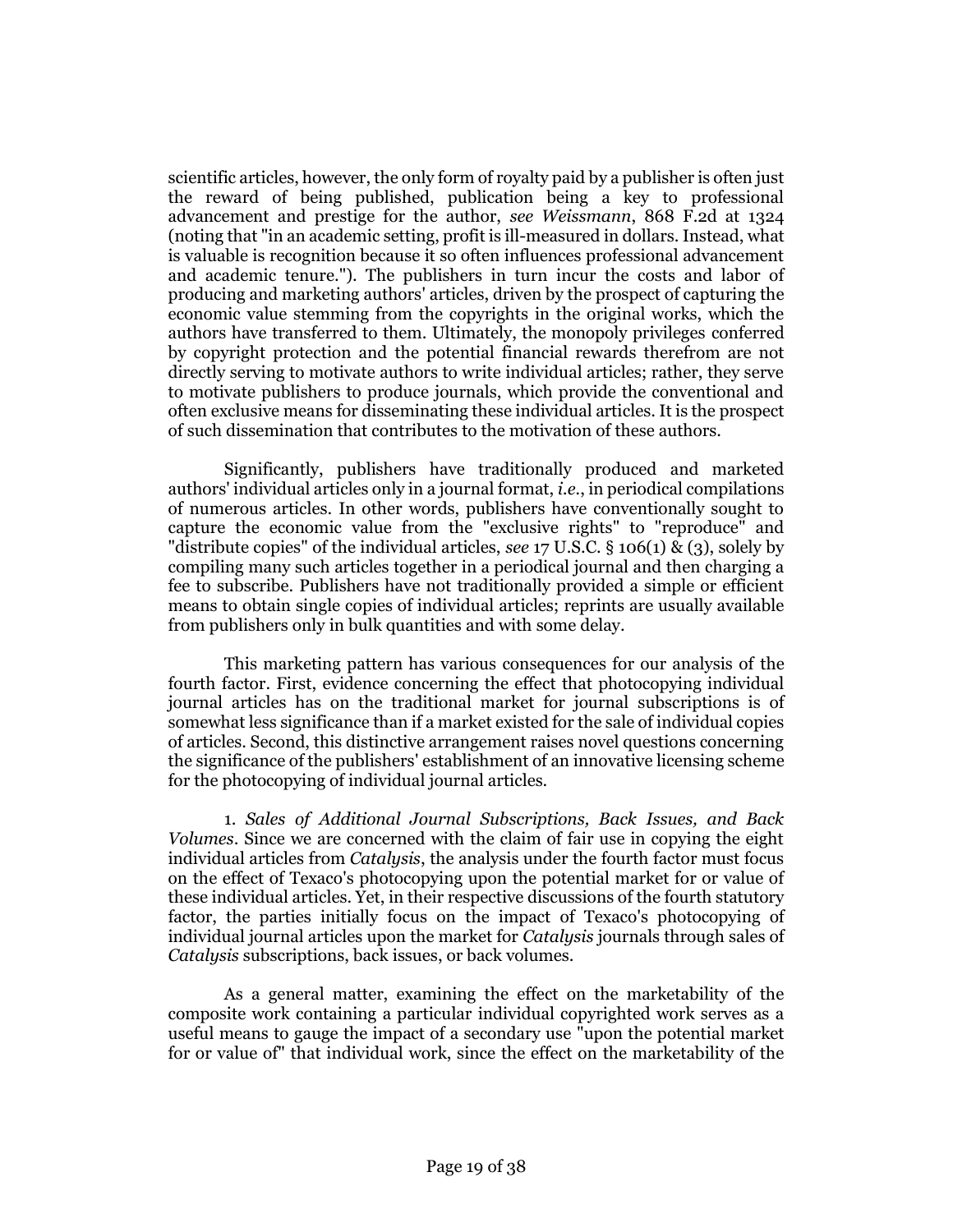composite work will frequently be directly relevant to the effect on the market for or value of that individual work.<sup>13</sup> Quite significantly, though, in the unique world of academic and scientific articles, the effect on the marketability of the composite work in which individual articles appear is not obviously related to the effect on the market for or value of the individual articles. Since (1) articles are submitted unsolicited to journals, (2) publishers do not make any payment to authors for the right to publish their articles or to acquire their copyrights, and (3) there is no evidence in the record suggesting that publishers seek to reprint particular articles in new composite works, we cannot readily conclude that evidence concerning the effect of Texaco's use on the marketability of *journals* provides an effective means to appraise the effect of Texaco's use on the market for or value of *individual journal articles*.

These considerations persuade us that evidence concerning the effect of Texaco's photocopying of individual articles within *Catalysis* on the traditional market for *Catalysis* subscriptions is of somewhat limited significance in determining and evaluating the effect of Texaco's photocopying "upon the potential market for or value of" the individual articles. We do not mean to suggest that we believe the effect on the marketability of journal subscriptions is completely irrelevant to gauging the effect on the market for and value of individual articles. Were the publishers able to demonstrate that Texaco's type of photocopying, if widespread,<sup>14</sup> would impair the marketability of journals, then they might have a strong claim under the fourth factor. Likewise, were Texaco able to demonstrate that its type of photocopying, even if widespread, would have virtually no effect on the marketability of journals, then it might have a strong claim under this fourth factor.

On this record, however, the evidence is not resounding for either side. The District Court specifically found that, in the absence of photocopying, (1) "Texaco would not ordinarily fill the need now being supplied by photocopies through the

<sup>&</sup>lt;sup>13</sup> One reason that the effect on the marketability of the composite work is typically relevant is because the strength of the market for the composite work will influence the payment producers will be willing to give to the author of the individual work for permission to include that individual work. For example, if a secondary use of a copyrighted story adversely affects purchases of a collection of short stories in which this story appears, then other producers of short story collections will less likely seek to have, or will pay less to have, that story as part of their collections. In this way, the market for or value of the story has clearly been affected by the secondary use.

<sup>&</sup>lt;sup>14</sup> Properly applied, the fourth factor requires a court to consider "not only  $\dots$  particular actions of the alleged infringer, but also 'whether unrestricted and widespread conduct of the sort engaged in by the defendant . . . would result in a substantially adverse impact on the potential market' for the original." *Campbell*, 114 S. Ct. at 1177 (quoting 3 *Nimmer on Copyright* § 13.05[A][4]). *Accord Harper & Row*, 471 U.S. at 568-69; *Rogers*, 960 F.2d at 312.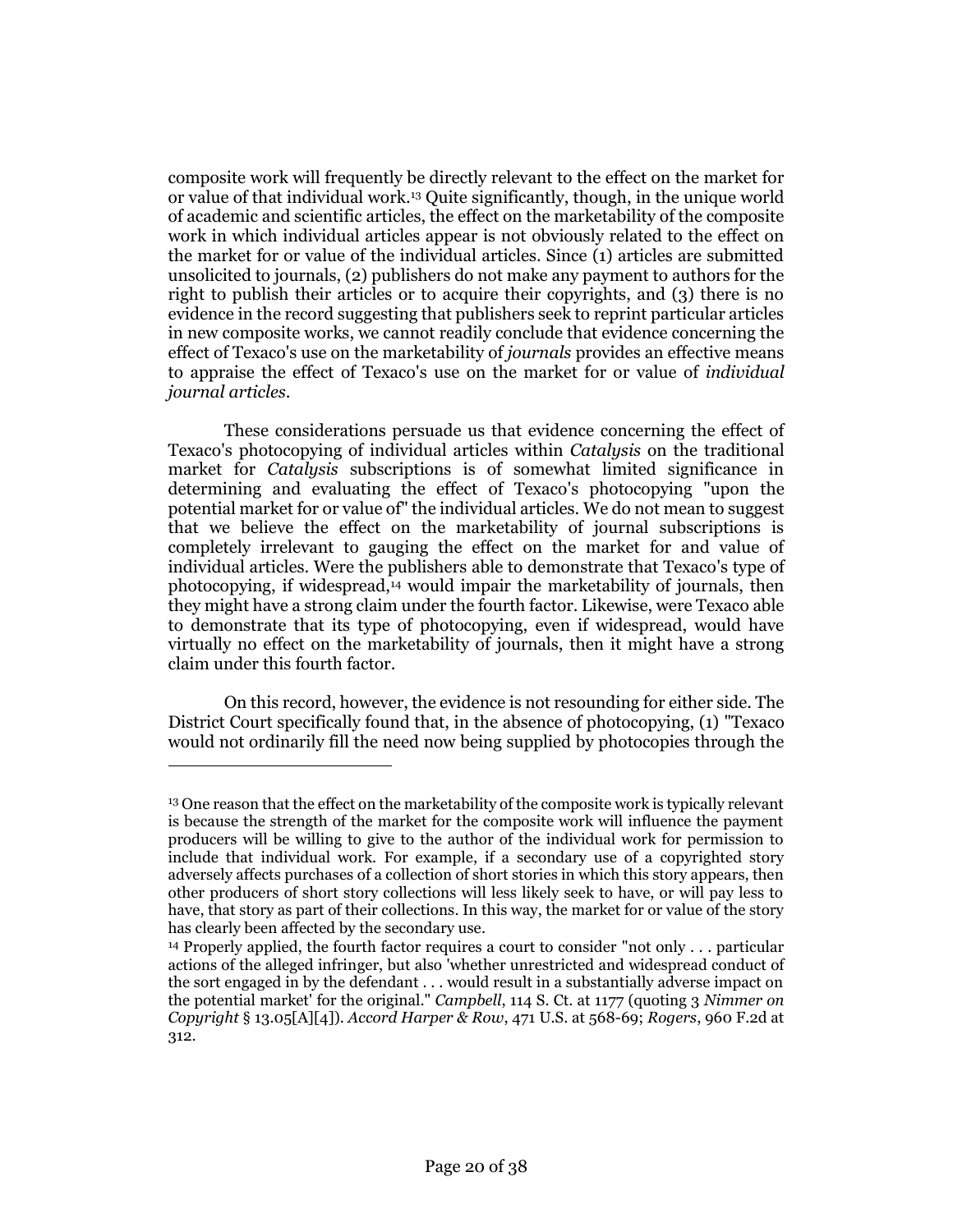purchase of back issues or back volumes . . . [or] by enormously enlarging the number of its subscriptions," but (2) Texaco still "would increase the number of subscriptions somewhat." 802 F. Supp. at 19.<sup>15</sup> This moderate conclusion concerning the actual effect on the marketability of journals, combined with the uncertain relationship between the market for journals and the market for and value of individual articles, leads us to conclude that the evidence concerning sales of additional journal subscriptions, back issues, and back volumes does not strongly support either side with regard to the fourth factor. *Cf. Sony*, 464 U.S. at 451-55 (rejecting various predictions of harm to value of copyrighted work based on speculation about possible consequences of secondary use). At best, the loss of a few journal subscriptions tips the fourth factor only slightly toward the publishers because evidence of such loss is weak evidence that the copied articles themselves have lost any value.

2. *Licensing Revenues and Fees*. The District Court, however, went beyond discussing the sales of additional journal subscriptions in holding that Texaco's photocopying affected the value of the publishers' copyrights. Specifically, the Court pointed out that, if Texaco's unauthorized photocopying was not permitted as fair use, the publishers' revenues would increase significantly since Texaco would (1) obtain articles from document delivery services (which pay royalties to publishers for the right to photocopy articles), (2) negotiate photocopying licenses directly with individual publishers, and/or (3) acquire some form of photocopying license from the Copyright Clearance Center Inc. ("CCC").<sup>16</sup> *See* 802 F. Supp. at 19.

<sup>15</sup> Texaco assails the conclusion that, without photocopying, it would increase subscriptions "somewhat" as an improper inference unsupported by the evidence. Though we accept Texaco's assertion that additional subscriptions provide an imperfect substitute for the copies of individual articles that scientists need and prefer, we cannot conclude that the District Court's factual finding that "Texaco would add at least a modest number of subscriptions," 802 F. Supp. at 19, is clearly erroneous.

First, though Texaco claims that there is no reliable evidence suggesting that photocopying served to facilitate journal circulation, the evidence concerning Texaco's routing practices supports the District Court's inference that, without photocopying, Texaco will need a greater number of subscriptions to insure the prompt circulation of journals. Second, as discussed in connection with the first statutory factor, the dominant reason for, and value derived from, the copying of the eight particular *Catalysis* articles was to make them available on Chickering's shelf for ready reference when he needed to look at them. Thus, it is reasonable to conclude that Texaco would purchase at least a few additional subscriptions to serve this purpose, *i.e.*, to provide certain researchers with personal copies of particular articles in their own offices.

<sup>&</sup>lt;sup>16</sup> The CCC is a central clearing-house established in 1977 primarily by publishers to license photocopying. The CCC offers a variety of licensing schemes; fees can be paid on a per copy basis or through blanket license arrangements. Most publishers are registered with the CCC, but the participation of for-profit institutions that engage in photocopying has been limited, largely because of uncertainty concerning the legal questions at issue in this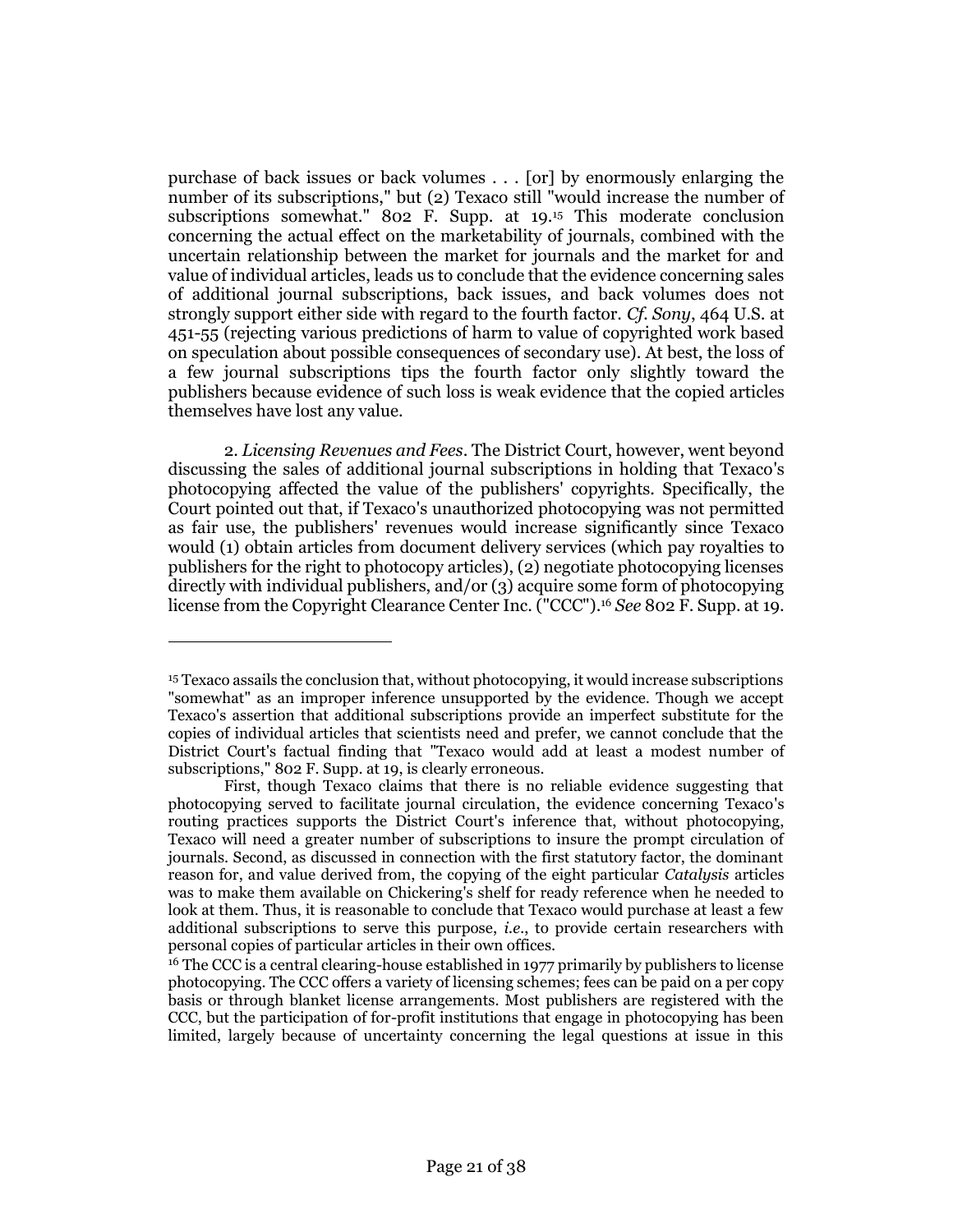Texaco claims that the District Court's reasoning is faulty because, in determining that the value of the publishers' copyrights was affected, the Court assumed that the publishers were entitled to demand and receive licensing royalties and fees for photocopying. Yet, continues Texaco, whether the publishers can demand a fee for permission to make photocopies is the very question that the fair use trial is supposed to answer.

It is indisputable that, as a general matter, a copyright holder is entitled to demand a royalty for licensing others to use its copyrighted work, *see* 17 U.S.C. § 106 (copyright owner has exclusive right "to authorize" certain uses), and that the impact on potential licensing revenues is a proper subject for consideration in assessing the fourth factor, *see*, *e.g.*, *Campbell*, 114 S. Ct. at 1178; *Harper & Row*, 471 U.S. at 568-69; *Twin Peaks*, 996 F.2d at 1377; *DC Comics Inc. v. Reel Fantasy, Inc.*, 696 F.2d 24, 28 (2d Cir. 1982); *United Telephone Co. of Missouri v. Johnson Publishing Co., Inc.*, 855 F.2d 604, 610 (8th Cir. 1988).

However, not every effect on potential licensing revenues enters the analysis under the fourth factor.<sup>17</sup> Specifically, courts have recognized limits on the concept of "potential licensing revenues" by considering only traditional, reasonable, or likely to be developed markets when examining and assessing a secondary use's "effect upon the potential market for or value of the copyrighted work." *See Campbell*, 114 S. Ct. at 1178 ("The market for potential derivative uses includes only those that creators of original works would in general develop or license others to develop."); *Harper & Row*, 471 U.S. at 568 (fourth factor concerned with "use that supplants any part of the *normal* market for a copyrighted work") (emphasis added) (quoting S. Rep. No. 473, 94th Cong., 1st Sess. 65 (1975)); *see also Mathieson v. Associated Press*, 1992 U.S. Dist. LEXIS 9269, 23 U.S.P.Q.2d 1685, 1690-91 (S.D.N.Y. 1992) (refusing to find fourth factor

lawsuit. The CCC is fully described in the District Court's opinion. 802 FG. Supp. at 7-9. A more extended discussion of the formation, development, and effectiveness of the CCC and its licensing schemes is contained in Stanley M. Besen & Sheila Nataraj Kirby, *Compensating Creators of Intellectual Property: Collectives that Collect* (1989).

<sup>17</sup> As Texaco notes and others have recognized, a copyright holder can *always* assert some degree of adverse affect on its potential licensing revenues as a consequence of the secondary use at issue simply because the copyright holder has not been paid a fee to permit that particular use. *See* Leval, *Toward a Fair Use Standard*, at 1124 ("By definition every fair use involves some loss of royalty revenue because the secondary user has not paid royalties."); Fisher, *Reconstructing Fair Use*, at 1671 (noting that in almost every case "there will be *some* material adverse impact on a 'potential market'" since the secondary user has not paid for the use). Thus, were a court automatically to conclude in every case that potential licensing revenues were impermissibly impaired simply because the secondary user did not pay a fee for the right to engage in the use, the fourth fair use factor would *always* favor the copyright holder. *See* Leval, *Toward a Fair Use Standard*, at 1125; Fisher, *Reconstructing Fair Use*, at 1672.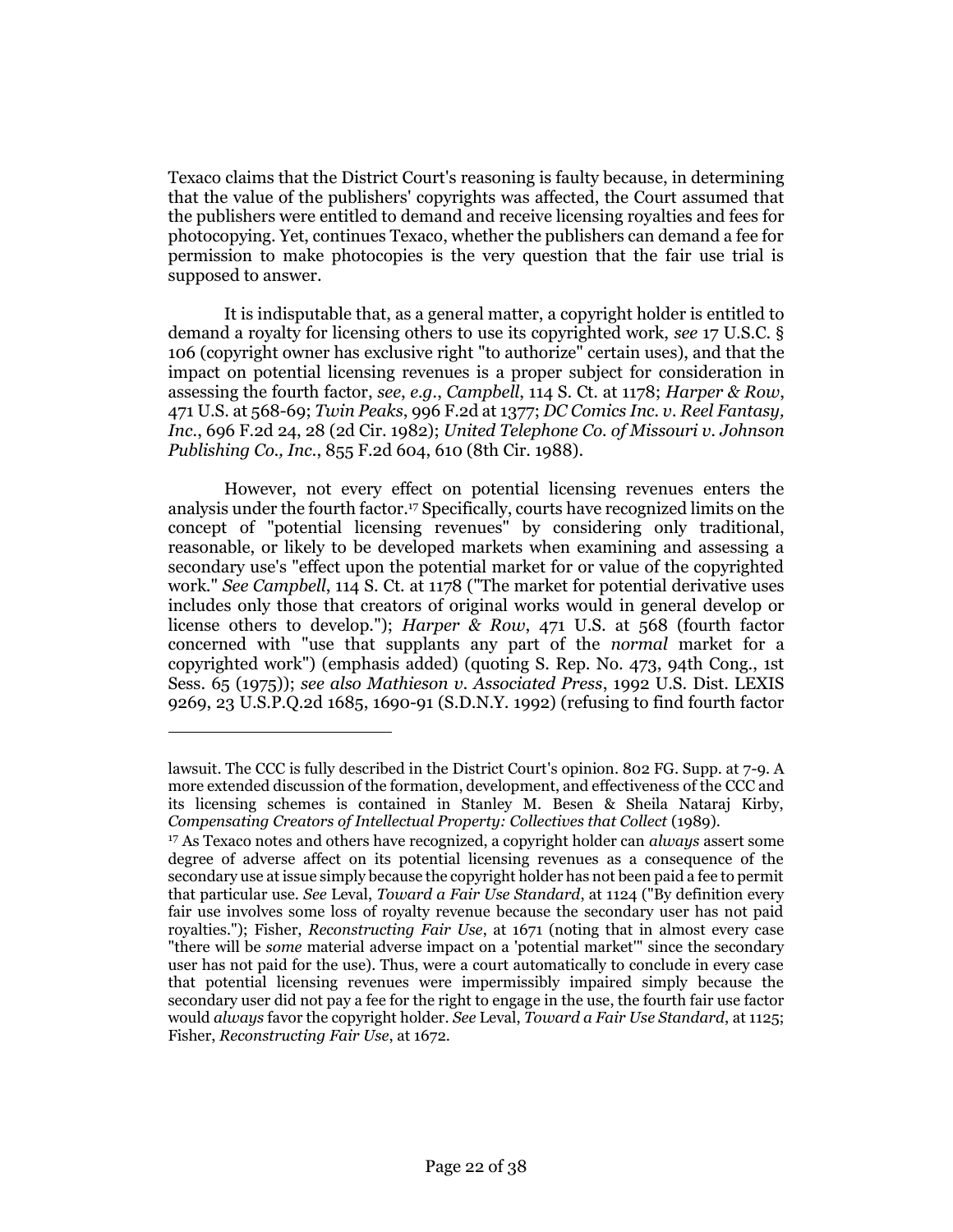in favor of copyright holder because secondary use did not affect any aspect of the normal market for copyrighted work).

For example, the Supreme Court recently explained that because of the "unlikelihood that creators of imaginative works will license critical reviews or lampoons" of their works, "the law recognizes no derivative market for critical works," *Campbell*, 114 S. Ct. at 1178. Similarly, other courts have found that the fourth factor will favor the secondary user when the only possible adverse effect occasioned by the secondary use would be to a potential market or value that the copyright holder has not typically sought to, or reasonably been able to, obtain or capture. *See Twin Peaks*, 996 F.2d at 1377 (noting that fourth factor will favor secondary user when use "filled a market niche that the [copyright owner] simply had no interest in occupying"); *Pacific and Southern Co. v. Duncan*, 744 F.2d 1490, 1496 (11th Cir. 1984) *cert. denied*, 471 U.S. 1004, 85 L. Ed. 2d 161, 105 S. Ct. 1867 (1985) (noting that the fourth factor may not favor copyright owner when the secondary user "profits from an activity that the owner could not possibly take advantage of").<sup>18</sup>

Thus, Texaco is correct, at least as a general matter, when it contends that it is not *always* appropriate for a court to be swayed on the fourth factor by the effects on potential licensing revenues. Only an impact on potential licensing revenues for traditional, reasonable, or likely to be developed markets should be legally cognizable when evaluating a secondary use's "effect upon the potential market for or value of the copyrighted work."

Though the publishers still have not established a conventional market for the direct sale and distribution of individual articles, they have created, primarily through the CCC, a workable market for institutional users to obtain licenses for the right to produce their own copies of individual articles via photocopying. The District Court found that many major corporations now subscribe to the CCC systems for photocopying licenses. 802 F. Supp. at 25. Indeed, it appears from the pleadings, especially Texaco's counterclaim, that Texaco itself has been paying royalties to the CCC. *See* Complaint P 38; First Counterclaim P 71. Since the

<sup>18</sup> The Supreme Court's holding in *Sony* implicitly recognizes limits on the concept of "potential market for or value of the copyrighted work." Despite Justice Blackmun's dissenting view that the copying of television programs to enable private viewing at a more convenient time, *i.e.*, "time-shifting," deprived copyright holders of the ability to exploit the "sizable market" of persons who "would be willing to pay some kind of royalty" for the "privilege of watching copyrighted work at their convenience," *Sony*, 464 U.S. at 485, the majority found that the copyright holders "failed to demonstrate that time-shifting would cause any likelihood of non-minimal harm to the potential market for, or the value of, their copyrighted works." *Id.* at 456. The Court thus implicitly ruled that the potential market in licensing royalties enunciated by Justice Blackmun should be considered too insubstantial to tilt the fourth fair use factor in favor of the copyright holder.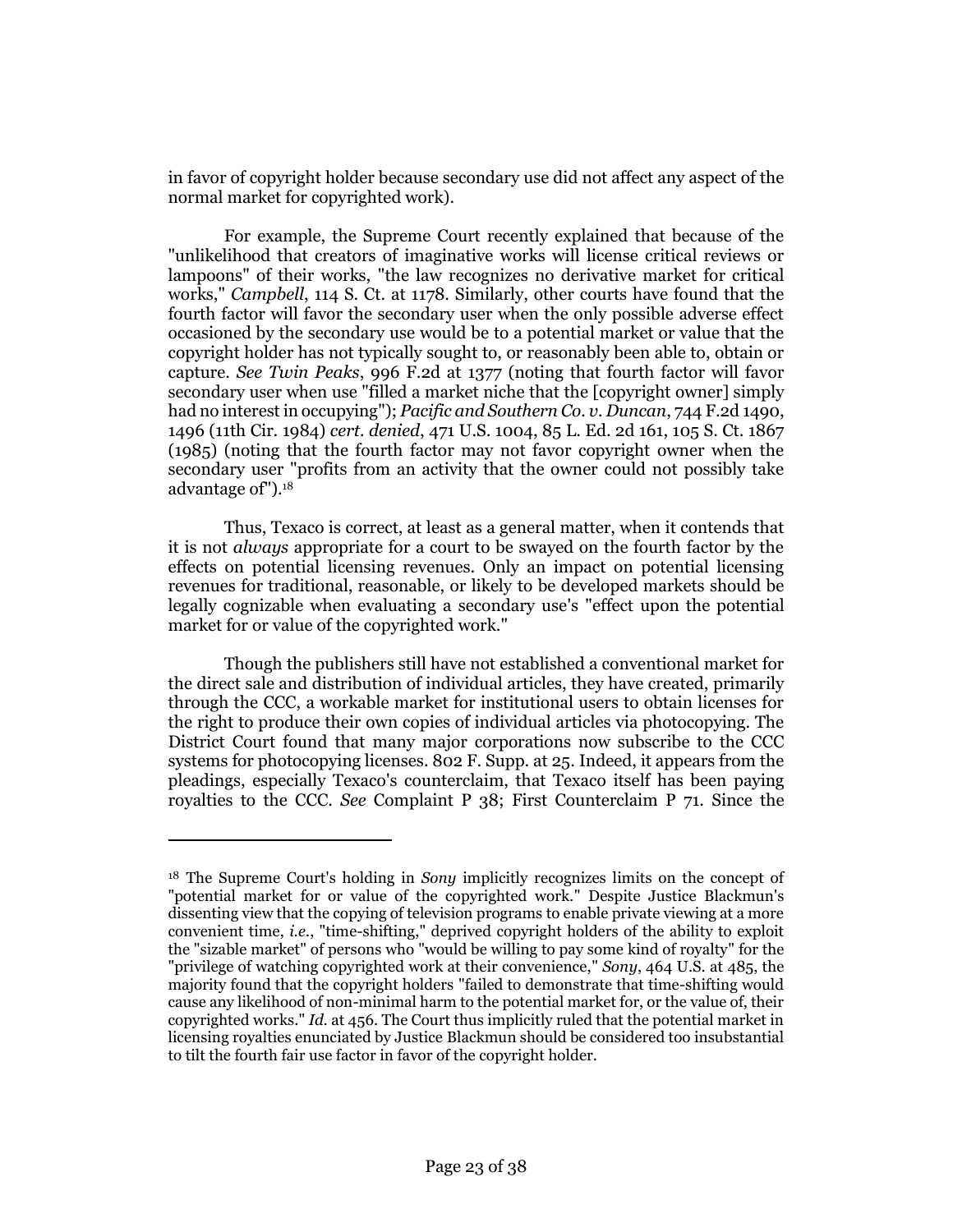Copyright Act explicitly provides that copyright holders have the "exclusive rights" to "reproduce" and "distribute copies" of their works, *see* 17 U.S.C. § 106(1) & (3), and since there currently exists a viable market for licensing these rights for individual journal articles, it is appropriate that potential licensing revenues for photocopying be considered in a fair use analysis.

Despite Texaco's claims to the contrary, it is not unsound to conclude that the right to seek payment for a particular use tends to become legally cognizable under the fourth fair use factor when the means for paying for such a use is made easier. This notion is not inherently troubling: it is sensible that a particular unauthorized use should be considered "more fair" when there is no ready market or means to pay for the use, while such an unauthorized use should be considered "less fair" when there is a ready market or means to pay for the use. The vice of circular reasoning arises only if the availability of payment is conclusive against fair use. Whatever the situation may have been previously, before the development of a market for institutional users to obtain licenses to photocopy articles, *see Williams & Wilkins*, 487 F.2d at 1357-59, it is now appropriate to consider the loss of licensing revenues in evaluating "the effect of the use upon the potential market for or value of" journal articles. It is especially appropriate to do so with respect to copying of articles from *Catalysis*, a publication as to which a photocopying license is now available. We do not decide how the fair use balance would be resolved if a photocopying license for *Catalysis* articles were not currently available.

In two ways, Congress has impliedly suggested that the law should recognize licensing fees for photocopying as part of the "potential market for or value of" journal articles. First, section 108 of the Copyright Act narrowly circumscribes the conditions under which libraries are permitted to make copies of copyrighted works. *See* 17 U.S.C. § 108. Though this section states that it does not in any way affect the right of fair use, *see id.* § 108(f)(4), the very fact that Congress restricted the rights of libraries to make copies implicitly suggests that Congress views journal publishers as possessing the right to restrict photocopying, or at least the right to demand a licensing royalty from nonpublic institutions that engage in photocopying. Second, Congress apparently prompted the development of CCC by suggesting that an efficient mechanism be established to license photocopying, *see* S. Rep. No. 983, 93d Cong., 2d Sess. 122 (1974); S. Rep. No. 473, 94th Cong., 1st Sess. 70-71 (1975); H.R. Rep. No. 83, 90th Cong., 1st Sess. 33 (1968). It is difficult to understand why Congress would recommend establishing such a mechanism if it did not believe that fees for photocopying should be legally recognized as part of the potential market for journal articles.

Primarily because of lost licensing revenue, and to a minor extent because of lost subscription revenue, we agree with the District Court that "the publishers have demonstrated a substantial harm to the value of their copyrights through [Texaco's] copying," 802 F. Supp. at 21, and thus conclude that the fourth statutory factor favors the publishers.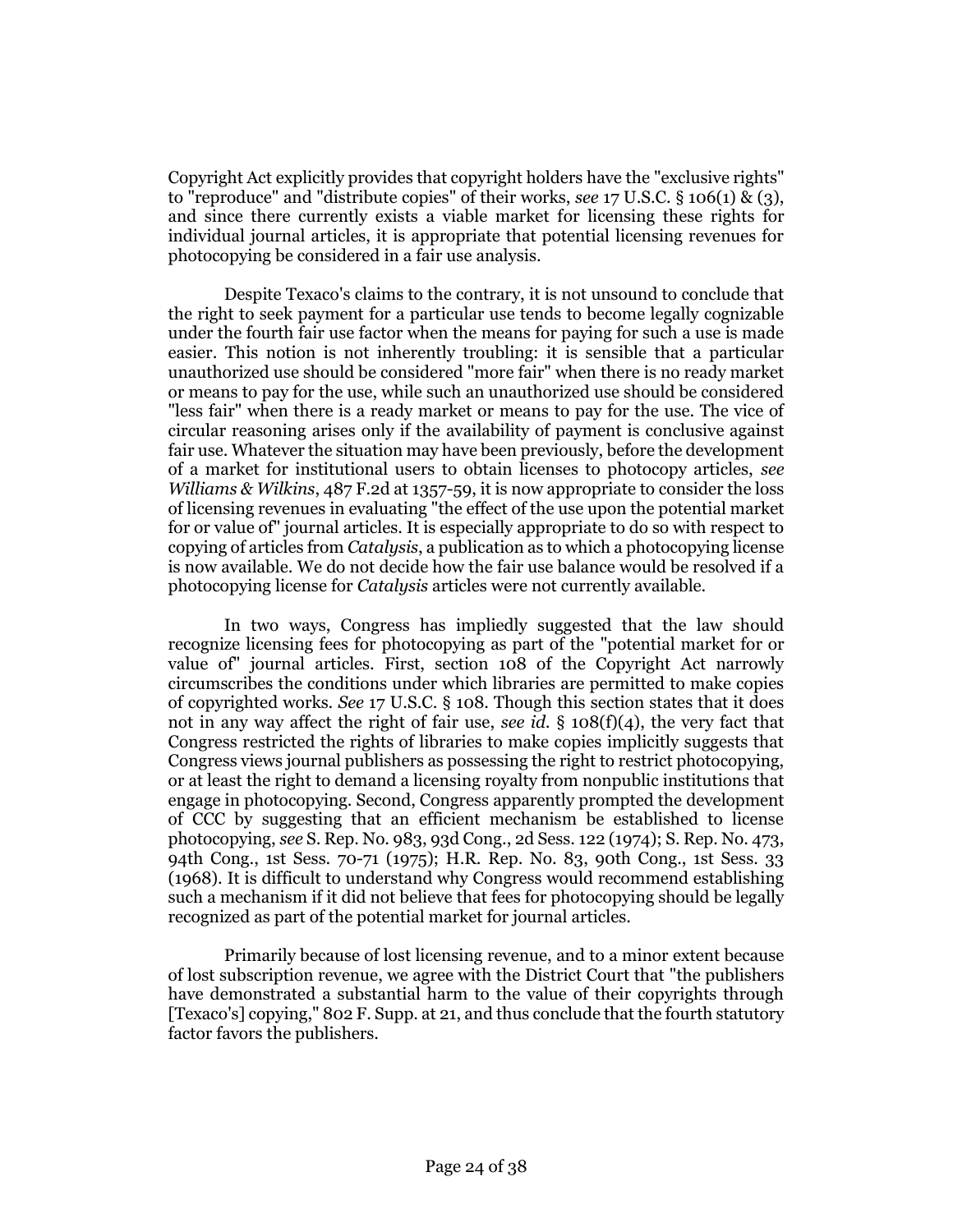#### E. Aggregate Assessment

We conclude that three of the four statutory factors, including the important first and the fourth factors, favor the publishers. We recognize that the statutory factors provide a nonexclusive guide to analysis, *see Harper & Row*, 471 U.S. at 560, but to whatever extent more generalized equitable considerations are relevant, we are in agreement with the District Court's analysis of them. *See* 802 F. Supp. at 21-27. We therefore agree with the District Court's conclusion that Texaco's photocopying of eight particular articles from the *Journal of Catalysis* was not fair use.

Though we recognize the force of many observations made in Judge Jacobs's dissenting opinion, we are not dissuaded by his dire predictions that our ruling in this case "has ended fair-use photocopying with respect to a large population of journals," \_\_\_ F.3d at \_\_\_, or, to the extent that the transactional licensing scheme is used, "would seem to require that an intellectual property lawyer be posted at each copy machine," *id.* at \_\_\_. Our ruling does not consider photocopying for personal use by an individual. Our ruling is confined to the institutional, systematic, archival multiplication of copies revealed by the record- the precise copying that the parties stipulated should be the basis for the District Court's decision now on appeal and for which licenses are in fact available. And the claim that lawyers need to be stationed at copy machines is belied by the ease with which music royalties have been collected and distributed for performances at thousands of cabarets, without the attendance of intellectual property lawyers in any capacity other than as customers. If Texaco wants to continue the precise copying we hold not to be a fair use, it can either use the licensing schemes now existing or some variant of them, or, if all else fails, purchase one more subscription for each of its researchers who wish to keep issues of *Catalysis* on the office shelf.

## Conclusion

 $\overline{a}$ 

The order of the District Court is affirmed.<sup>19</sup>

## JACOBS, *Circuit Judge*, dissenting:

The stipulated facts crisply present the fair use issues that govern the photocopying of entire journal articles for a scientist's own use, either in the laboratory or as part of a personal file assisting that scientist's particular inquiries.

<sup>&</sup>lt;sup>19</sup> Though neither the limited trial nor this appeal requires consideration of the publishers' remedy if infringement is ultimately found, we note that the context of this dispute appears to make ill-advised an injunction, which, in any event, has not been sought. If the dispute is not now settled, this appears to be an appropriate case for exploration of the possibility of a court-imposed compulsory license. *See Campbell*, 114 S. Ct. at 1171 n.10; 3 *Nimmer on Copyright* § 13.05[E][4][e], at 13-241 to 13-242.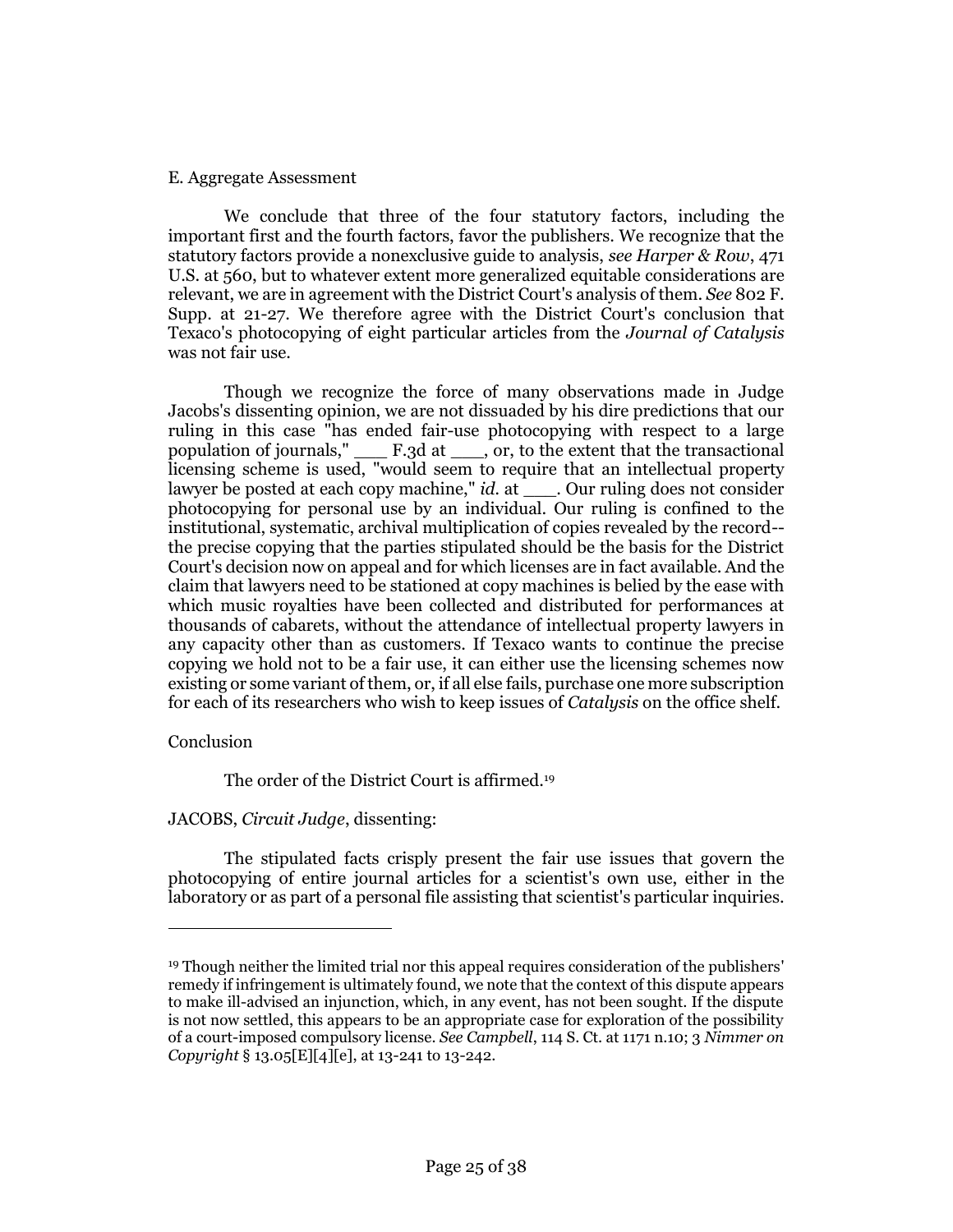I agree with much in the majority's admirable review of the facts and the law. Specifically, I agree that, of the four nonexclusive considerations bearing on fair use enumerated in section 107, the second factor (the nature of the copyrighted work) tends to support a conclusion of fair use, and the third factor (the ratio of the copied portion to the whole copyrighted work) militates against it. I respectfully dissent, however, in respect of the first and fourth factors. As to the first factor: the purpose and character of Dr. Chickering's use is integral to transformative and productive ends of scientific research. As to the fourth factor: the adverse effect of Dr. Chickering's use upon the potential market for the work, or upon its value, is illusory. For these reasons, and in light of certain equitable considerations and the overarching purpose of the copyright laws, I conclude that Dr. Chickering's photocopying of the *Catalysis* articles was fair use.

## **A. Purpose and Character of the Use**

The critical facts adduced by the majority are that Dr. Chickering is a chemical engineer employed at a corporate research facility who keeps abreast of developments in his field by reviewing specialized scientific and technical journals, and who photocopies individual journal articles in the belief that doing so will facilitate his current or future professional research. \_\_\_ F.3d at \_\_\_. I agree with the majority that the immediate goal of the photocopying was "to facilitate Chickering's research in the sciences, an objective that might well serve a broader public purpose." \_\_\_ F.3d at \_\_\_. The photocopying was therefore integral to ongoing research by a scientist. In my view, all of the statutory factors organize themselves around this fact. The four factors listed in section 107 (and reviewed one by one in the majority opinion) are considerations that bear upon whether a particular use is fair; but those factors are informed by a preamble sentence in section 107 that recites in pertinent part that "the fair use of a copyrighted work, including such use by reproduction in copies . . . for purposes such as . . . scholarship, or research, is not an infringement of copyright."

"There is a strong presumption that factor one favors the defendant if the allegedly infringing work fits the description of uses described in section 107." *Wright v. Warner Books, Inc.*, 953 F.2d 731, 736 (2d Cir. 1991). Much of our fair use case law has been generated by the use of quotation in biographies, a practice that fits "'comfortably within' the[] statutory categories 'of uses illustrative of uses that can be fair.'" *New Era Publications Int'l, ApS v. Carol Pub. Group* (*New Era II*), 904 F.2d 152, 156 (2d Cir.) (quoting *Salinger v. Random House, Inc.*, 811 F.2d 90, 96 (2d Cir.), *cert. denied*, 484 U.S. 890, 98 L. Ed. 2d 177, 108 S. Ct. 213 (1987)), *cert. denied*, 498 U.S. 921 (1990)). The photocopying of journal articles as part of ongoing scientific research fits just as squarely within the scope of these illustrative fair uses. This court has stated on several occasions: "'If a book falls into one of these categories [i.e., criticism, scholarship or research], assessment of the first fair use factor should be at an end . . . .'" *Wright*, 953 F.2d at 736 (quoting *New Era II*, 904 F.2d at 156 (quoting *New Era Publications Int'l, ApS v. Henry Holt & Co.*, 884 F.2d 659, 661 (2d Cir. 1989) (Miner, *J.*, concurring in denial of rehearing in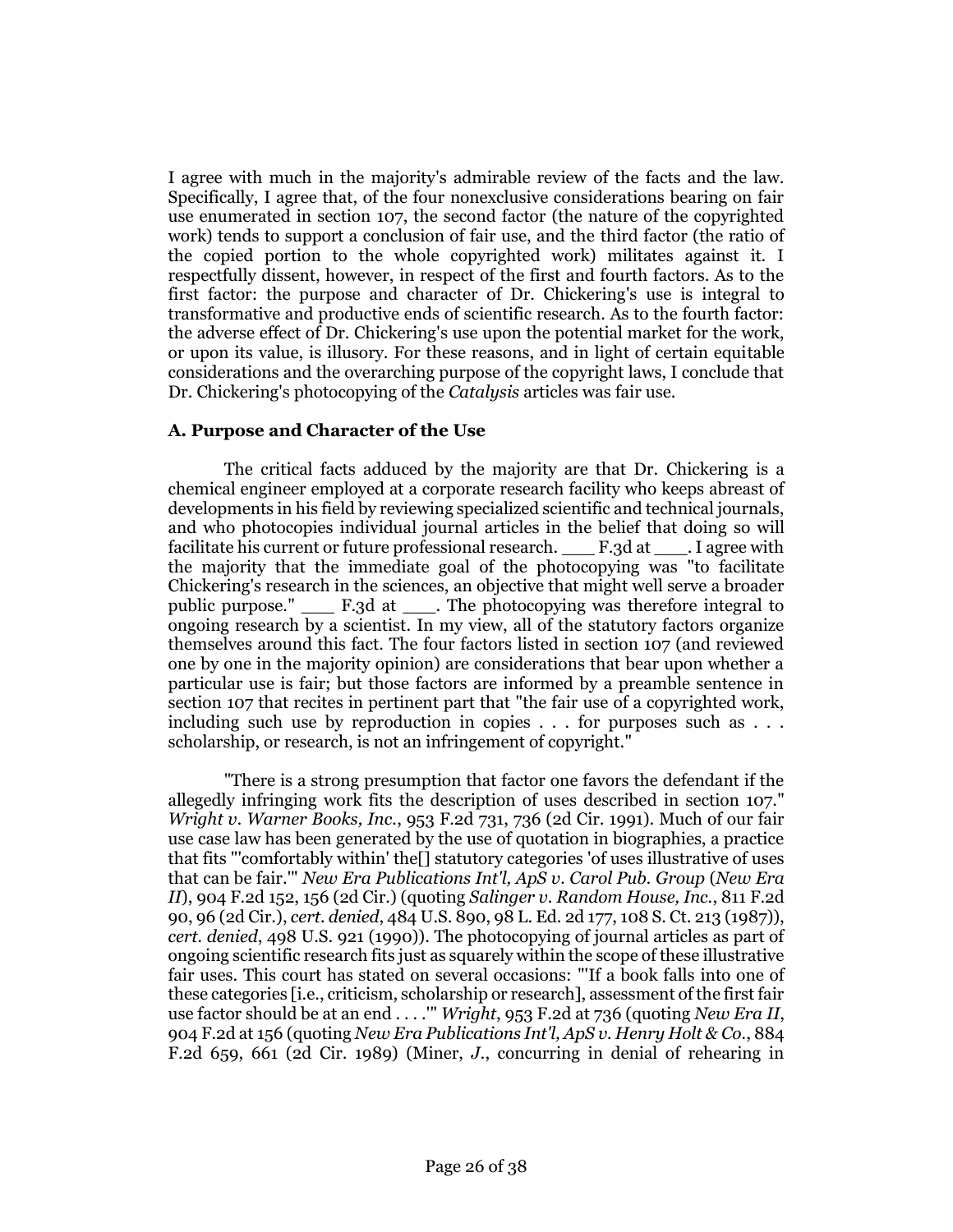banc))). This is so "even though, as will often be the case," the copyist "'anticipates profits.'" *Wright*, 953 F.2d at 736-7 (quoting *New Era II*, 904 F.2d at 156 (quoting *Salinger*, 811 F.2d at 96)).

The majority recognizes that photocopying puts the articles into a "a useful format," \_\_\_ F.3d at \_\_\_, for use in a laboratory, where the bound volume or whole journal would be cumbersome and subject to damage, and that "these purposes might suffice to tilt the first fair use factor in favor of Texaco if these purposes were dominant." \_\_\_ F.3d at \_\_\_. This view modifies the district court's conclusion that fair use might allow the photocopying of whole articles for use in the laboratory "if the original were copied onto plastic paper so that it could be used in a wet environment, onto metal so that it would resist extreme heat, onto durable archival paper to prevent deterioration, or onto microfilm to conserve space . . . ." *American Geophysical Union v. Texaco Inc.* 802 F. Supp. 1, 14 (1992). The majority notes, however, that Dr. Chickering "did not even have occasion to use five of the photocopied articles at all," \_\_\_ F.3d at \_\_\_, and emphasizes that Dr. Chickering's photocopying was done to assemble a personal file used, in Dr. Chickering's phrase, for "future retrieval and reference." \_\_\_ F.3d at \_\_\_. The majority calls this the "predominant archival purpose of the copying," \_\_\_ F.3d at \_\_\_, and therefore not in the nature of research. In my view, the research function is far broader than the majority opinion and the district court opinion contemplate.

Replication of laboratory experiments is of course a form of scientific research, but it is not the whole or main part of it. Often, a researcher needs to know what others have thought and done in order to steer clear of repetition and dead ends, to evaluate theories and hypotheses for possible theoretical development or commercial application, to give credit to others, and much else. None of this requires a scientist to enter a laboratory. In any event, to describe Dr. Chickering's file as "archival," as the majority does, is a misnomer: an archive is ordinarily a bulk of documents accumulated by a bureaucratic process and serving as a resource for public or institutional reference. By contrast, Dr. Chickering's personal file contains articles available for reference to assist the memory, curiosity and ongoing inquiries of a single researcher. As such, it is part of a transformative process of scientific research that has a long history.

The majority concludes that the photocopying was "done for the primary purpose of providing Chickering with his own personal copy of each article," dismissively rejecting (in a footnote) Texaco's argument that the true, and fundamental, purpose for the photocopying was research:

Though Texaco claims that its copying is for "research" as that term is used in the preamble of section 107, this characterization might somewhat overstate the matter. Chickering has not used portions of articles from *Catalysis* in his own published piece of research, nor has he had to duplicate some portion of copyrighted material directly in the course of conducting an experiment or investigation.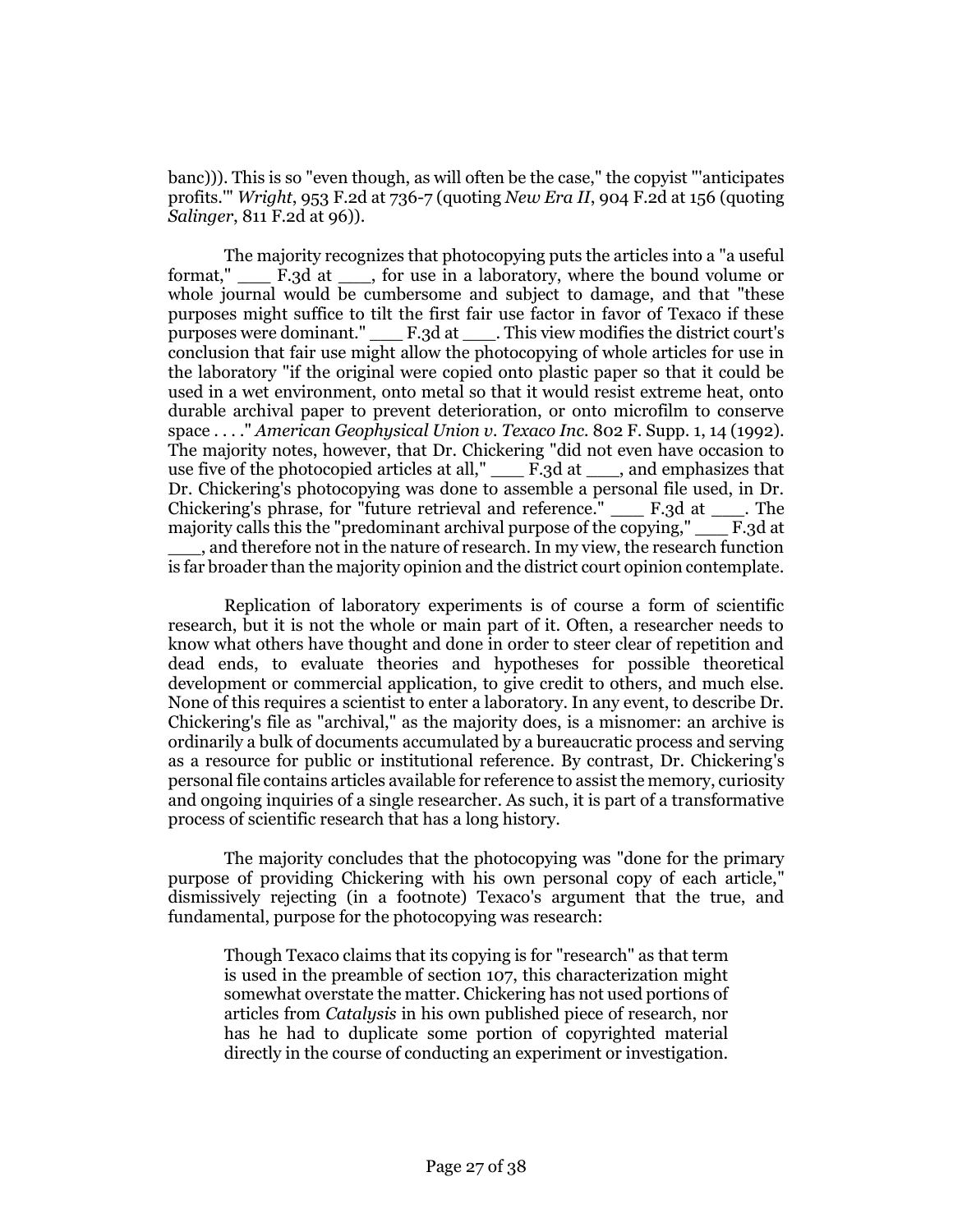Rather, entire articles were copied as an intermediate step that might abet Chickering's research. F.3d at \_\_\_ n.7. In my view, it is no overstatement to call this process research. I have difficulty thinking of anything else to call it.

The scientific method, properly conceived, is much more than a system of repeated laboratory experimentation. Rather, it is a dynamic process of "planned co-operation of scientists, each of whom uses and continues the investigations of his predecessors . . . . " Edgar Zilsel, "The Sociological Roots of Science," in Hugh F. Kearney, ed. *Origins of the Scientific Revolution*, 97 (1968). The scientific journal is an essential tool in this incremental, ongoing, transformative process. The physicist Peter L. Kapitza has noted the central role that journals play in it:

The fundamental factor determining the collective work of scientists is the organization of information exchange. The more effectively this is carried out, the greater its scale and the more intensively science develops. The most effective method of scientific information up to date [sic] appears to be its dissemination through periodicals, since one can most widely and quickly communicate the scientific achievements in this way to a large number of interested scientists. Peter L. Kapitza, *Experiment, Theory, Practice*, 173 (1980). Today there are some 200,000 scientific journals published worldwide. *Id.* at 174.

A use that is reasonable and customary is likely to be a fair one. *See Harper & Row Publishers, Inc. v. Nation Enterprises*, 471 U.S. 539, 550, 85 L. Ed. 2d 588, 105 S. Ct. 2218 (1985) ("the fair use doctrine was predicated on the author's implied consent to 'reasonable and customary' use"). The district court, the majority and I start from the same place in assessing whether Dr. Chickering's photocopying is a reasonable and customary use of the material: making single photocopies for research and scholarly purposes has been considered both reasonable and customary for as long as photocopying technology has been in existence. *See Williams & Wilkins Co. v. United States*, 487 F.2d 1345, 1355-56, 203 Ct. Cl. 74 (Ct. Cl. 1973), *aff'd by an equally divided court*, 420 U.S. 376, 43 L. Ed. 2d 264, 95 S. Ct. 1344 (1976). The majority quotes the district court's short answer to this important insight: "To the extent the copying practice was 'reasonable' in 1973 [when *Williams v. Wilkins* was decided], it has ceased to be 'reasonable' as the reasons that justified it before [photocopying licensing] have ceased to exist." 802 F. Supp. at 25. I do not agree at all that a reasonable and customary use becomes unfair when the copyright holder develops a way to exact an additional price for the same product. Moreover, I view the advent of the CCC as an event that bears analytically upon the distinct question of whether Dr. Chickering's use supersedes the original (the fourth factor). I therefore reach an issue--reasonable and customary use--not explored by the district court or by the majority.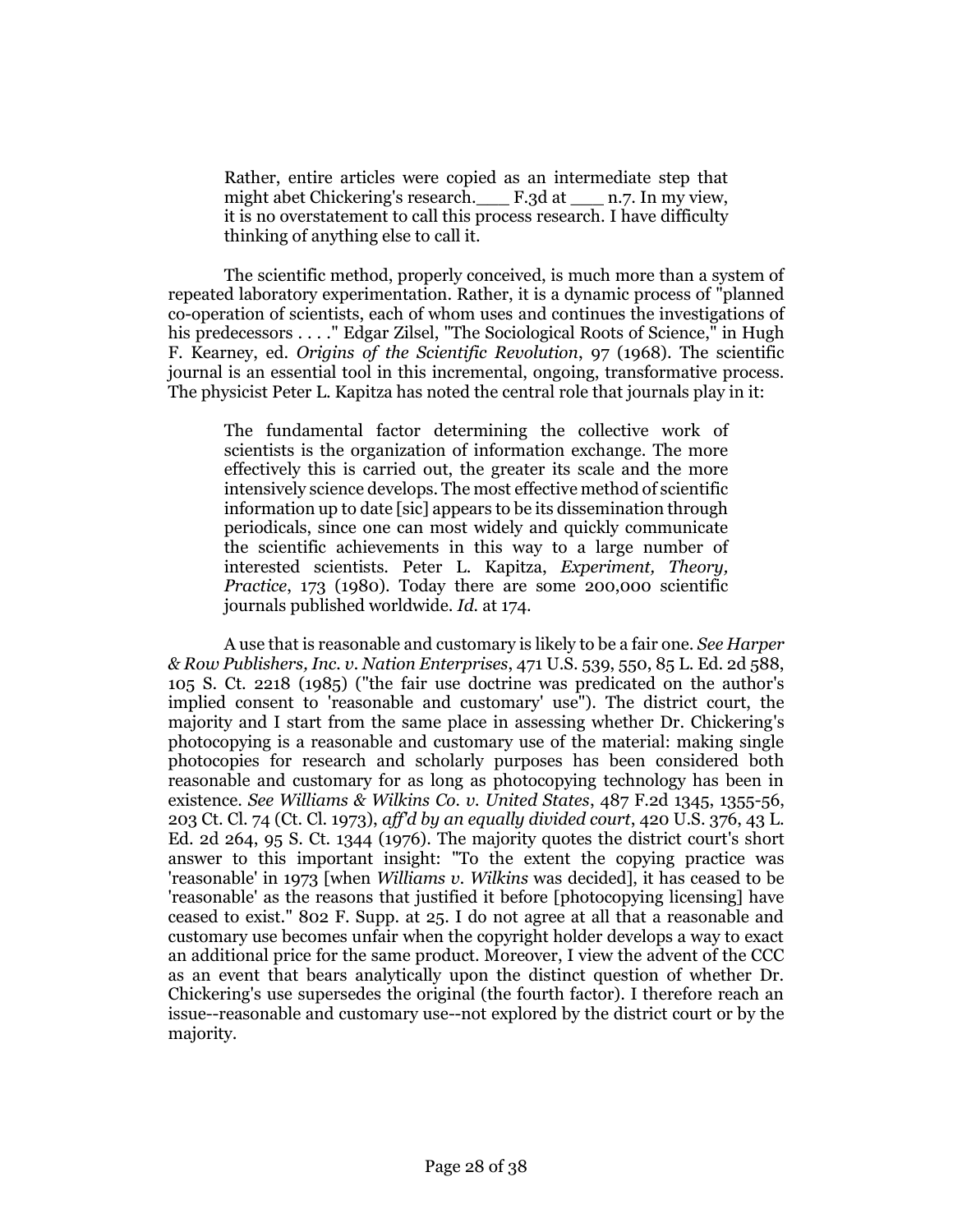Consider what Dr. Chickering actually does with scientific journals. As a research scientist, he routinely sifts through the latest research done by his peers, much of which is printed in journals such as *Catalysis*. He determines which articles potentially assist his specific trains of thought and lines of inquiry, and he photocopies them. Relative to the volume of articles in each issue, his photocopying is insubstantial. He then files the articles for possible future use or study. As the majority observes, "before modern photocopying, Chickering probably would have converted the original article into a more serviceable form by taking notes, whether cursory or extended; today he can do so with a photocopying machine." F.3d at The majority's footnote 10, appended to this passage, questions whether or not a scholar's handwritten copy of a full work is "necessarily" a fair use. As the majority adds, however, *Williams & Wilkins* says:

It is almost unanimously accepted that a scholar can make a handwritten copy of an entire copyrighted article for his own use, and in the era before photoduplication it was not uncommon (and not seriously questioned) that he could have his secretary make a typed copy for his personal use and files. These customary facts of copyright-life are among our givens. *Williams & Wilkins*, 487 F.2d at 1350. What Dr. Chickering does is simply a technologically assisted form of note-taking, such as has long been customary among researchers: the photocopy machine saves Dr. Chickering the toil and time of recording notes on index cards or in notebooks, and improves the accuracy and range of the data, charts, and formulas he can extract from the passing stream of information; but the note-taking purpose remains the same.

The anthropologist Bruno Latour spent two years studying scientists at the Salk Institute for Biological Sciences. During the course of his study, he conducted anthropological observations of a neurobiologist working on an article for a journal. This scientist's desk was littered with copies of journal articles authored by other scientists:

Xeroxed copies of articles, with words underlined and exclamation marks in the margins, are everywhere. Drafts of articles in preparation intermingle with diagrams scribbled on scrap paper, letters from colleagues and reams of paper spewed out by the computer in the next room; pages cut from articles are glued to other pages; excerpts from draft paragraphs change hands between colleagues while more advanced drafts pass from office to office being altered constantly, retyped, recorrected, and eventually crushed into the format of this or that journal. Bruno Latour and Steve Woolgar, *Laboratory Life: The Social Construction of Scientific Facts*, 49 (1979). One essential step toward this drafting process is the accumulation over time of the journal articles that reflect the current state of knowledge that the journal author seeks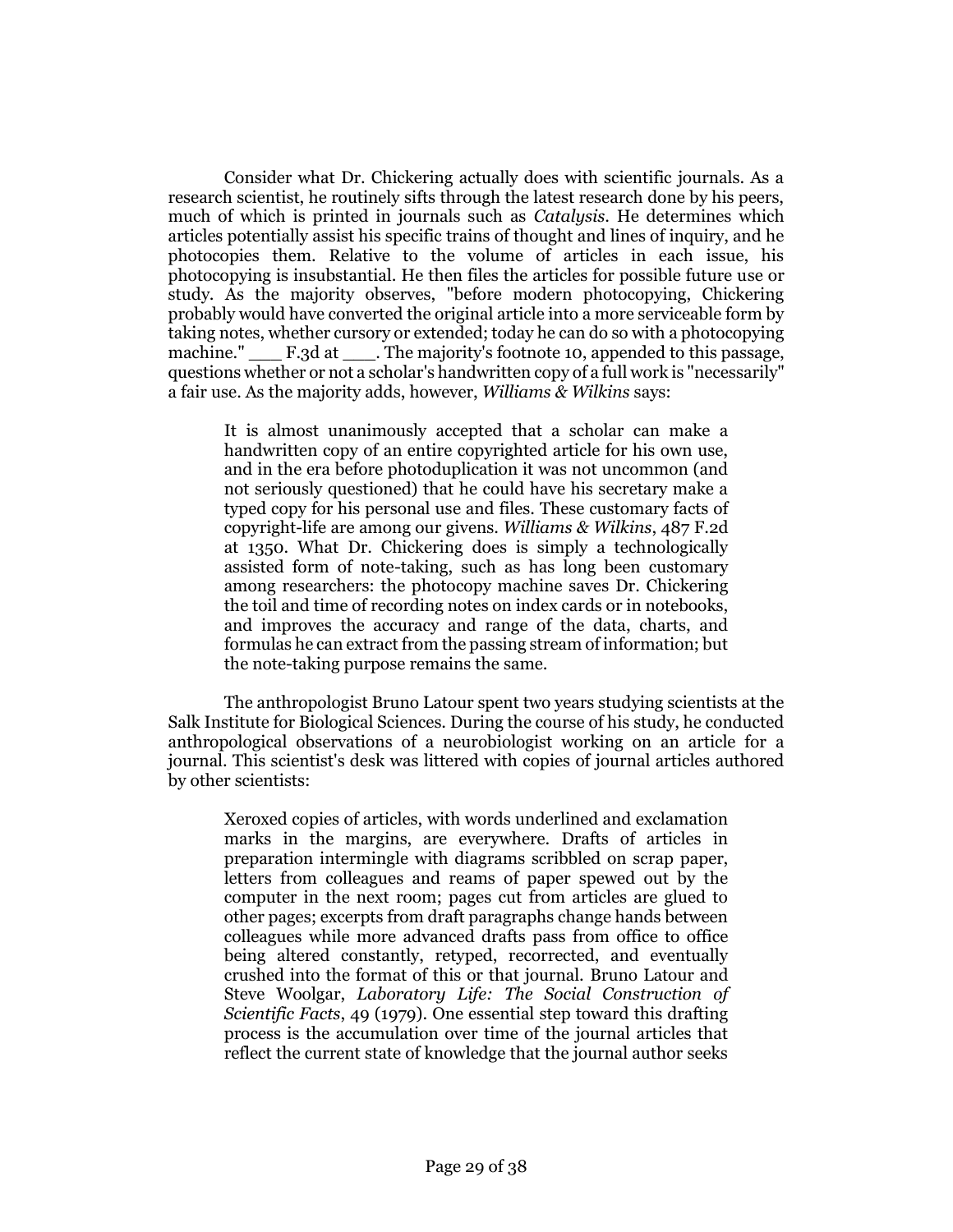to advance. Latour confirms that the photocopying of journal articles, and the use of them, is customary and integral to the creative process of science.

The majority emphasizes that, as it happened, Dr. Chickering did not "use" the photocopied articles because, in five out of eight instances, he filed them away. There is nothing odd about making notes one does not immediately use, or that one may never consult again. Photocopies, which to Dr. Chickering are the functional counterpart of notes, are used (or not, as the case may be) in the same way. Dr. Chickering's filing away of these photocopies does not subvert his claim of fair use. Like the majority, I am convinced that his deposit of the photocopied articles in his personal file, pending his personal use of them in the future, is an important fact bearing upon fair use; but the dominant significance of that fact, under the first factor of section 107, is that (whether he "uses" them or files them) the articles are not re-sold or retailed in any way. If the copies were sold by Dr. Chickering, that would be a telling--possibly determinative--fact. What Dr. Chickering has done reinforces the view that his photocopying was not commercial in purpose or character.

The majority recognizes that, while the photocopying of the *Catalysis* articles was "not technically a transformative use," there is "significant independent value" in converting the articles to a photocopied format. \_\_\_ F.3d at \_\_\_. Nevertheless, the majority concludes that this transformative process does not militate in favor of fair use because of the "predominant archival purpose". In my view, however, the "archival purpose" is just a step in the process of taking and keeping notes, which should ordinarily entail no transformation of the material. Good notes, being as precise and copious as time allows, do not aspire to transform the original text, but are useful in research only to the extent that they faithfully record the original. Such notes, however, are important raw material in the synthesis of new ideas. Accordingly, I find the nature and purpose of the use to be fully transformative.

The majority emphasizes *passim* that the photocopying condemned here is "systematic" and "institutional". These terms furnish a ground for distinguishing this case from the case that the majority expressly does not reach: the copying of journal articles by an individual researcher outside an institutional framework. For all the reasons adduced above, I conclude that the institutional environment in which Dr. Chickering works does not alter the character of the copying done by him or at his instance, and that the selection by an individual scientist of the articles useful to that scientist's own inquiries is not systematic copying, and does not become systematic because some number of other scientists in the same institution--four hundred or four--are doing the same thing.

First, the majority's reliance on Texaco's institutional framework does not limit the potentially uncontrolled ramifications of the result. Research is largely an institutional endeavor nowadays, conducted by employees pursuing the overall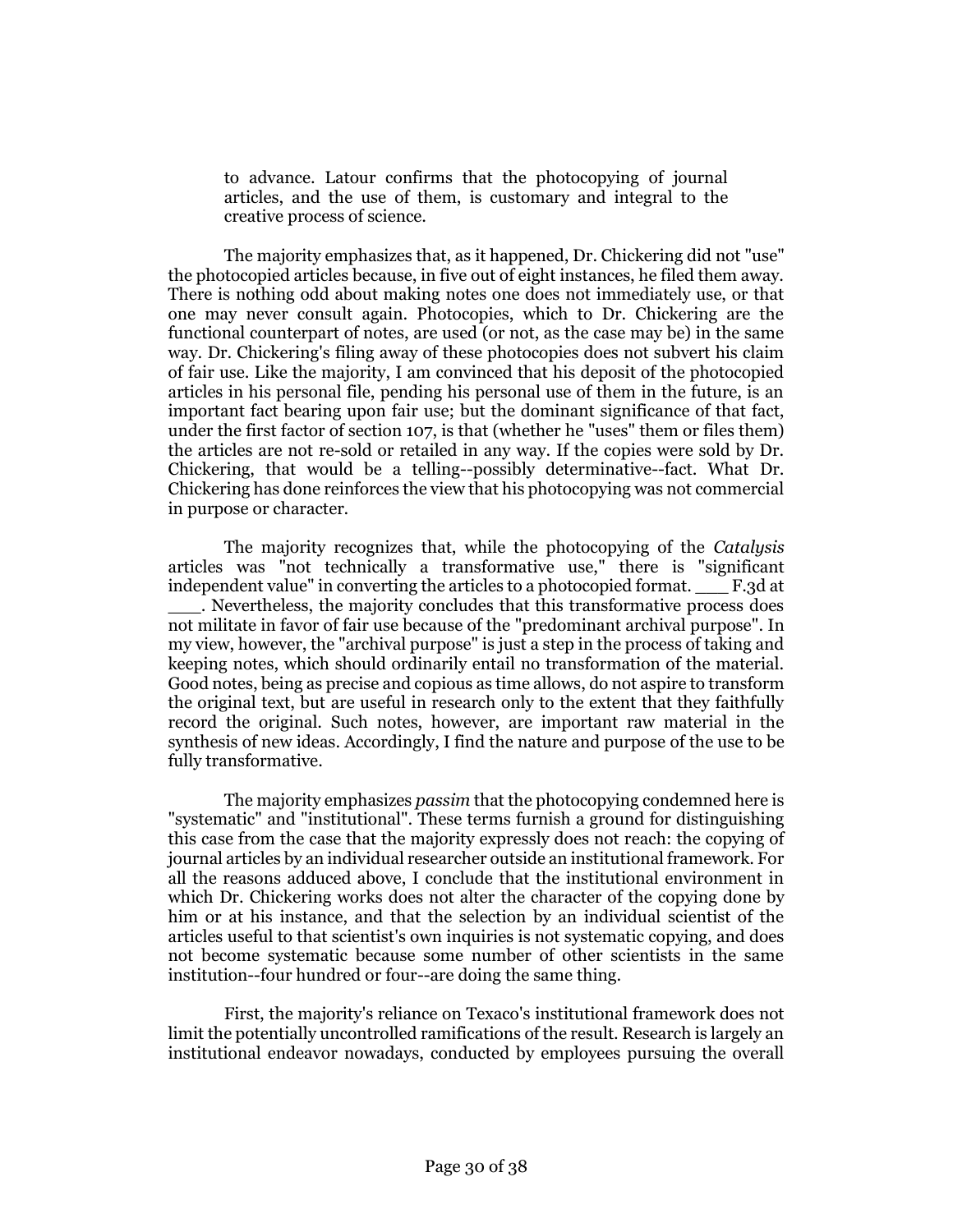goals of corporations, university laboratories, courts and law firms, governments and their agencies, think-tanks, publishers of newspapers and magazines, and other kinds of institutions. The majority's limitation of its holding to institutional environments may give comfort to inventors in bicycle shops, scientists in garage laboratories, freelance book reviewers, and solo conspiracy theorists, but it is not otherwise meaningful.

The majority's reliance on the systematic character of the photocopying here also seems to me erroneous. The majority deems Texaco's photocopying systematic because Texaco uses circulation lists to route a copy of each journal issue to the scientists interested in the field. The majority, however, ignores the one determinative issue: whether the decision to photocopy individual articles is made by the individual researcher, as Dr. Chickering did here. Journal issues may be systematically circulated to all scientists in a given group, rather than (say) at random, but the circulation of journal issues is not photocopying, systematic or otherwise. The journal issues circulated by Texaco are procured by subscription. Once Texaco receives the subscription copies from the publisher, Texaco is free to circulate them in-house so that they can be seen by as many scientists as can lay eyes on them. This circulation of copies allows individual scientists to select individual articles for copying. The majority opinion, which leaves open the idea that this practice may comport with copyright law if done by an individual scientist, does not explain why it is impermissible when done by more than one.

The nature and purpose of the use is not affected by Texaco's size or institutional nature, or by Texaco's circulation of its subscription journals to its scientists. I therefore find that this factor weighs clearly in favor of Texaco.

## **B. Effect Upon Potential Market or Value**

In gauging the effect of Dr. Chickering's photocopying on the potential market or value of the copyrighted work, the majority properly considers two separate means of marketing: (1) journal subscriptions and sales, and (2) licensing revenues and fees.

**(1) Subscriptions and sales.** The majority makes clear that, considered solely in terms of journal subscriptions and sales, this factor is a toss-up that may tip in the publisher's favor, but only after teetering for a while: "At best, the loss of a few journal subscriptions tips the fourth factor only slightly toward the publishers because evidence of such loss is weak evidence that the copied articles themselves have lost any value." \_\_\_ F.3d at \_\_\_. The majority pointedly observes that no evidence is offered that the photocopying at issue here, "if widespread, would impair the marketability of journals . . . . " \_\_\_\_ F.3d at \_\_\_\_. Since Dr. Chickering's use maximizes the utility of a *Catalysis* subscription for the only audience it is ever likely to capture, I do not consider that the failure of proof in this respect is an oversight by the publishers or their able counsel.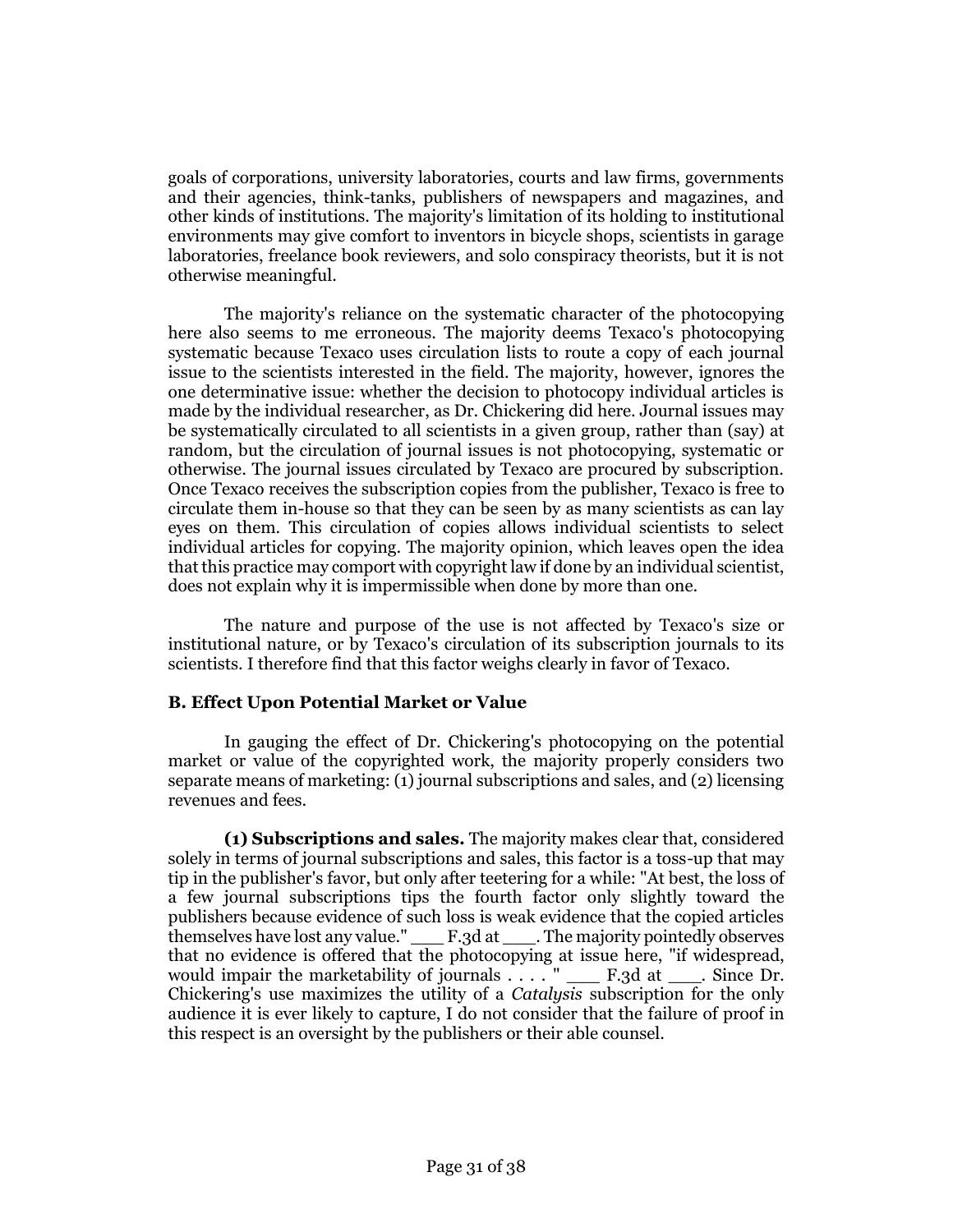As to the individual articles photocopied by Dr. Chickering, I agree with the majority--as I read the opinion--that one cannot put a finger on any loss suffered by the publisher in the value of the individual articles or in the traditional market for subscriptions and back issues. The district court found that Texaco would not purchase back-issues or back volumes in the numbers needed to supply individual copies of articles to individual scientists.

Finally, the circulation of *Catalysis* among a number of Texaco scientists can come as no surprise to the publisher of *Catalysis*, which charges double the normal subscription rate to institutional subscribers. The publisher must therefore assume that, unless they are reading *Catalysis* for pleasure or committing it to memory, the scientists will extract what they need and arrange to copy it for personal use before passing along the institutional copies.

**(2) Licensing Revenues and Fees.** The majority states that "only an impact on potential licensing revenues for traditional, reasonable, or likely to be developed markets should be legally cognizable when evaluating a secondary use's 'effect upon the potential market for or value of the copyrighted work.'" \_\_\_ F.3d at \_\_\_. That statement of the law, with which I fully agree, supports the conclusion that the availability of a CCC license has little to do with fair use. The Supreme Court, in *Harper & Row*, held that this fourth factor addresses "'use that supplants any part of the normal market for a copyrighted work . . . .'" 471 U.S. at 568 (quoting S. Rep. No. 473, 94th Cong., 1st Sess. 65 (1975)). The Court has more recently declared, in considering the fair use ramifications of parody, that "the market for potential derivative uses includes only those that creators of original works would in general develop or license others to develop." *Campbell v. Acuff-Rose Music, Inc.*, 127 L. Ed. 2d 500, 114 S. Ct. 1164, 1178 (1994). One factor deemed to make parody eligible for treatment as a fair use is that copyright holders do not ordinarily license artistic criticisms of their own works. However, even if authors were to seek to license these secondary works, it is not clear that they would succeed, because the Court found the secondary works to be a fair use: "when . . . the second use is transformative, market substitution is at least less certain, and market harm may not be so readily inferred." *Id.* at 1177.

In this case the only harm to a market is to the supposed market in photocopy licenses. The CCC scheme is neither traditional nor reasonable; and its development into a real market is subject to substantial impediments. There is a circularity to the problem: the market will not crystallize unless courts reject the fair use argument that Texaco presents; but, under the statutory test, we cannot declare a use to be an infringement unless (assuming other factors also weigh in favor of the secondary user) there is a market to be harmed. At present, only a fraction of journal publishers have sought to exact these fees. I would hold that this fourth factor decisively weighs in favor of Texaco, because there is no normal market in photocopy licenses, and no real consensus among publishers that there ought to be one.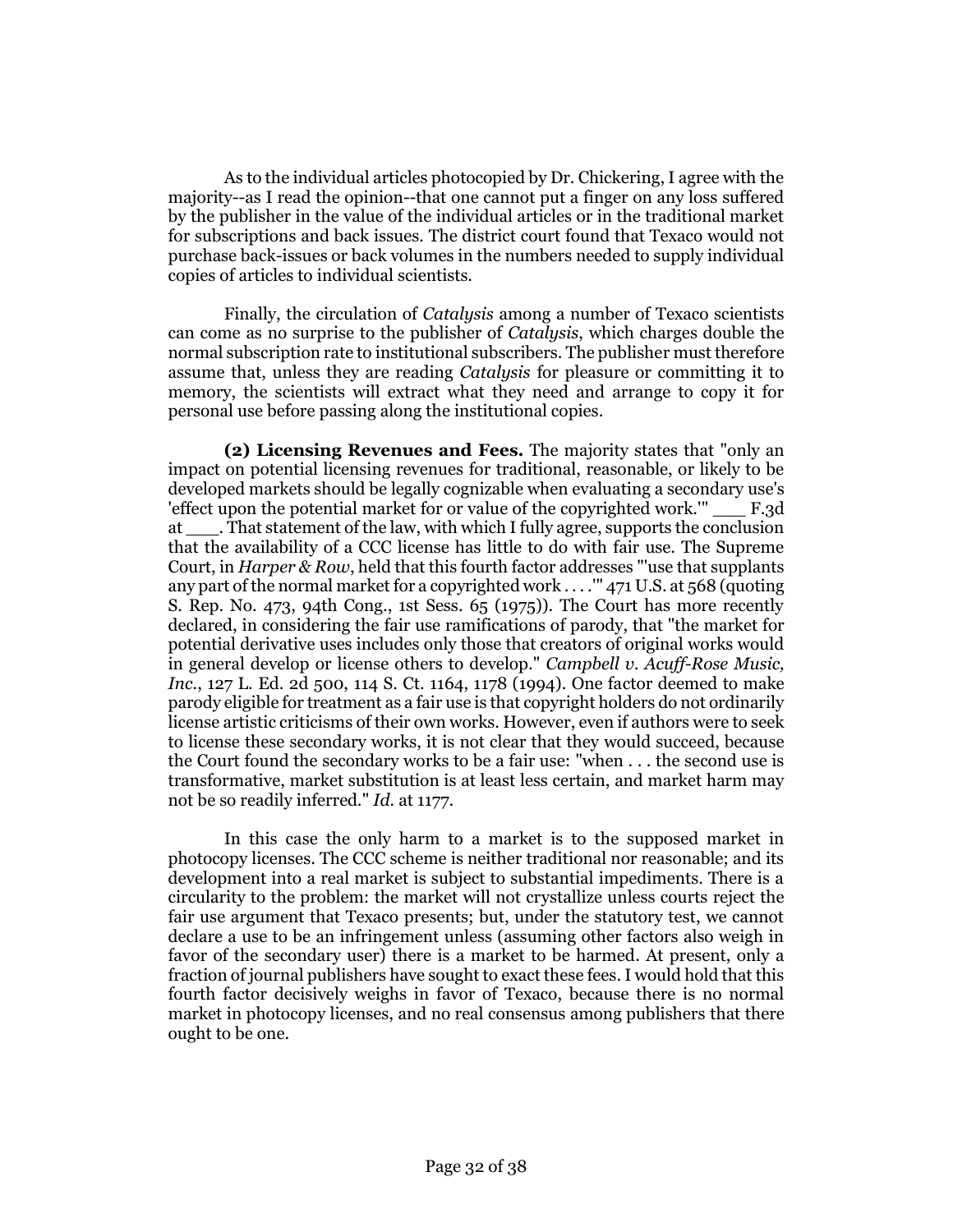The majority holds that photocopying journal articles without a license is an infringement. Yet it is stipulated that (a) institutions such as Texaco subscribe to numerous journals, only 30 percent of which are covered by a CCC license; (b) not all publications of each CCC member are covered by the CCC licenses; and (c) not all the articles in publications covered by the CCC are copyrighted. It follows that no CCC license can assure a scientist that photocopying any given article is legal. I will separately consider the Transactional Reporting Service (the per-copy transactional license) and the Annual Authorization Service (the blanket license). I confine my discussion here to scientists, although I note that the record reflects CCC's intention to pursue licensing arrangements in other sectors as well.

Under a transactional license, the user must undertake copyright research every time an article is photocopied. First, one must consult a directory to determine whether or not the publisher of the journal is a member of the CCC. If it is, one must ascertain whether the particular publication is one that is covered by the CCC arrangement, because not all publications of participating publishers are covered. Then one must somehow determine whether the actual article is one in which the publisher actually holds a copyright, since there are many articles that, for such reasons as government sponsorship of the research, are not subject to copyright. The production director of plaintiff Springer-Verlag testified at trial that it is almost impossible to tell which articles might be covered by a copyright. Since even an expert has difficulty making such a determination, the transactional scheme would seem to require that an intellectual property lawyer be posted at each copy machine. Finally, once it is determined that the specific article is covered, the copyist will need to record in a log the date, name of publication, publisher, title and author of article, and number of pages copied.

It may be easier to hand copy the material. The transactions costs alone would compel users to purchase a blanket license. However, if (as the majority holds) three of the fair use factors tip in favor of the publishers even without considering the market for license fees, a blanket license offers Texaco no safe harbor. Individual publishers remain free to stand upon the rights conferred in this Court's opinion, and negotiate separate licenses with separate terms, or sell offprints and refuse any license at all. Unless each publisher's licensing rights are made to depend upon whether or not that publisher participates in the CCC, we have the beginnings of a total market failure: with many thousands of scientific publications in circulation, a user cannot negotiate licensing fees individually with numerous publishers--unless it does nothing else. For many publications, licenses are simply not available. As to those, Dr. Chickering has the choice of hand copying, typescript, or the photocopying of selected pages only.

The blanket license fares no better. The CCC license cannot confer absolution for the photocopying of articles published by non-members of the CCC. Nor can the participating publishers properly collect fees for the photocopying of articles for which they do not hold the copyright. The district court found that there is currently a viable market for licensing, chiefly for the following reasons: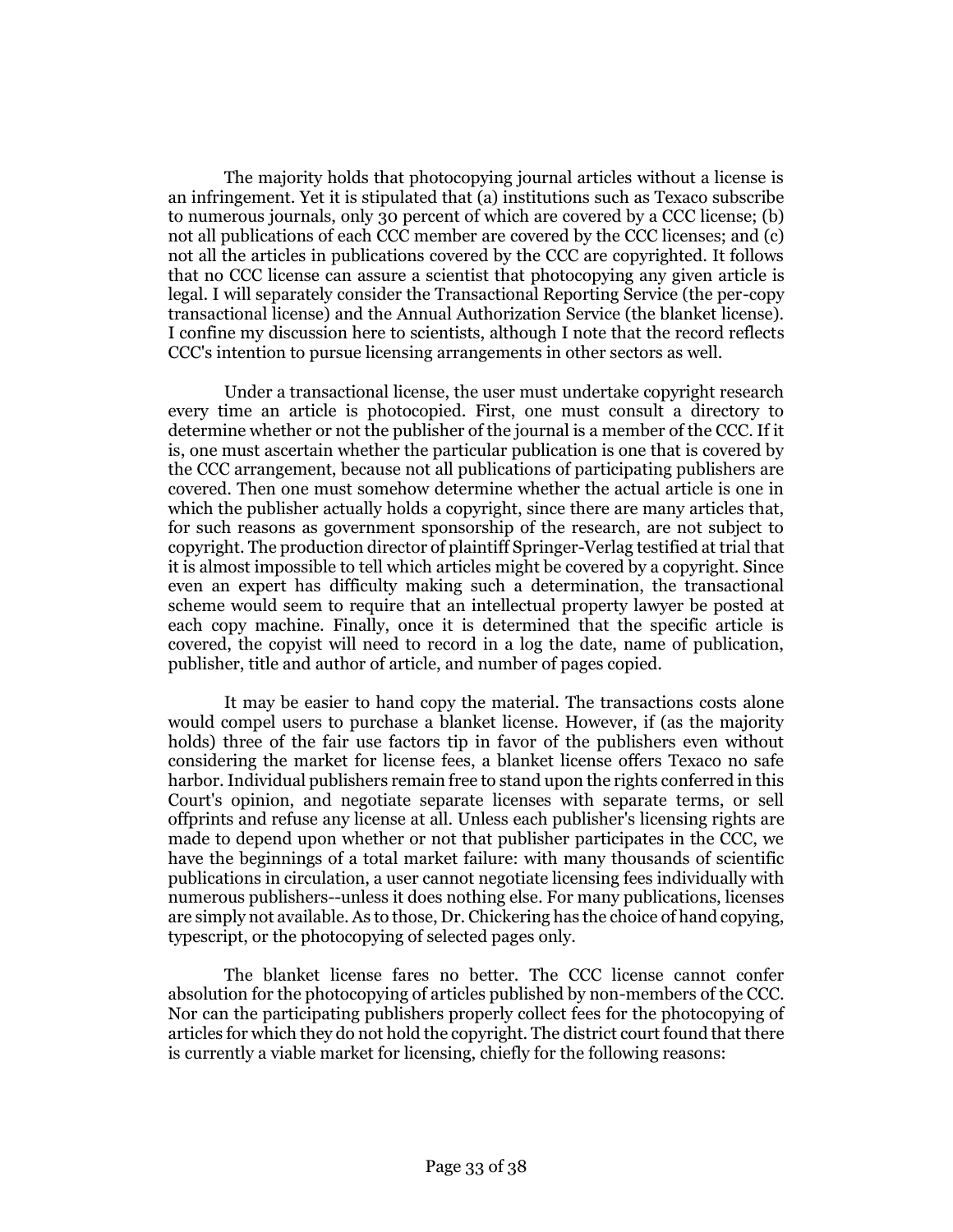(a) "Many of the largest corporations involved in research have become licensees under a CCC Annual Authorization." 802 F. Supp. at 24. However, until this case is decided, companies have had little choice but to become licensees or defendants.

(b) The CCC has developed an Annual Authorization arrangement that "permits free copying without any administrative burden of recordkeeping or reporting." *Id.* That system works, however, only if one ignores the rights of publishers who are non-members of the CCC.

(c) "Publishers and individual users have . . . developed private annual licensing agreements. For example, AT&T Bell Labs, in addition to its membership in the CCC, has over 200 agreements with publishers covering photocopying with respect to some 350 journals that are not registered with the CCC. Furthermore, publishers have extended photocopying licenses to document delivery services." *Id.* at 24-25. These developments "(and the other parallel steps taken by the owner-user communities)", satisfy the district court that "reasonably priced, administratively tolerable licensing procedures are available . . . ." *Id.* at 25.

It is hard to escape the conclusion that the existence of the CCC--or the perception that the CCC and other schemes for collecting license fees are or may become "administratively tolerable"--is the chief support for the idea that photocopying scholarly articles is unfair in the first place. The majority finds it "sensible" that a use "should be considered 'less fair' when there is a ready market or means to pay for the use." \_\_\_ F.3d at \_\_\_. That view is sensible only to a point. There is no technological or commercial impediment to imposing a fee for use of a work in a parody, or for the quotation of a paragraph in a review or biography. Many publishers could probably unite to fund a bureaucracy that would collect such fees. The majority is sensitive to this problem, but concludes that "the vice of circular reasoning arises only if the availability of payment is conclusive against fair use." \_\_\_\_\_ F.3d at \_\_\_\_. That vice is not avoided here. The majority expressly declines to "decide how the fair use balance would be resolved if a photocopying license for *Catalysis* articles were not currently available." \_\_\_\_ F.3d at Moreover, the "important" fourth factor, <u>see</u> F.3d at see, tips in favor of the publishers (according to the majority) "primarily because of lost licensing revenue" and only "to a minor extent" on the basis of journal sales and subscriptions. F.3d at  $\qquad$ .

I do not agree with the majority that the publishers "have created, primarily through the CCC, a workable market for institutional users to obtain licenses for the right to produce their own copies of individual articles via photocopying." F.3d at \_\_\_\_. By the CCC's admission, in its correspondence with the Antitrust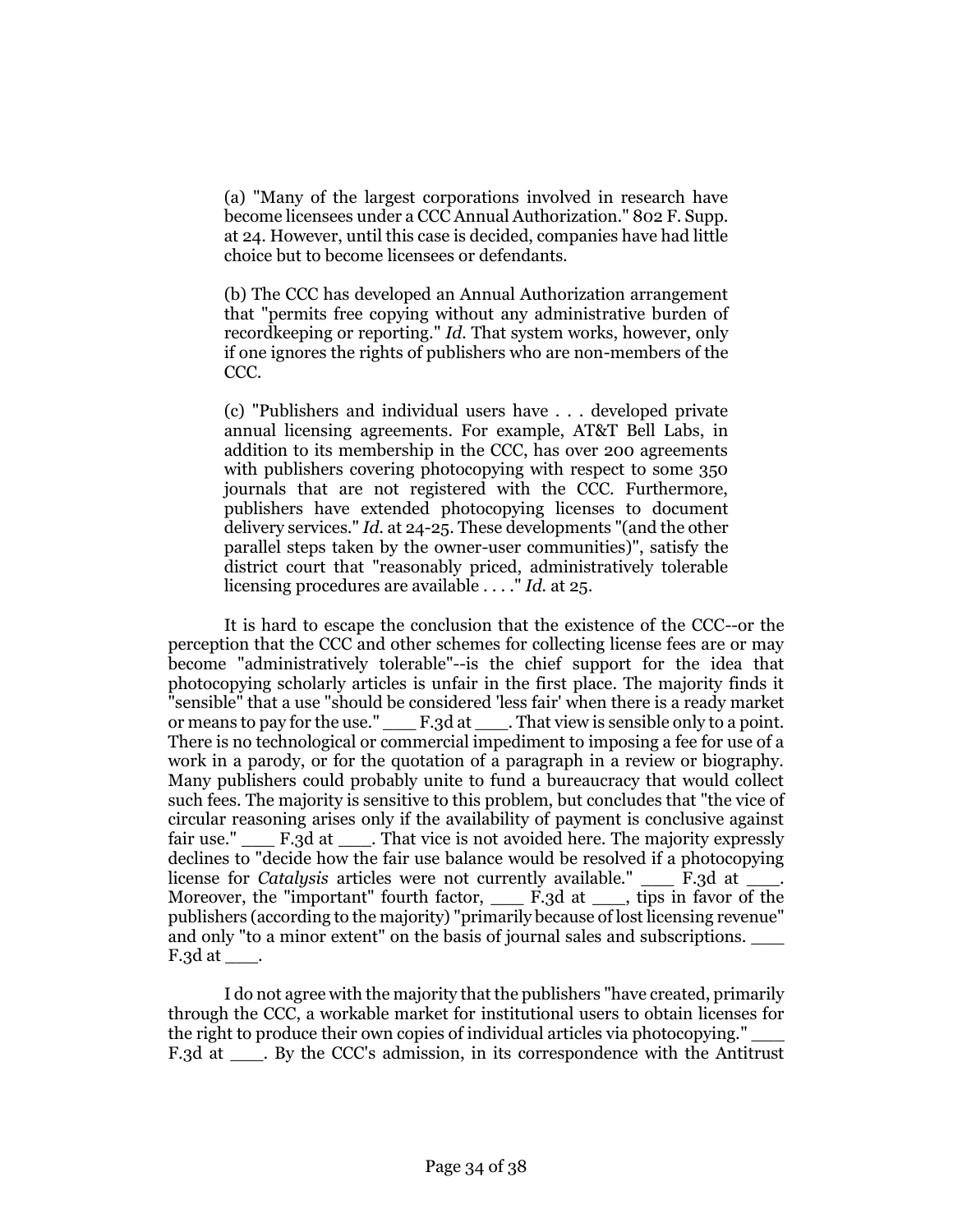Division of the Justice Department, "the mechanism for the negotiation of a photocopy license fee is often not even in place. . . . Nor can it be said that CCC's current licensing programs have adequately met the market's needs." <sup>1</sup> There is nothing workable, and there is no market.

Even if the CCC is or becomes workable, the holder of a CCC blanket license is not thereby privileged to photocopy journal articles published by non-members of the CCC, as to which articles there is no "ready market or means to pay for the fair use". *See* \_\_\_ F.3 at \_\_\_. This Court has ended fair-use photocopying with respect to a large population of journals, but the CCC mechanism allows fair-use photocopying only of some of them. The facts before us demonstrate that the holder of a blanket license must still deal separately with CCC-member Bell Labs as to certain hundreds of its publications. With respect to the journals for which the publishers do not market licenses, users will either (a) research which publications are in this category and copy them longhand, in typescript or in partial photocopy, or (b) ignore our fair-use doctrine as unworkable. Neither option serves scientific inquiry or respect for copyright. In any event, it seems to me that when a journal is used in a customary way--a way that the authors uniformly intend and wish--the user should not be subjected on a day to day basis to burdens that cannot be satisfied without a team of intellectual property lawyers and researchers.

The fourth factor tips decidedly in Texaco's favor because there is no appreciable impairment of the publishing revenue from journal subscriptions and sales; because the publisher captures additional revenue from institutional users by charging a double subscription price (and can presumably charge any price the users will pay); and because the market for licensing is cumbersome and unrealized.

## **C. Equitable Considerations**

 $\overline{a}$ 

The fair use doctrine is an "equitable rule of reason." *Sony Corp. of America v. Universal City Studios*, 464 U.S. 417, 448 & n.31, 78 L. Ed. 2d 574, 104 S. Ct. 774 (1984). Applying the doctrine requires a case-by-case review that includes the four factors listed in section 107; but the statutory list is not exhaustive or exclusive. *See Harper & Row*, 471 U.S. at 549. The purpose of this equitable rule is "'to avoid rigid application of the copyright statute when, on occasion, it would stifle the very creativity which that law is designed to foster.'" *Harper & Row*, 471 U.S. at 550 n.3 (quoting *Iowa State University Research Foundation, Inc. v. American Broadcasting Cos.*, 621 F.2d 57, 60 (2d Cir. 1980)).

<sup>1</sup> Letter from R. Bruce Rich, Weil, Gotshal & Manges (as counsel to CCC) to Thomas H. Liddle, Antitrust Division, United States Department of Justice (February 2, 1992) (filed as part of supplementation of record, pursuant to motion granted on October 12, 1993).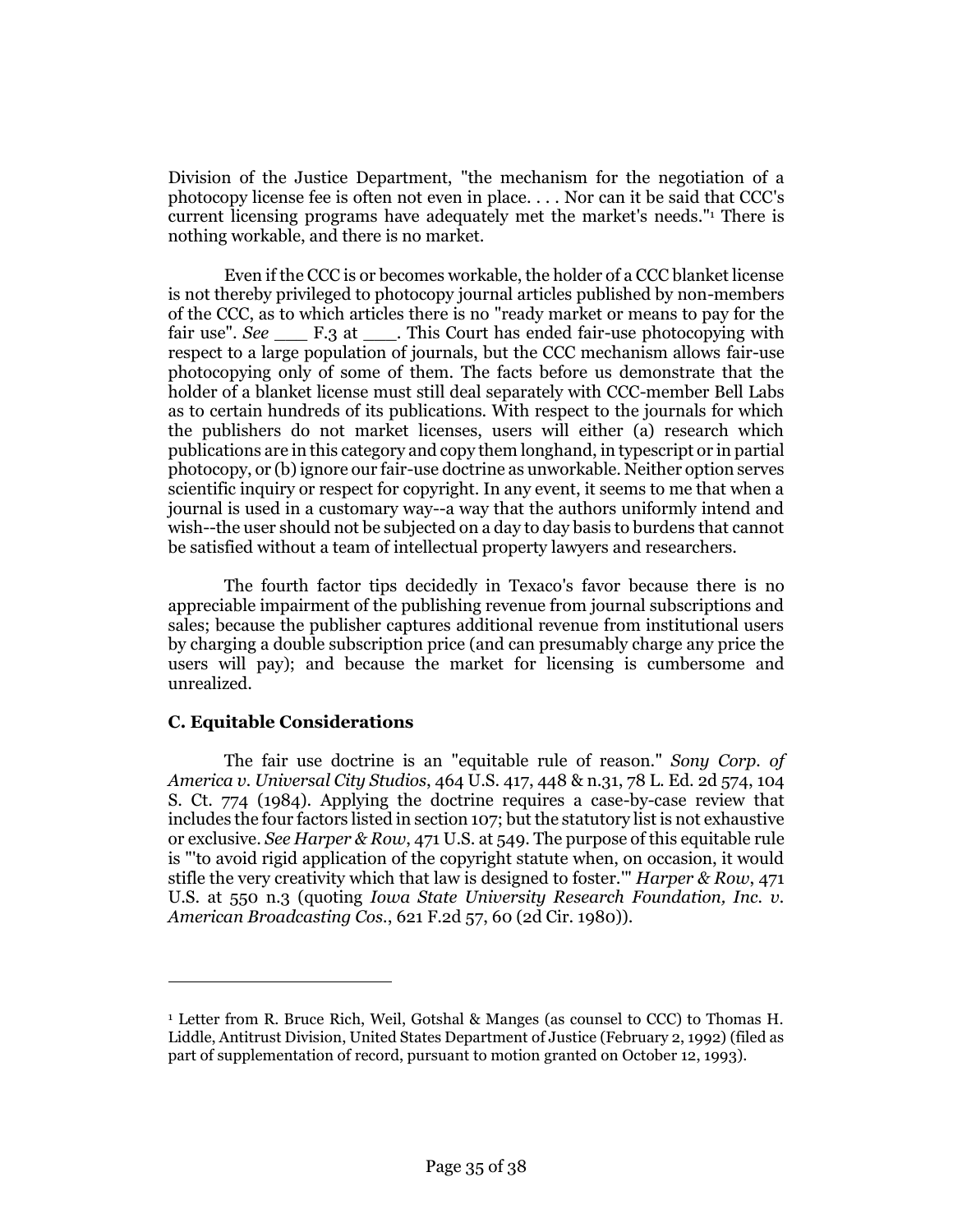"'The author's consent to a reasonable use of his copyrighted works has always been implied by the courts as a necessary incident of the constitutional policy of promoting the progress of science and the useful arts, since a prohibition of such use would inhibit subsequent writers from attempting to improve upon prior works and thus . . . frustrate the very ends sought to be attained.'" *Harper & Row*, 471 U.S. at 549 (quoting H. Ball, Law of Copyright and Literary Property 260 (1944)). "The fair use doctrine [is] predicated on the author's implied consent to 'reasonable and customary' use when he releases his work for public consumption . . . ." *Id.* at 550. All facts bearing upon the terms of that consent are germane to this analysis.

The single fact that evidences the fair use expectation of the people whose creativity Congress seeks to stimulate, is that they *give away their copyright* in order to promote their work, their ideas and their reputations. The district court found that the "publishers do not pay authors money to publish their articles . . . ." *American Geophysical*, 802 F. Supp. at 26. The majority finds, "no form of money payment is ever provided to authors whose works are published." F.3d at *see also id.* at \_\_\_ ("Publishers do not make any payment to authors for the right to publish their articles or to acquire their copyrights . . . .").

This is not to say, however, that the authors derive no benefit from the use of their works. To the contrary: "The authors derive benefit from the publication of their works far more important than any small royalty the traffic might bear." *American Geophysical*, 802 F. Supp. at 26. The authors of scientific articles work and publish in order to gain distinction, appointment, resources, tenure. But they seek and derive absolutely no direct cash benefit from publication. It seems to me that this fact is of great importance: it means that, so long as the copyright system assures sufficient revenue to print and distribute scientific journals, the level of copyright revenue is not among the incentives that drive the authors to the creative acts that the copyright laws are intended to foster.

As to this issue, the majority adopts the district court's view that it is "irrelevant" because the authors have assigned the copyright to publishers who risk capital to achieve the wide dissemination of the articles that the authors want and need. 802 F. Supp. at 27. The district court greatly overstates the case in concluding that "once an author has assigned her copyright, her approval or disapproval of photocopying is of no further relevance." *Id.* As a commercial proposition, that is unassailable. But equitable considerations under the copyright law justify an inquiry into the incentives for creating the work here, the scientific journal articles. *See Harper & Row*, 471 U.S. at 550 n.3 (equitable rule of reason permits inquiry into whether "rigid application of the copyright statute . . . would stifle the very creativity which that law is designed to foster."). "'The immediate effect of our copyright law is to secure a fair return for an 'author's' creative labor. But the ultimate aim is, by this incentive, to stimulate artistic creativity for the general public good.'" *Fogerty v. Fantasy, Inc.*, 127 L. Ed. 2d 455, 114 S. Ct. 1023, 1029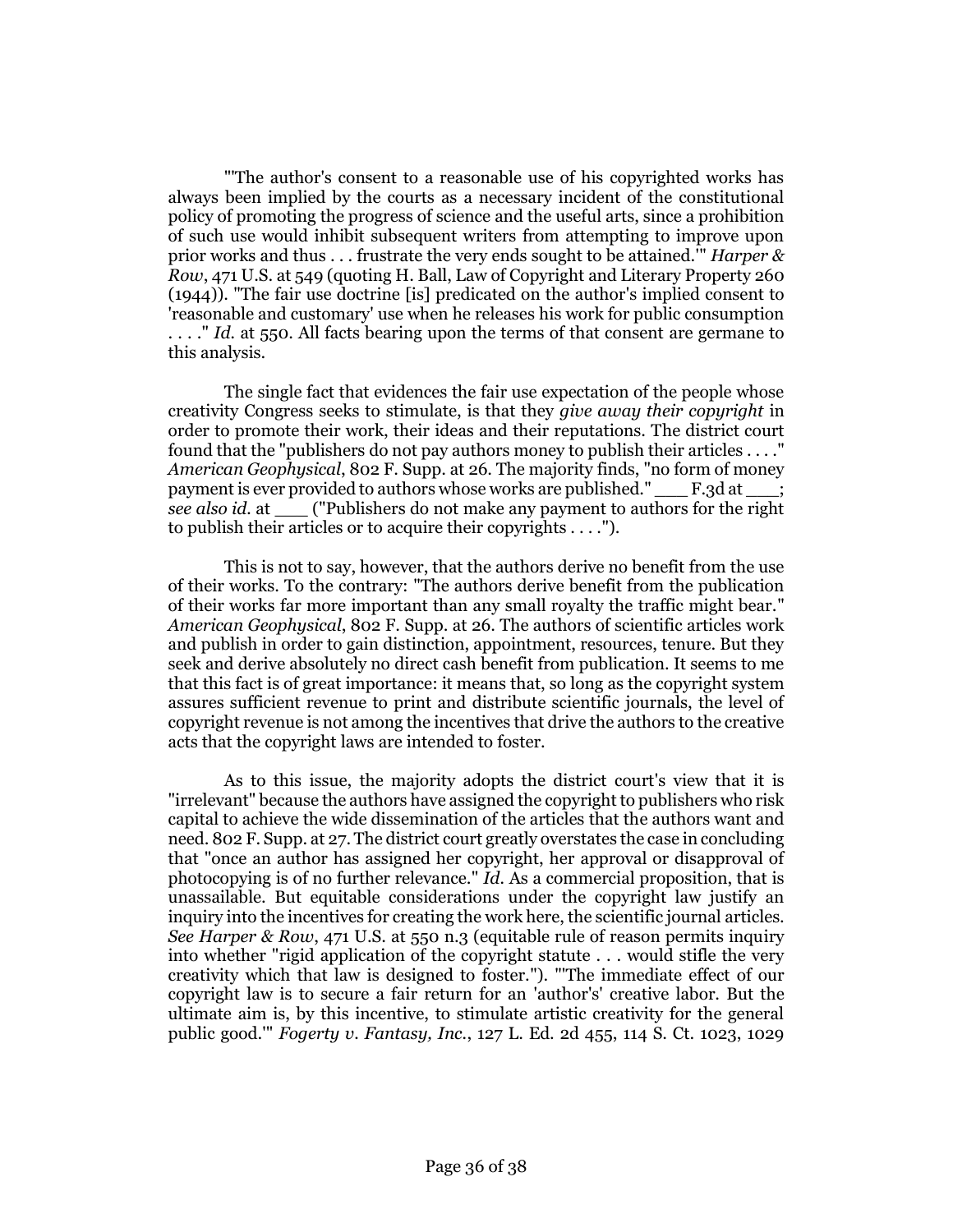(1994) (quoting *Twentieth Century Music Corp. v. Aiken*, 422 U.S. 151, 156, 45 L. Ed. 2d  $84, 95$  S. Ct. 2040 (1975)). To that end, we are reminded that:

"The primary objective of copyright is not to reward the labor of authors, but 'to promote the Progress of Science and useful Arts.' To this end, copyright assures authors the right to their original expression, but encourages others to build freely upon the ideas and information conveyed by a work." 114 S. Ct. at 1030 (quoting *Feist Publications, Inc. v. Rural Telephone Service Co.*, 499 U.S. 340, 349-50, 113 L. Ed. 2d 358, 111 S. Ct. 1282 (1991)).

The CCC's licensing fees unquestionably benefit the copyright holders, but no argument has been made that this additional revenue will fuel scientific creativity. According to Kapitza, "every 10-15 years, the number of journals doubles and it has now reached the imposing number of 200,000." *Experiment, Theory, Practice* at 174. This proliferation of journals has been accomplished through sales and subscriptions. Clearly, the incentives currently in place for journal publishing assure a fair return, or else we would not see the exponential growth in scientific journals reported by Kapitza. Under the current system, publishers sell journals and subscriptions. They can, and do, charge institutional users more money, and are free to charge what they like.

Since the copyright laws seek to stimulate *creativity*, we should consider the incentives chiefly from the perspective of the authors and scientists. It has been recognized by this Court that in the scientific community, "what is valuable [to the authors] is recognition because it so often influences professional advancement and academic tenure." *Weissmann v. Freeman*, 868 F.2d 1313, 1324 (2d Cir.), *cert. denied*, 493 U.S. 883, 107 L. Ed. 2d 172, 110 S. Ct. 219 (1989). From their point of view, then, what is truly important is the wide dissemination of their works to their colleagues.

The incentives for scientific publication have been in place since the project of science began to be perceived as a cooperative venture more than three centuries ago. *See* E. Zilsel, "The Sociological Roots of Science," in Hugh F. Kearney, ed., *Origins of the Scientific Revolution*, at 97 (1968) ("In his *Nova Atlantis* Bacon depicted an ideal state in which technological and scientific progress is reached by planned co-operation of scientists, each of whom uses and continues the investigations of his predecessors and fellow workers.").<sup>2</sup> Scientists communicate

<sup>2</sup> The Royal Society of London, founded in 1662, was the first to give institutional validity to the Baconian principles of verified experimentation and public reporting of theories and experimental results. *See* William Eamon, "From the Secrets of Nature to Public Knowledge," reprinted in David C. Lindberg and Robert S. Westman, eds. *Reappraisals of the Scientific Revolution*, at 349-57 (1991). The "ideal of cooperative research" allowed